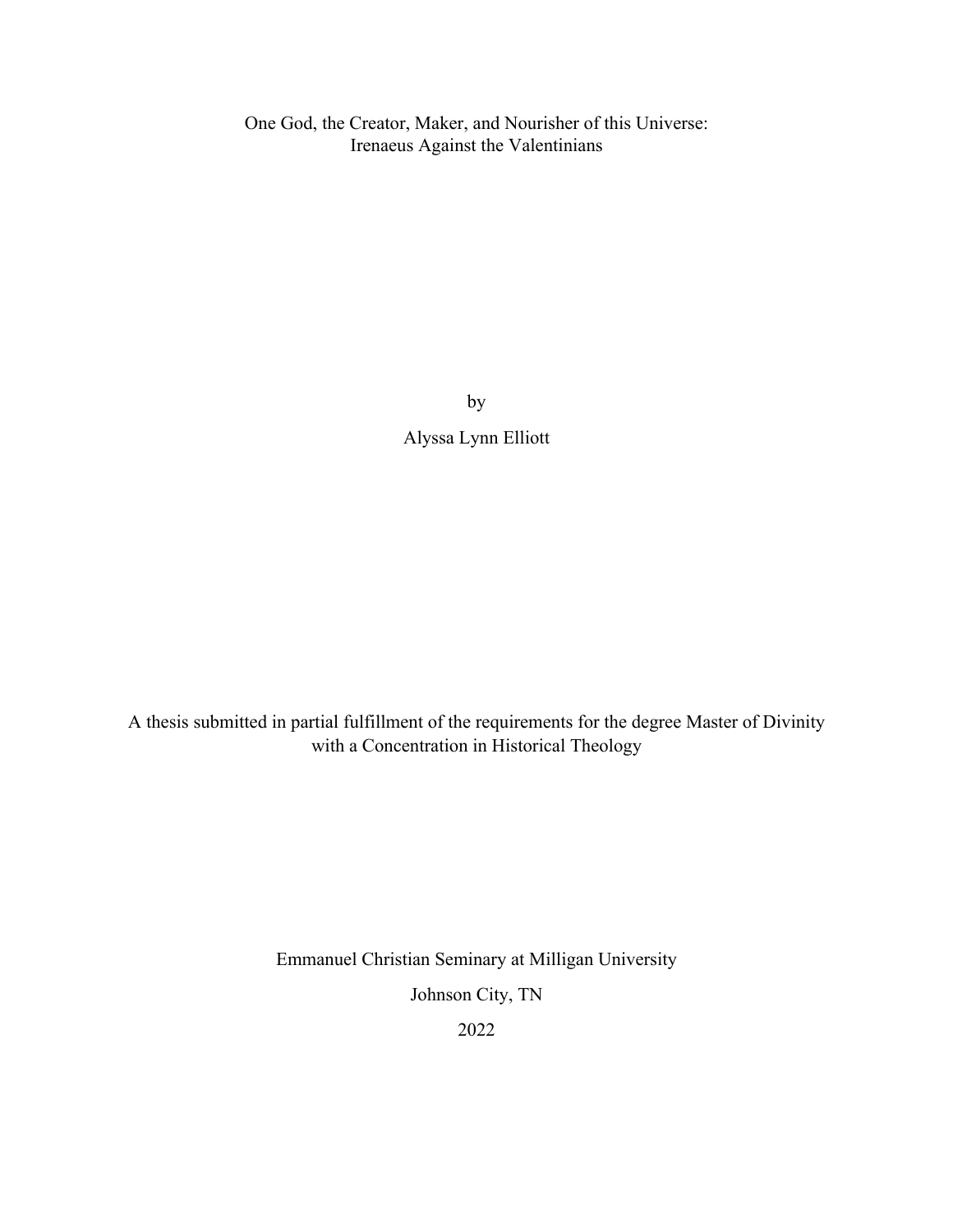# **Table of Contents**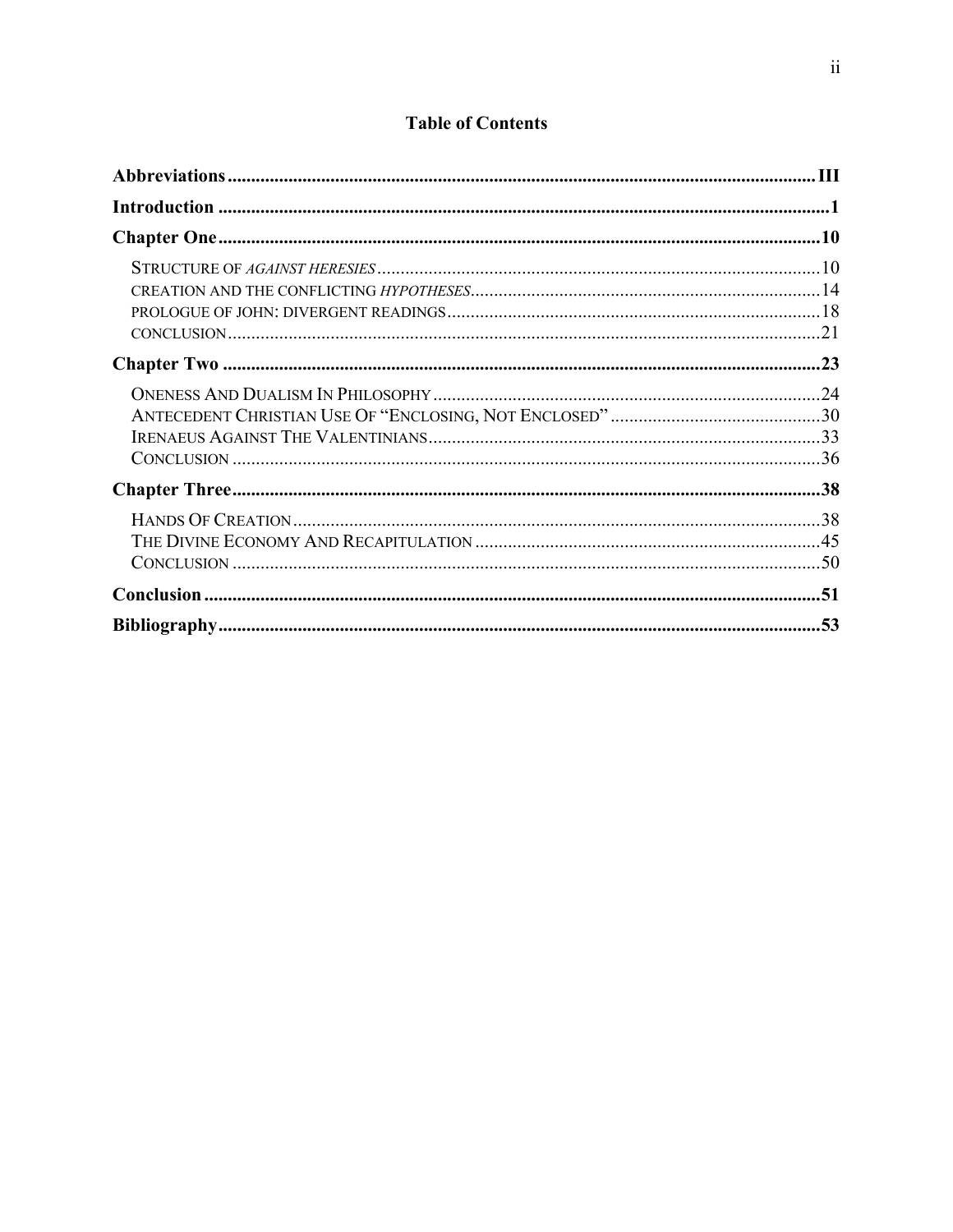# **Abbreviations**

| ACW        | <b>Ancient Christian Writers</b> |
|------------|----------------------------------|
| AH         | Irenaeus, Adversus haereses      |
| Ad Autol.  | Theophilus, Ad Autolycum         |
| <b>ANF</b> | Ante-Nicene Fathers              |
| Dial.      | Dialogue with Trypho the Jew     |
| SС         | Sources Chrétiennes              |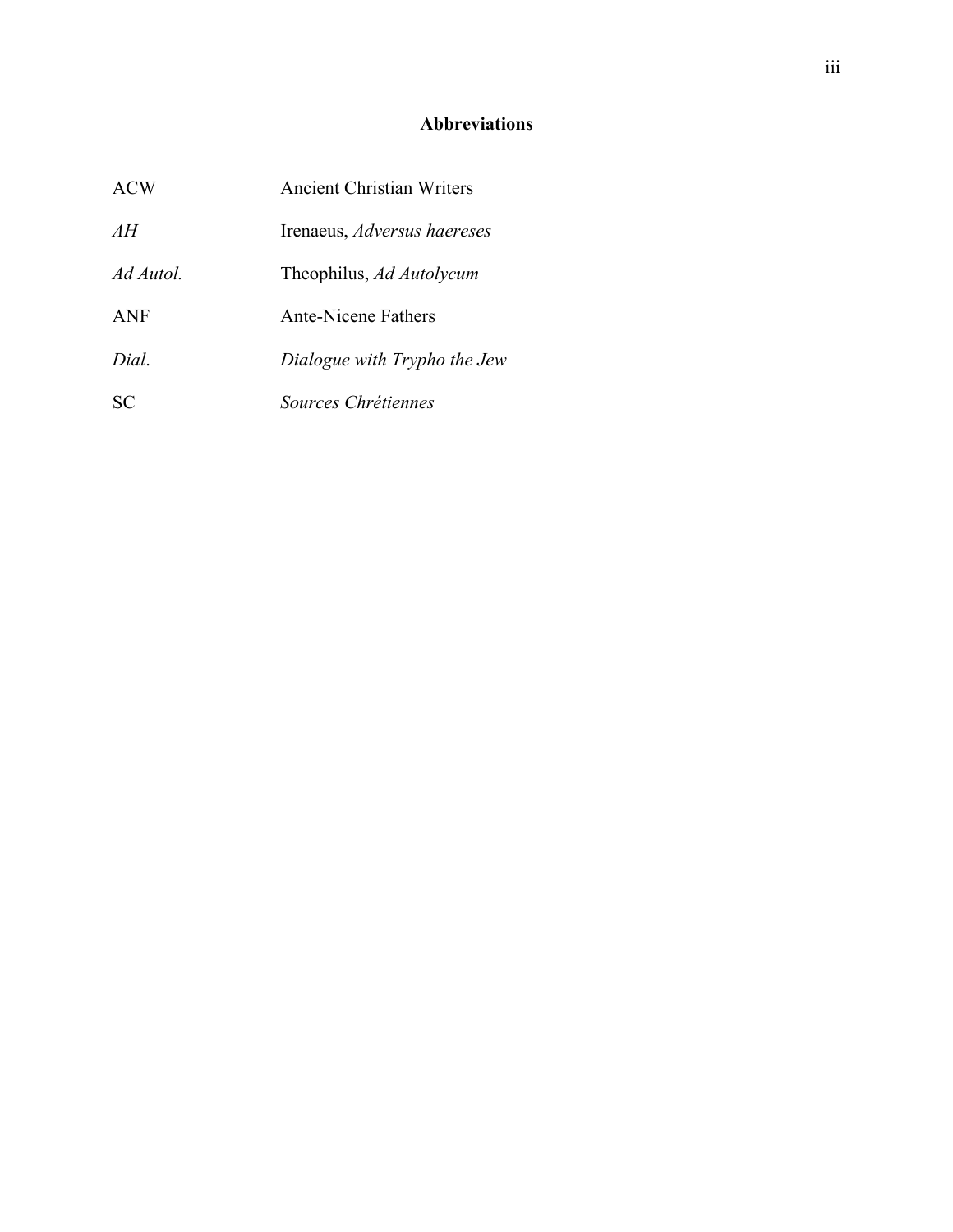## **Introduction**

The purpose of this thesis is to explore the conflict between Irenaeus and his Valentinian opponents. In it I argue that Irenaeus turns to the doctrine of creation in his opposition to the Valentinians as a means to reveal the foundational error of their teaching. The doctrine of creation covers a broad spectrum of ideas, from discussions surrounding creation *ex nihilo* to the status which the non-human creation is given. It is a significant theological theme in early Christianity, which accounts for its complexity and prevalence. In this thesis, I am focusing specifically on the conflict between Irenaeus and the Valentinians regarding the creative activity of God—that is, God as Creator. This is typically an unstated starting point for the early Christian discourse surrounding the other elements included in the doctrine of creation. With respect to this specific second-century conflict, however, the identity of the creator God is *not* a shared presupposition. It is, in fact, one of the central points, or as Irenaeus says, "heads,' of the Valentinian teachings he refutes.

Irenaeus and the Valentinians shared a philosophical environment, a solidifying Christian corpus of texts, and even shared similarity in their theological vocabulary—Father, Salvation, Only-Begotten, Church, etc., but despite these similarities, the reception and interpretation of all these different elements are at the forefront of the dispute. Irenaeus's conflict with the Valentinians is focused on his concern regarding their "specious argumentation, craftily patched together."1 Through these arguments they "bring many to ruin by leading them, under the pretense of knowledge, away from Him who established and adorned this universe, as if they had something more sublime and excellent to manifest than the God who made heaven and all things

<sup>&</sup>lt;sup>1</sup> *AH* 1.pr.1 (trans. ACW 55:21).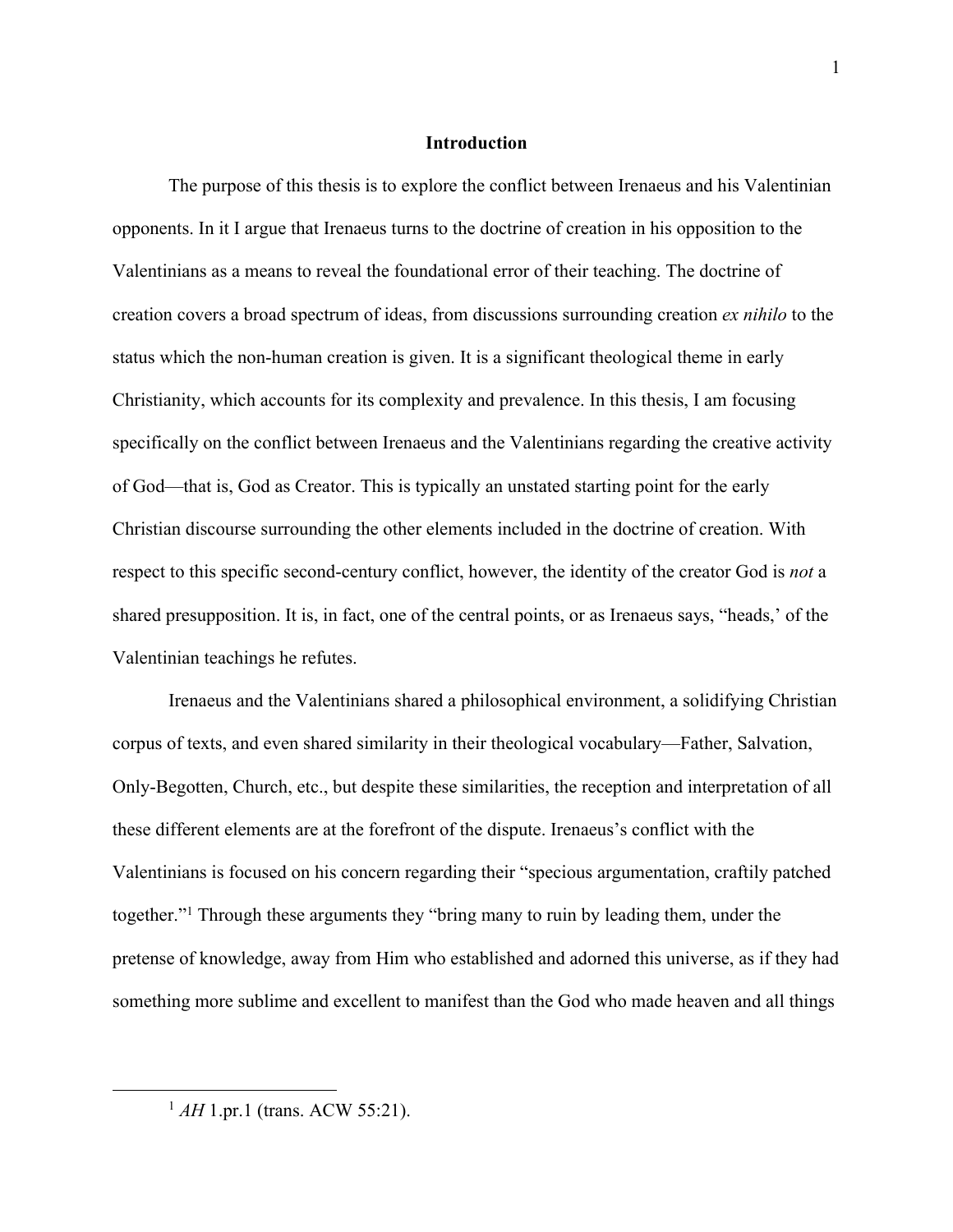in them."2 The teachings of the Valentinians are not minor aberrations from the Christian tradition. They are erroneous at a foundational level.

There are multiple groups and specific teachers who are named by Irenaeus through the entirety of *Against Heresies* (*AH*). For that reason, I have chosen to narrow my focus to just one of these opponents, with full knowledge that many of Irenaeus's arguments are addressing more than one group at a time. There are two main reasons why I have chosen to focus specifically on the Valentinians. First, they are the opponents he names at the outset of the work and he identifies them as the reason for him taking up the task of writing the treatise that became *AH*. 3 He further specifies that he is writing against the followers of Ptolemaeus "whose school may be described as a bud from that of Valentinus."4 Although his focus shifts between different heretics throughout the entire work the initial focus is on the patchwork arguments offered by this group of Valentinians. 5

A second reason why Irenaeus's opposition to the Valentinians is of particular interest is because of their shared background. In second-century Rome Valentinus was a prominent Christian teacher and at one point a candidate to become the bishop.<sup>6</sup> In book three Irenaeus says that Valentinus "came into the Church and made a confession, but continued on in this wise: sometimes he taught in secret, then again made a confession."<sup>7</sup> He was clearly an influential

 $^{5}$  *AH* 1.pr.1.

<sup>6</sup> David Brakke, *The Gnostics* (Cambridge, MA: Harvard University Press, 2010), 100. <sup>7</sup> *AH* 3.4.3 (trans. ACW 64:35).

<sup>&</sup>lt;sup>2</sup> *AH* 1.pr.1 (trans. ACW 55: 21).

<sup>3</sup> *AH* 1.pr.2.

<sup>4</sup> Ibid.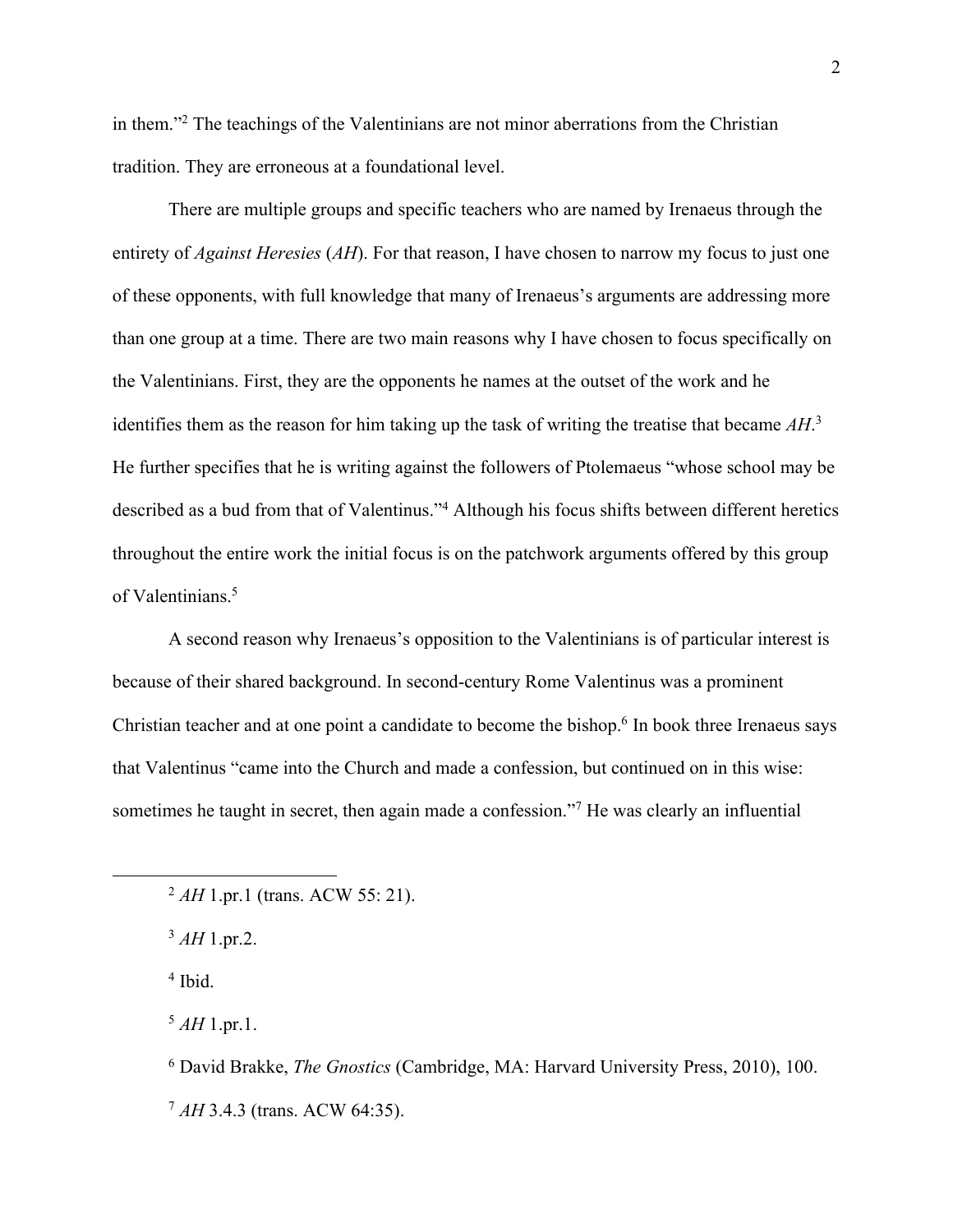figure in Christian circles and "evinced an optimistic openness, even missionary zeal, toward others, whether they were Christians outside his immediate community of followers or not Christians at all."8 Valentinus, and his varied disciples, were in some way connected to the Christian community, particularly in Rome. They did not break off from the Christians and sequester themselves apart from the Christian tradition, instead they viewed themselves as offering another interpretation of the Christian Scriptures which they sought to share with others.

Irenaeus accuses the Valentinians of "falsifying the Lord's words" and of being "wicked interpreters."<sup>9</sup> They "strive to weave ropes of sand" and in doing so craft a system estranged from the witness of the Church.10 His opponents "try to set up their fabrication by misusing the Scriptures," utilizing a specious exegesis.<sup>11</sup> In doing all of this, Irenaeus considers them as deceivers on par with the serpent as they "raise up blasphemers against the Creator" and in doing so "disallow the salvation of God's workmanship."<sup>12</sup> The focus of this thesis is not to give a historical account of the teachings of Valentinus or the differences among his disciples. Instead my focus will be on what Irenaeus presents in *AH* as his response to their teachings. For Irenaeus, the Valentinians are deceivers and distorters of the truth and their teaching regarding the Creator God is a foundational error that puts them at odds with the Christian tradition in which Irenaeus stood.

 $12$  *AH* 4.pr.4 (trans. ANF).

<sup>8</sup> Brakke, *The Gnostics*, 104.

<sup>&</sup>lt;sup>9</sup> *AH* 1.Pr.1 (trans. ACW 55:21): falsantes uerba Domini, interpretatores mali eorum quae bene dicta sunt effecti // ῥαδιουργοῦντες τὰ λόγια Κυρίου, ἐξηγηταὶ κακοὶ τῶν καλῶς εἰρημένων γινόμενοι (SC 264:18).

 $^{10}$  *AH* 1.8.1.

<sup>11</sup> *AH* 1.9.1 (trans. ACW 55:45).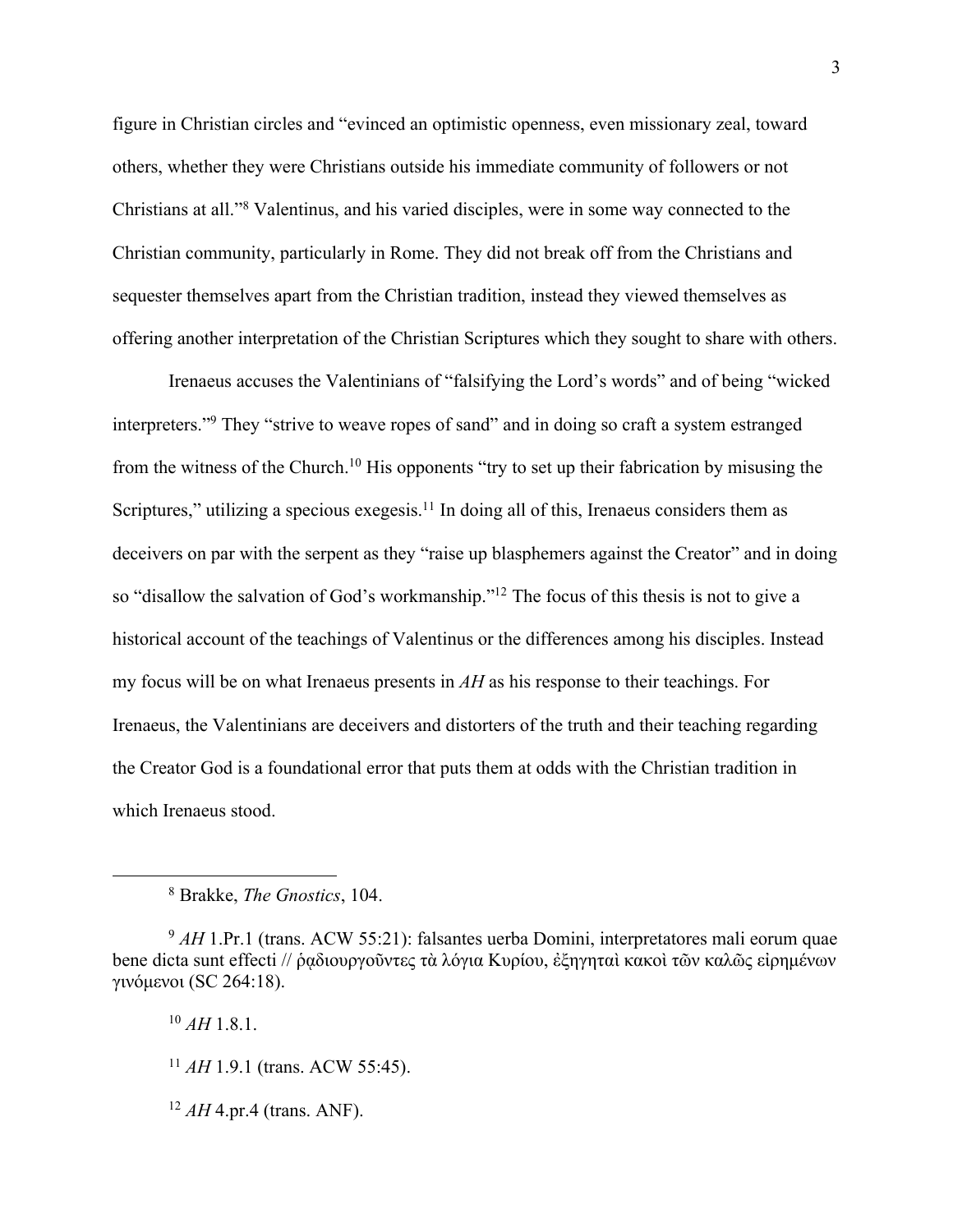It is their distortion of many of the foundational beliefs of the Christian faith that sets the Valentinians apart from other heretics. As Hans Urs von Balthasar notes, "The fault here is not, as in the case of other heretics, a mistake on one point of doctrine, nor even, as in the case of the pagans and Jews, the absence of the crucial piece, which could however be supplied, but the falsification of the truth, of the elementary articulations of being itself."13 The Valentinians are accused of adapting Scripture to their own system. Their error at the foundational level—that is, in their understanding of God and the world which God created. They name the creator of the world a defective Demiurge and the world a mistake. M.C. Steenberg observes that for Irenaeus "the 'why?' of creation is bound up in the who … It is an act proper to his goodness and love to create, and an absence of creation would deny this aspect of God's being."14 A world crafted by a Demiurge who is so ignorant as to not even know that he is one deity of many is not a world to which one ought to pay heed or give care. Just as God's goodness becomes reflected in the goodness of the created world, so too does the ignorance and defect of the Demiurge become manifest in the created world as it is understood by the Valentinians.

In the Valentinian system as described by Irenaeus, creation comes into existence due to a tragedy and deviation within the Aeons. It is unclear precisely what was meant by the term Aeon (αἰῶνα) in the general Gnostic sense. In his notes on the first book of *AH*, Dominic Unger surveys different uses of the term in the Hellenistic era, noting that in some mystery religions

<sup>13</sup> Hans urs von Balthasar, *The Glory of the Lord: A Theological Aesthetics*, trans. Andrew Louth, Francis McDonagh, and Brian McNeil, vol. 2 (San Francisco, CA: Ignatius Press, 1984), 40.

<sup>14</sup> M. C. Steenberg, *Irenaeus on Creation: The Cosmic Christ and the Saga of Redemption*, Supplements to Vigiliae Christianae 91 (Leiden: Brill, 2008), 22.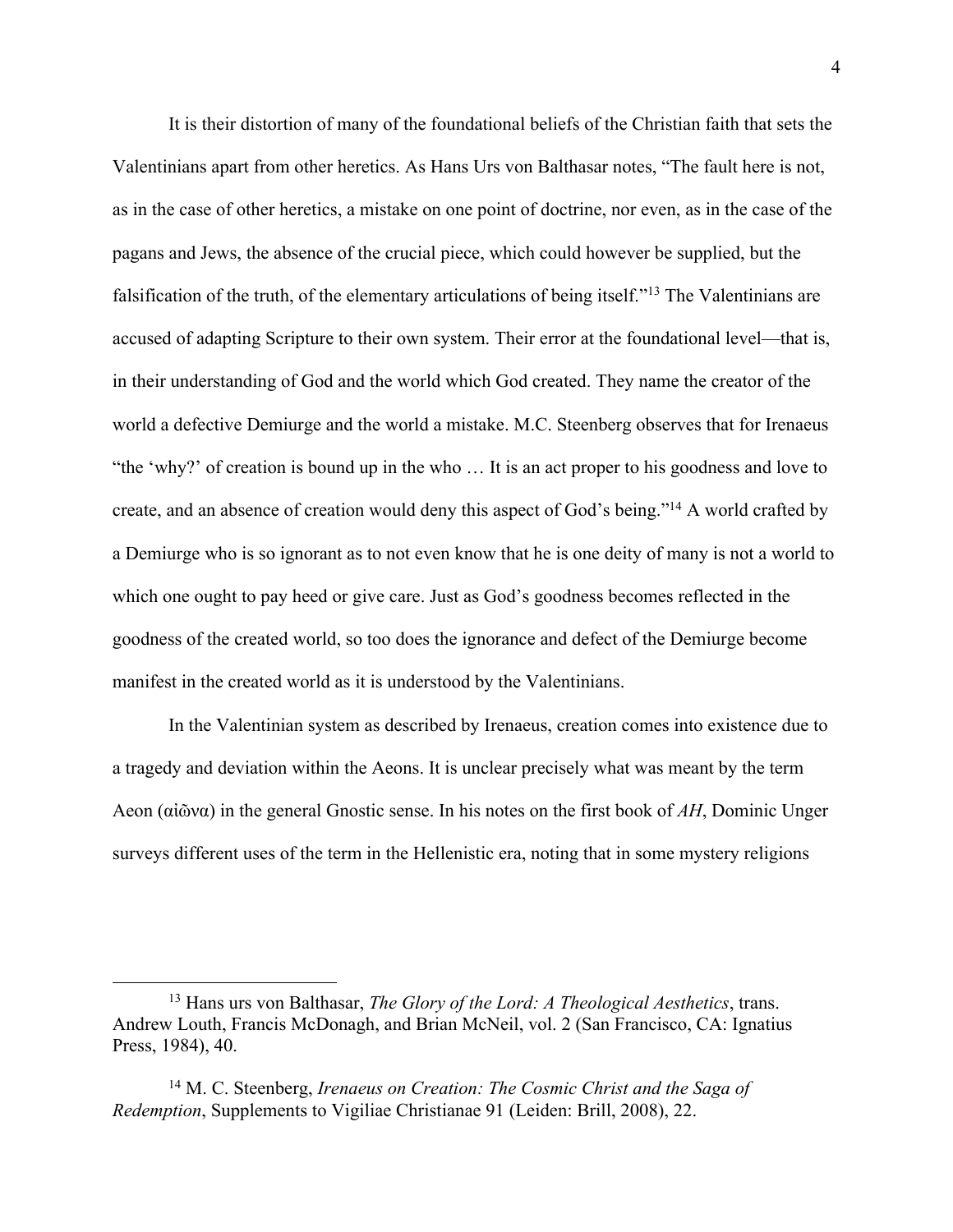Aeon was a term used to refer to a variety of deities.<sup>15</sup> Whatever the precise origin of the term may be for the Valentinians, in their myth, as Irenaeus presents it, Aeon refers to spiritual beings who are paired male and female and presented in a hierarchy deriving from the first Aeon. This Aeon is given multiple names such as First-Beginning (προαρχὴν), First-Father (προπάτορα), or, frequently, Profundity (βυθὸν).<sup>16</sup> One of these Aeons is named Sophia<sup>17</sup> and her passion and desire to know that which was beyond her nature is the cause of material substance coming into being. This material is described as "a formless substance," coming into being, and Irenaeus explains further that Valentinians understood that the "material substance took its beginning from ignorance and grief, fear and bewilderment."18 Sophia's passion is followed by her attempt to return to her Father. It is in the emotion that led to her attempt to return to Father from whom she originated that the Valentinians locate the origin of the Demiurge. Her experience of fear and grief leads to the formation of material substance and out of her desire to return to the origin from which she departed comes the Demiurge.19

<sup>18</sup> *AH* 1.2.3 (trans. ACW 55:25-26).

<sup>19</sup> *AH* 1.4.2.

<sup>15</sup> Dominic J. Unger, "Notes," in *St. Irenaeus: Against the Heresies*, Ancient Christian Writers 55 (New York: Paulist Press, 1992), 131.

<sup>16</sup> *AH* 1.1.1 (trans. ACW 55:23); (SC 264:28).

<sup>&</sup>lt;sup>17</sup> For most all Aeons I will use an English translation of the Greek name the Valentinians gave them. For the sake of clarity when there are times when the same term is used frequently by Irenaeus I will use a Greek transliteration to refer to the Valentinian Aeon. Sophia is one of these instances. Irenaeus often uses Wisdom as a reference to the Holy Spirit, so I will retain the Greek transliteration for the Aeon Sophia.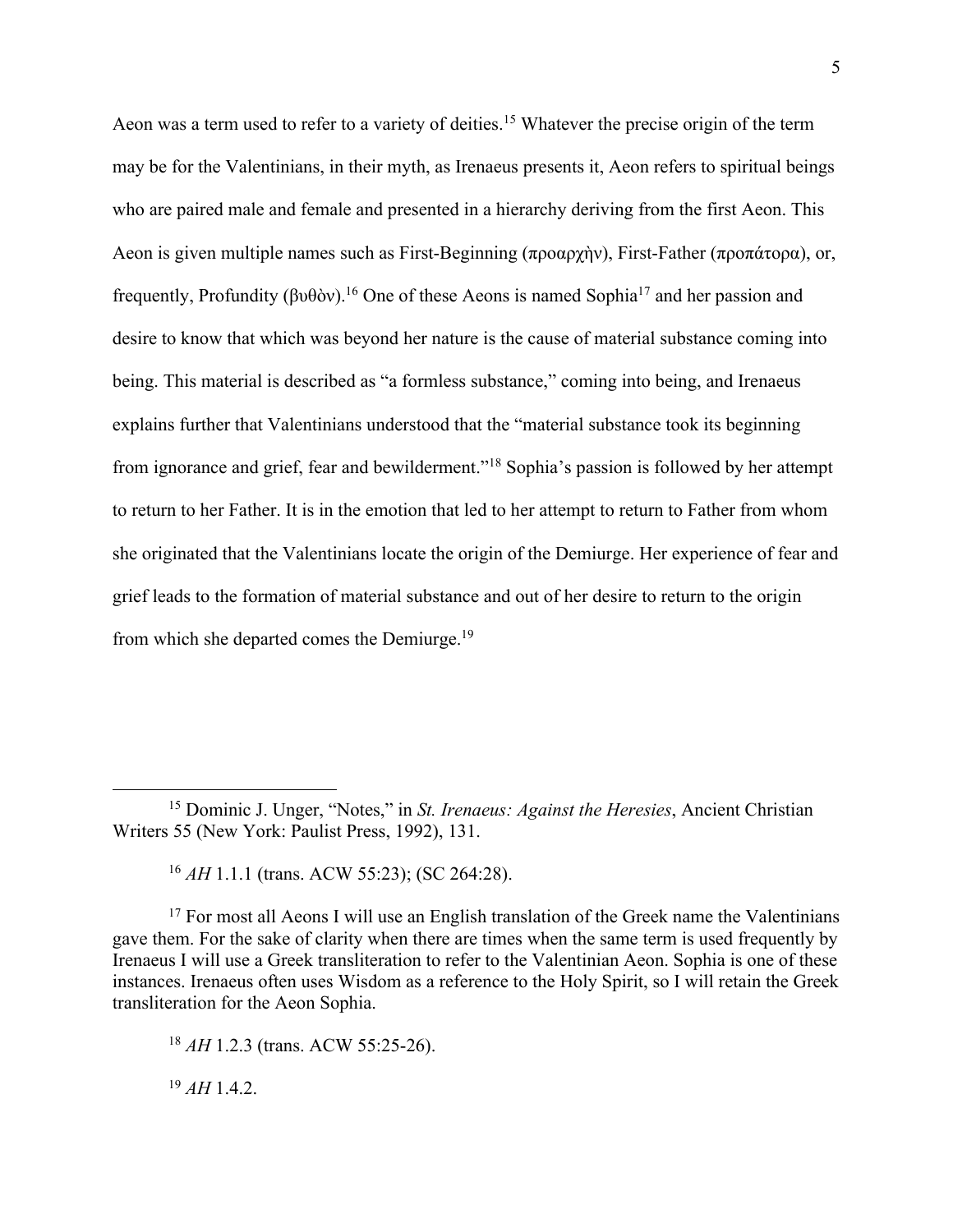The Valentinians believe that the Demiurge "became Father and God of all things outside the Fullness, inasmuch as he is the Maker of all ensouled and material beings."20 In this system the material substance of the world and the one who creates from it is the result of an accident. Irenaeus says, "they speak the same language we do, but intend different meanings."21 The difference lies in the grief and tragedy of an unintentional creation. Irenaeus writes of their system, "We have here, then, a great tragedy and a phantasy, as each one of them pompously explains—one this way, another that way—from what kind of passion and from what element, material substance took its origin."22 Balthasar writes that Valentinian tragedy regarding the origins of the created world puts them "in unambiguous opposition to the Christian view of the world. For the Christian, God's creation, in its material and spiritual totality, is 'very good.' But, for Gnosticism, the world always comes into existence as the result of a tragic accident, a disaster, a fall."23 Affirming that this good Creator is the One God who made all things of his will and whose Word incarnate brings salvation to the entirety of creation is of primary importance for Irenaeus*.* The conflict between Irenaeus and the Valentinians begins here with the questions of "who is the Creator?" and "how did this world come to be?" For both of them, their answers are found from the Scriptures and philosophical arguments and traditions. Yet, they come to different conclusions, or reflect different receptions, because at the core the Valentinians

<sup>20</sup> *AH* 1.5.2 (trans. ACW 55:33-34): Patrem itaque et Deum dicunt factum eorum quae sunt extra Pleroma, Fabricatorem esse omnium psychicorum et hylicorum//Πατέρα οὖν καὶ Θεὸν λέγουσιν αὐτὸν γεγονέναι τῶν ἐκτὸς τοῦ Πληρόματος, Ποιητὴν ὄντα πάντων ψυχιῶν τε καὶ ὑλικῶν (SC 264: 78-79).

<sup>21</sup> *AH* 1.pr.2 (trans. ACW 55:21).

<sup>22</sup> *AH* 1.4.3 (trans. ACW 55:31).

<sup>23</sup> Hans urs von Balthasar, *The Scandal of the Incarnation: Irenaeus Against the Heresies*, trans. John Saward (San Francisco, CA: Ignatius Press, 1981), 2.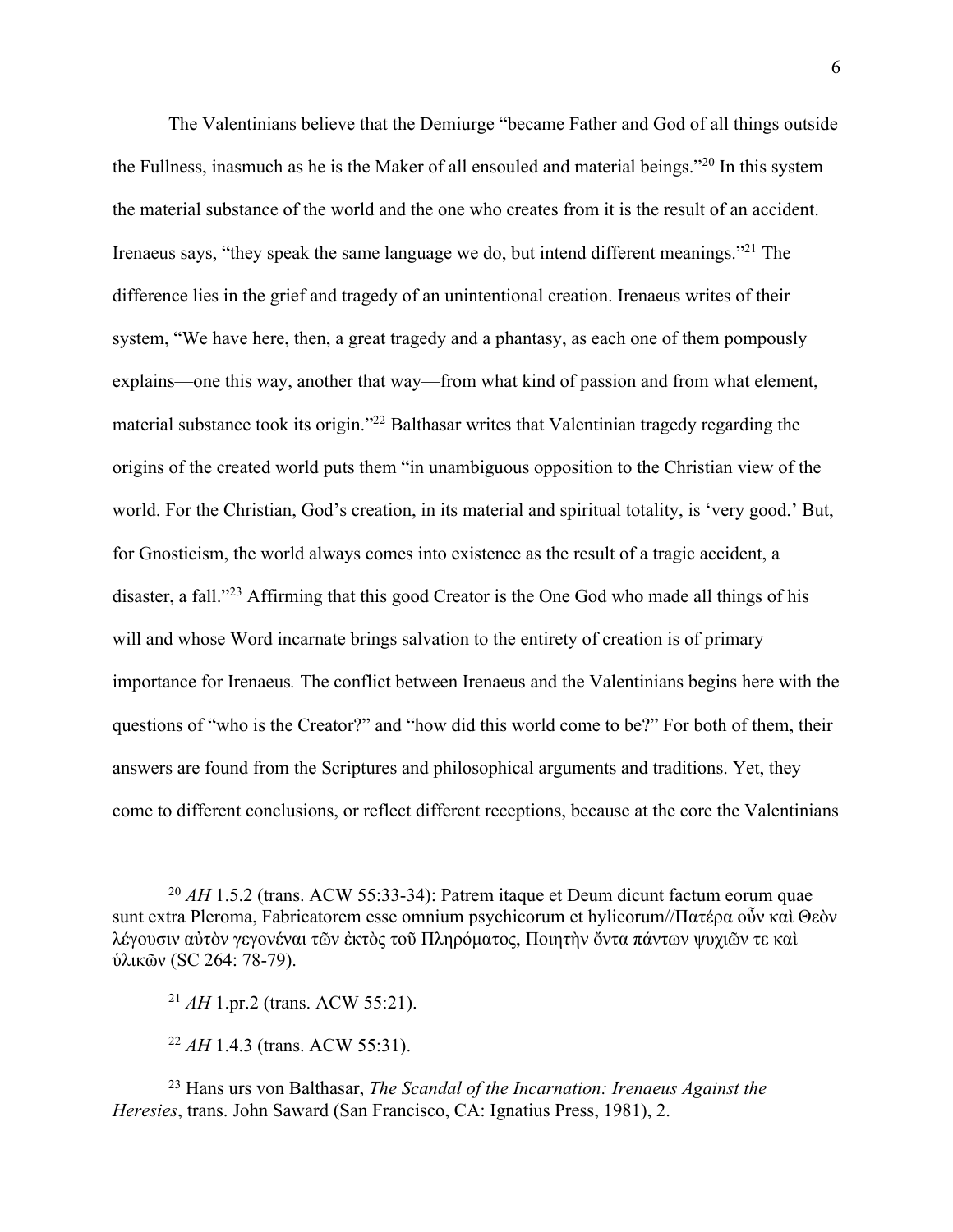are placing their system *upon* the Scriptures in contrast to the Christian system which is derived from them and the tradition which has been passed down.

Connected to the view of creation and its Demiurge as originating in an accident is Valentinian soteriology. John Behr notes that the teaching of the Valentinians regarding salvation "differentiates between an inner circle of the 'spiritual', and an outer circle of 'psychics' who remain beholden to an impoverished understanding of the Scriptures."24 They differentiate humanity into three—the animal, the material, and the spiritual.<sup>25</sup> It is the spiritual who are saved, "not by conduct, but by nature, and so will be saved entirely and in every case."<sup>26</sup> The system or *hypothesis* which undergirds the Valentinian hope for salvation is not rooted in the Christian tradition but in their adaptations of the words of Scripture and teachings that are unwritten.<sup>27</sup> The Valentinian view of the created world as a place from which the spiritual must be saved is founded on the belief that creation is definitively not good and not worth redeeming nor capable of being redeemed. The created world is deprived of intentionality and the creator is a Demiurge who is devoid of goodness. The Valentinians believe "material substance is

<sup>25</sup> *AH* 1.7.5.

<sup>26</sup> *AH* 1.6.2; (trans. ACW 55:37).

<sup>27</sup> The Latin for *ΑΗ* 1.8.1 reads that the Valentinian argument is derived from "non sun scripta legentes" whereas the extant Greek reads "ἐξ ἀγράφων ἀναγινώσκοντες" (SC 264: 112). Whether the case is that Irenaeus is arguing that the Valentinians derive their argument from unwritten sources or from sources that he did not consider to be Scripture is not the point here. What is clear, from either of these readings, is that Irenaeus is accusing the Valentinians of deriving their system from *outside* of the Christian tradition rather than from within it.

<sup>24</sup> John Behr, *Irenaeus of Lyons: Identifying Christianity*, Christian Theology in Context (Oxford: Oxford University Press, 2013), 31.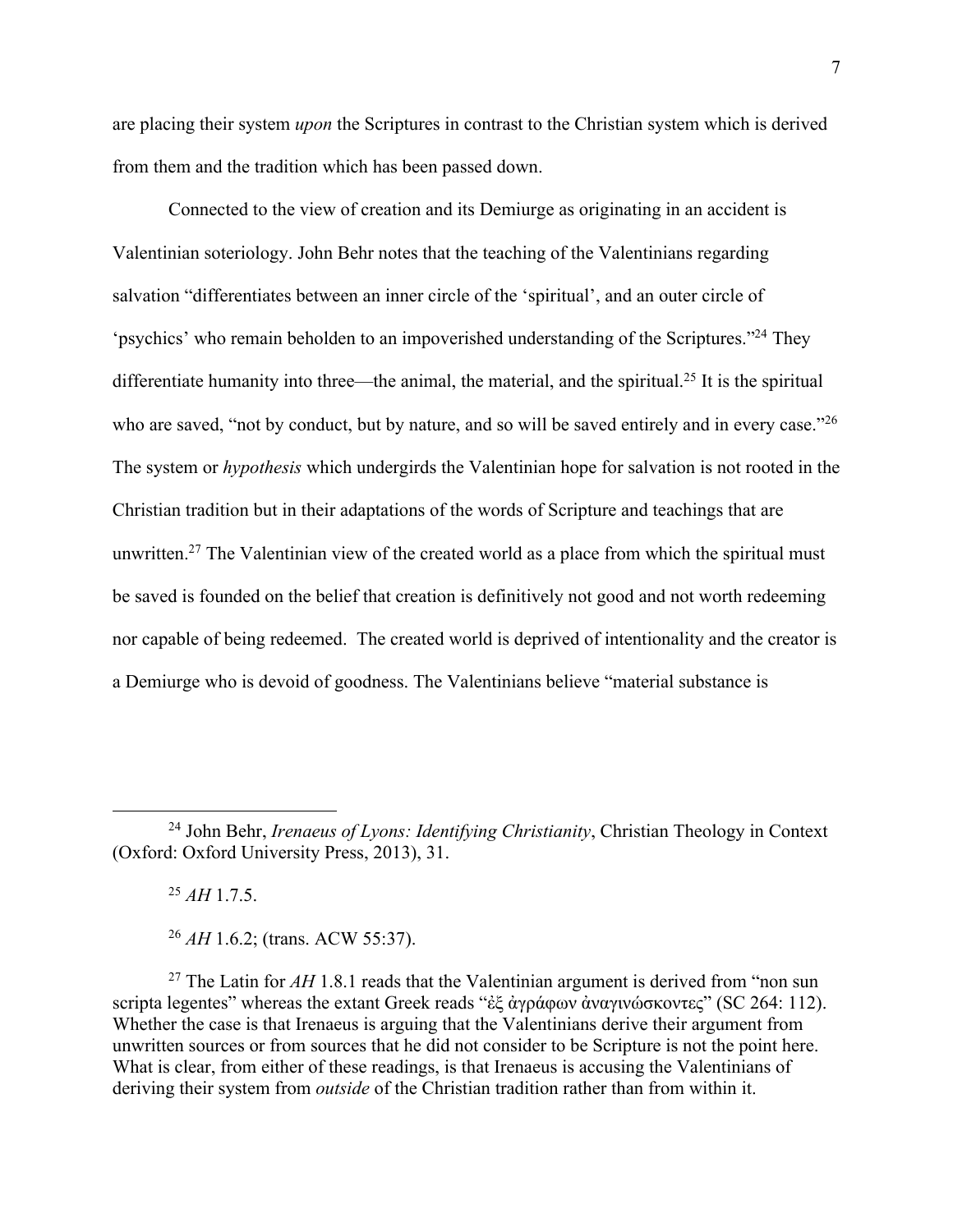incapable of receiving salvation" and thus they, the ones who have received perfect knowledge about God will be saved from their current entanglement in the material world.<sup>28</sup>

The identification of one God who is the Creator of the world is of primary importance for Irenaeus. In book three he writes, "The following are the cardinal points (*principa*) of the Gospel: They proclaim one God, the Maker of this world—He who was announced by the prophets, and who established the economy of the law through Moses, who is the Father of our Lord Jesus Christ; and they are not aware of any other God or any other Father besides this one."29 The Valentinian tragedy of creation precludes the salvation of the created world, because this creation came about as an error and through ignorance. The conflict over cosmogony and the identity of the Creator God features prominently in the first two books of *AH* and sets the basis for Irenaeus's refutation of his opponents through Scripture found in book three. My discussion in chapter one focuses on the way in which Irenaeus structures *AH* and the conflict between the Christian and Valentinian *hypotheses* with respect to their reading of the Scriptures. I pay special attention to the way in which the structure and his argument center on God as Creator. The second chapter explores the philosophical atmosphere of the second century as an exploration of their shared context and to demonstrate the ways they each adapted philosophical arguments to their cosmological convictions. In chapter three I turn to the integral role of Irenaeus's argument about the Creator God in the economy of salvation.

Irenaeus returns to the theme of God as Creator throughout the entirety of *AH* as he addresses topics that would be more readily categorized as Christology, soteriology, or eschatology. He begins here not because it is a chronological starting point in his refutation of

<sup>28</sup> *AH* 1.6.1 (trans. ACW 55:36).

<sup>29</sup> *AH* 3.11.7 (trans. ACW 55:55).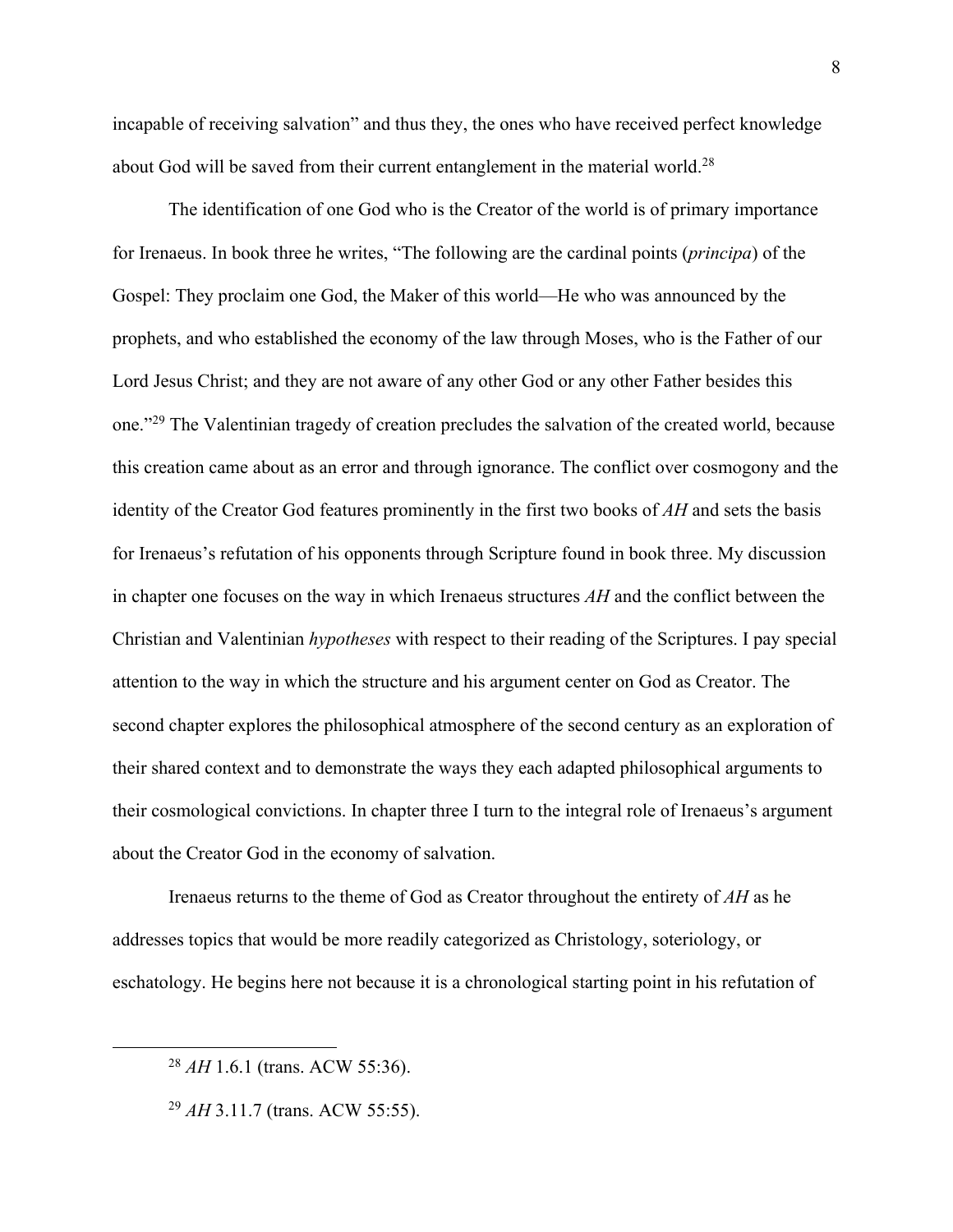the Valentinians but because God's creation of the world is not an isolated event. Creation— God's creative act of making, forming, and ordering and sustaining the world—is only the beginning of the divine economy. This same God who made all things through the Word sent the Word incarnate in the flesh. The incarnate Christ, intimately involved in the material reality, is the center point of creation and its salvation. In failing to attribute the creation of the world to the one God who is the "Creator, Maker, and Nourisher of this universe" <sup>30</sup> the Valentinians have crafted a system incompatible with the economy of salvation, for it is one from which only the select few will be able to escape. Irenaeus himself says that he writes this refutation of the Valentinians so that "Perhaps, some of them can be saved if they do penance and convert to the one and only Creator and God, the Maker of the universe."31

<sup>30</sup> *AH* 1.10.3 (trans. ACW 55:50).

<sup>31</sup> *AH* 1.31.3 (trans. ACW 55:103).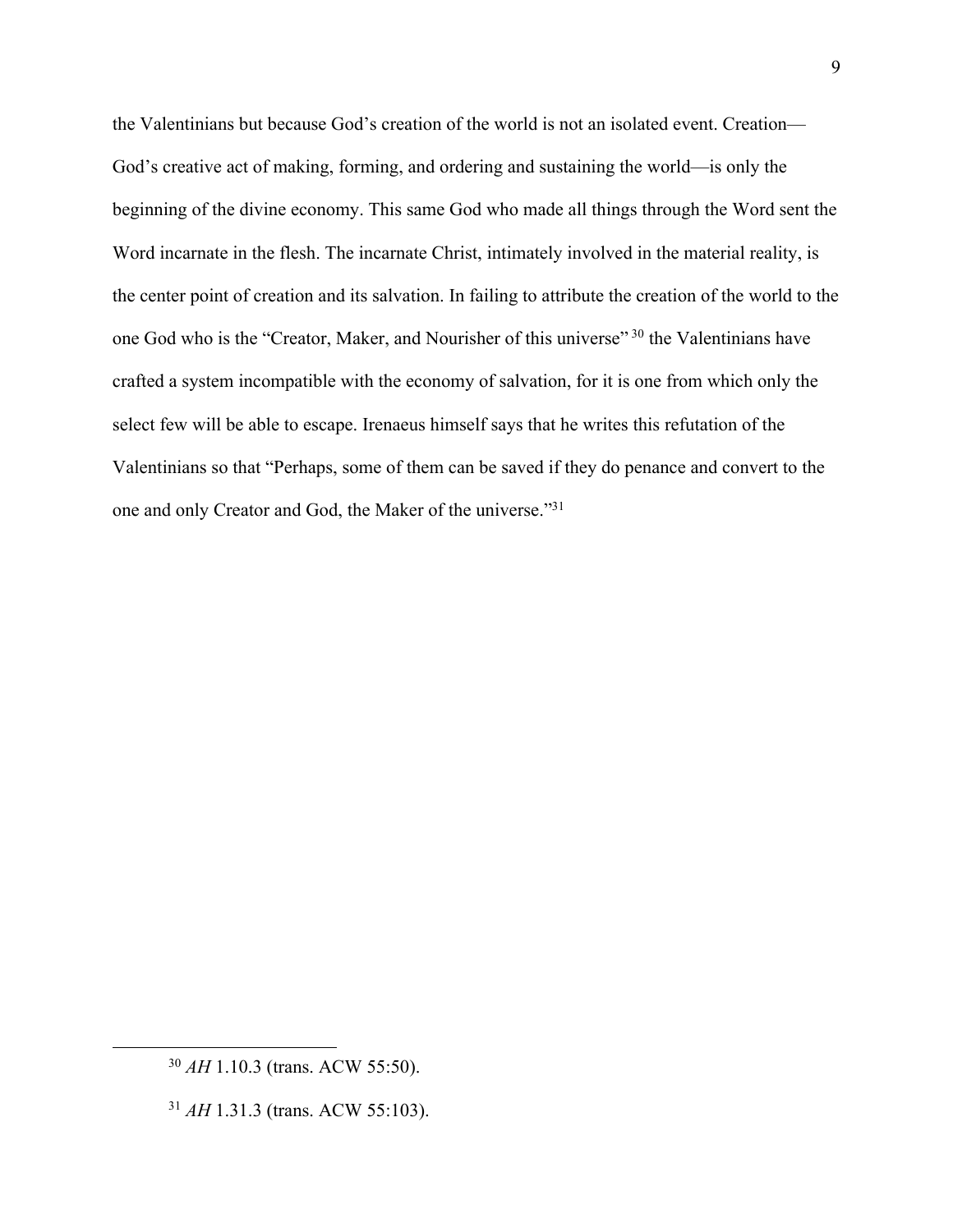## **Chapter One**

In this first chapter I explore the structure of Irenaeus's argument against the Valentinians and their *hypothesis,* specifically the places where their identification of the Creator God come into conflict. Of first importance in this discussion is the structure of *AH* and how the argument set forth in the first two books is in fact intentionally connected to the work as a whole. After this, I turn to explore the differences in the *hypotheses* presented by Irenaeus and the one he attributes to the Valentinians. Finally, I look at how the Valentinians and Irenaeus come into direct conflict in their reading of the prologue of John. This analysis demonstrates how the understanding of the identity of the Creator God is foundational to the divergent readings of Scripture evidenced by Irenaeus and the Valentinians.

#### **Structure of** *Against Heresies*

A coherent structure of *AH* has been previously dismissed and the work has been "often characterized as tedious, repetitious, and unwieldy, and its author as inept."32 More recently, Irenaeus has begun to receive rightful recognition as being a complex and careful thinker. At the beginning of each book Irenaeus sets forth his intentions, summarizes the goal of the previous book, and at the end looks ahead to the next after summarizing the argument he just made. W. C. van Unnik, after examining these prefaces with respect to what follows them, writes, "Irenaeus's plan was clearly devised and executed accordingly: the first book offers the relevant material to show what the Gnostics taught; the following four books contain the refutation along different lines of attack."<sup>33</sup> There was a clear purpose for the lengthy and meandering exploration of the

<sup>32</sup> Behr, *Irenaeus of Lyons: Identifying Christianity*, 73.

<sup>33</sup> W.C. van Unnik, "An Interesting Document of Second Century Theological Discussion (Irenaeus, Adv. Haer. 1.10.3)," *Vigiliae Christianae*, no. 31 (1977): 199–200.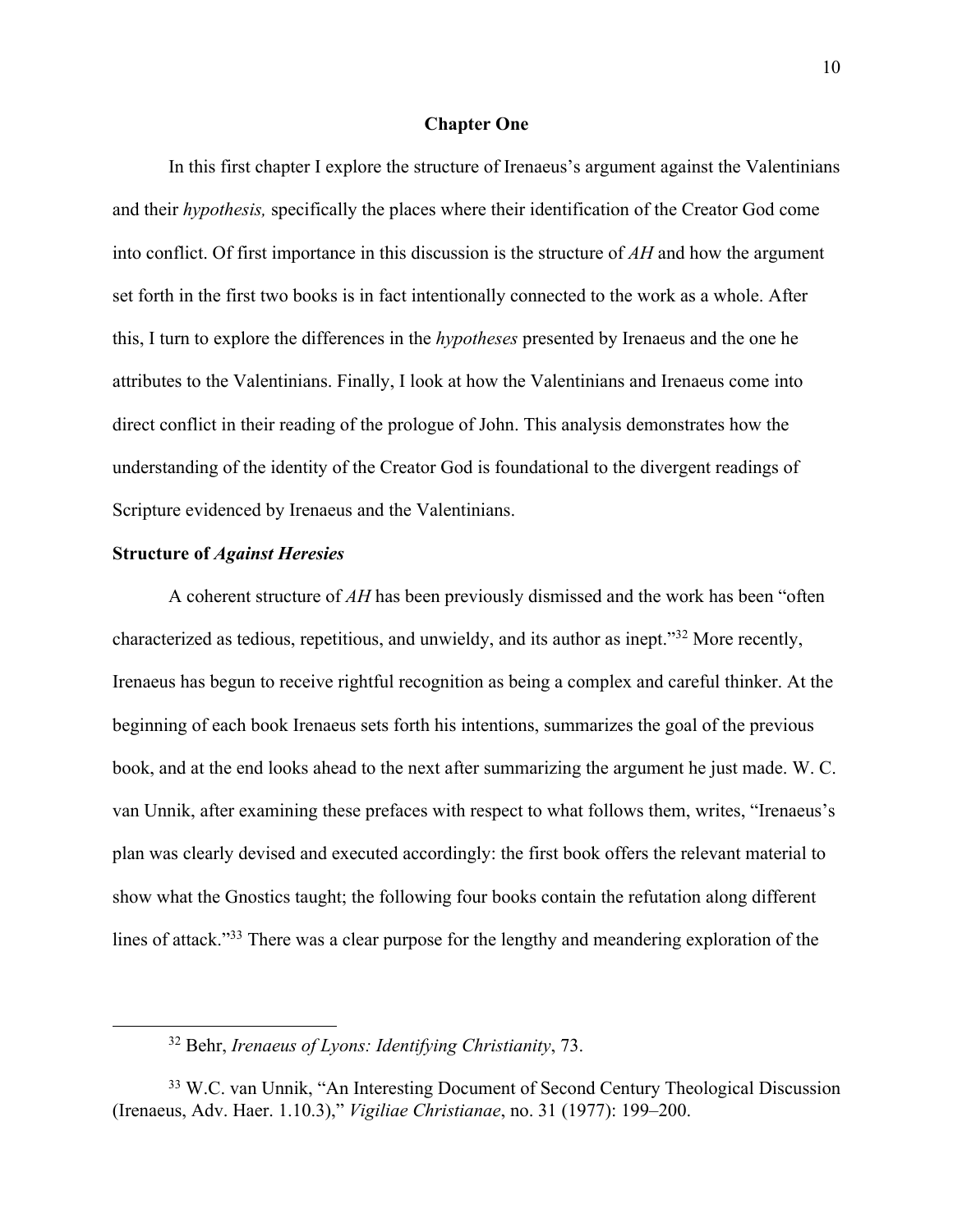cosmological and theological systems of his opponents outlined in book one. He outlines at the outset what he understands to be their beliefs in order to focus the rest of the work on refuting their doctrines.

The intentionality of the whole work, though, is not without debate. What is contested with respect to *AH* is how much of it he intended to write at the outset. Behr argues that the first two books were all that Irenaeus intended to write, saying that they "thus correspond to the two key words of the title given the work by Irenaeus: ἔλγχος and ἀνατροπή, a 'refutation' or 'exposure', or rather, for Irenaeus, a refutation by exposure, and an 'overturning'."34 He then asserts that the third book was not part of the original intention of the work. It was only when Irenaeus reached the end of the second book that he realized he would need to continue the argument in a third book. Contrary to this Anthony Briggman and Lewis Ayres both argue that there is an original and intentional structure to the work as a whole. Taking into account the span of time over which Irenaeus wrote *AH* Briggman says, "It would be better to affirm that a broad conceptualization or a general outline of the five books of *AH* existed from the start, while at the same time leaving room for a certain degree of formation with regard to the specific content of each portion of his work at the time of its composition."35 Ayres writes, "Book 2 was conceived as a refutation of the 'heretical' doctrines described in Book 1, while Book 3 is offered as a complementary set of proofs from Scripture."36 I am in agreement with Ayres and Briggman that before penning the entirety of his work Irenaeus had a basic plan in mind. What I am arguing in

<sup>34</sup> Behr, *Irenaeus of Lyons: Identifying Christianity*, 75.

<sup>35</sup> Anthony Briggman, *Irenaeus of Lyons and the Theology of the Holy Spirit*, Oxford Early Christian Studies (Oxford: Oxford University Press, 2012), 7.

<sup>36</sup> Lewis Ayres, "Irenaeus vs. the Valentinians: Toward a Rethinking of Patristic Exegetical Origins," *Journal of Early Christian Studies* 23, no. 2 (2015): 170.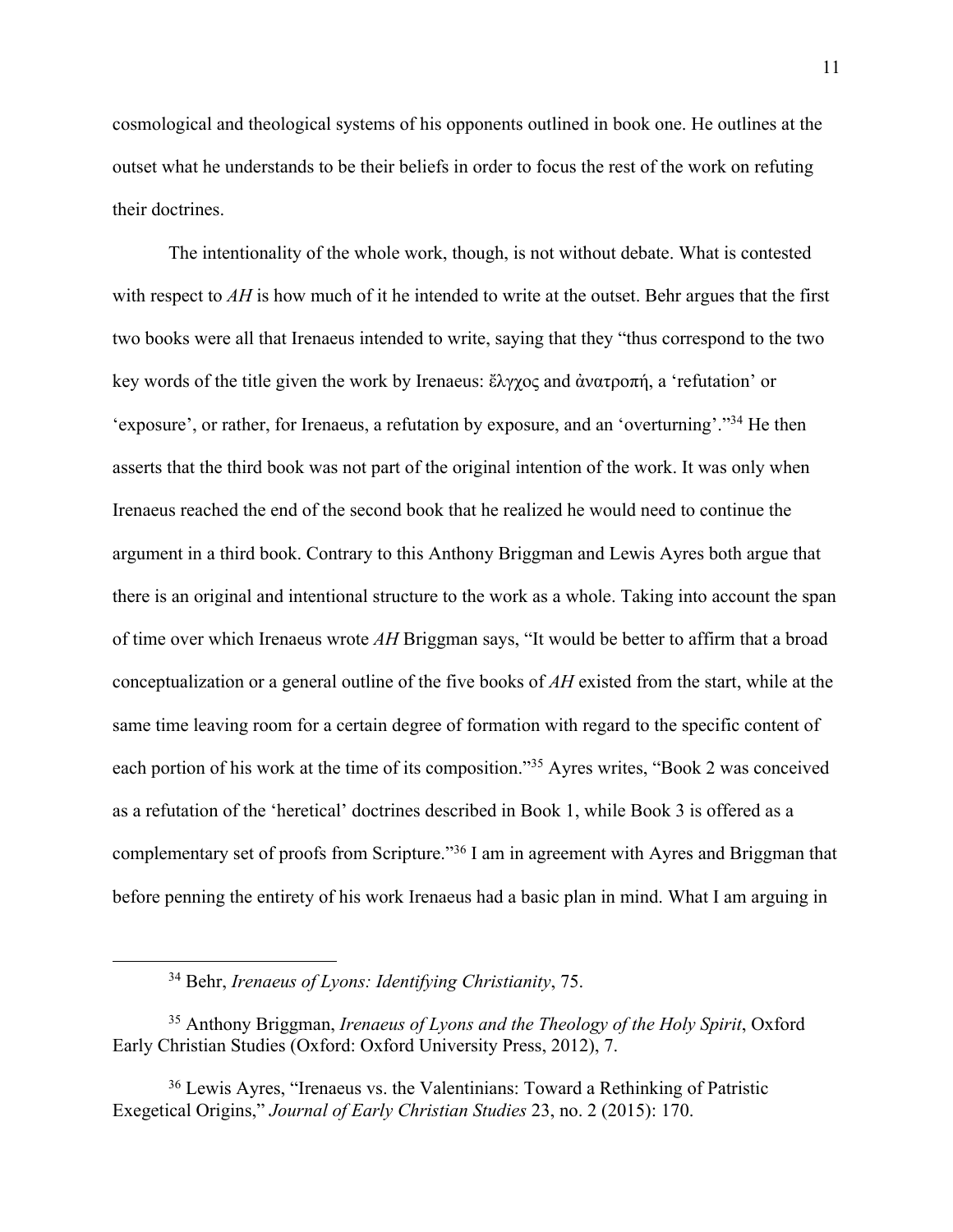this thesis is that part of this intentional structure is Irenaeus's consistent refrain that there is one God who made all things, the hinge upon which the rest of his arguments hang. It is from this foundation that Irenaeus writes against the Valentinians.

Books one and two are primarily focused on the Valentinian cosmological system and Irenaeus's refutation of their errors. Another critique Irenaeus receives is that his articulation of the Valentinian system is not fully an identical account to what is found in the surviving documents discovered at Nag Hammadi. In her article on Irenaeus's rhetoric in the first book of *AH* Pheme Perkins notes that Irenaeus is not explicitly seeking to give what we today would deem an accurate an unbiased account of the facts of the Valentinian system.<sup>37</sup> What Irenaeus is doing is attempting to refute their argument and, as he states himself at the opening of book one, that his goal is to "not only to make clear to you their doctrines—which you have long sought to learn—but also to supply you with aids for proving it false."<sup>38</sup> Perkins argues that the rhetorical models of refutation "dictate both the form and content of many of his assertions, which must, therefore, be understood as meeting rhetorical expectations and not as factual reports."39 Irenaeus provides an account of the Valentinian system not only as he understands it, but also in a way that makes evident the way he thinks it contradicts the Christian faith. If Irenaeus overemphasizes the tragedy and ignorance of the created world in their system, it is done to craft a greater contrast with the Christian emphasis on the intentionality and goodness of the Creator and the created world.

<sup>&</sup>lt;sup>37</sup> Pheme Perkins, "Irenaeus and the Gnostics: Rhetoric and Composition in Adversus Heresies Book One," *Vigiliae Christianae*, no. 30 (1976): 199–200.

<sup>38</sup> *AH* 1.pr.3 (trans. ACW 55:22).

<sup>&</sup>lt;sup>39</sup> Perkins, "Irenaeus and the Gnostics: Rhetoric and Composition in Adversus Heresies Book One," 197.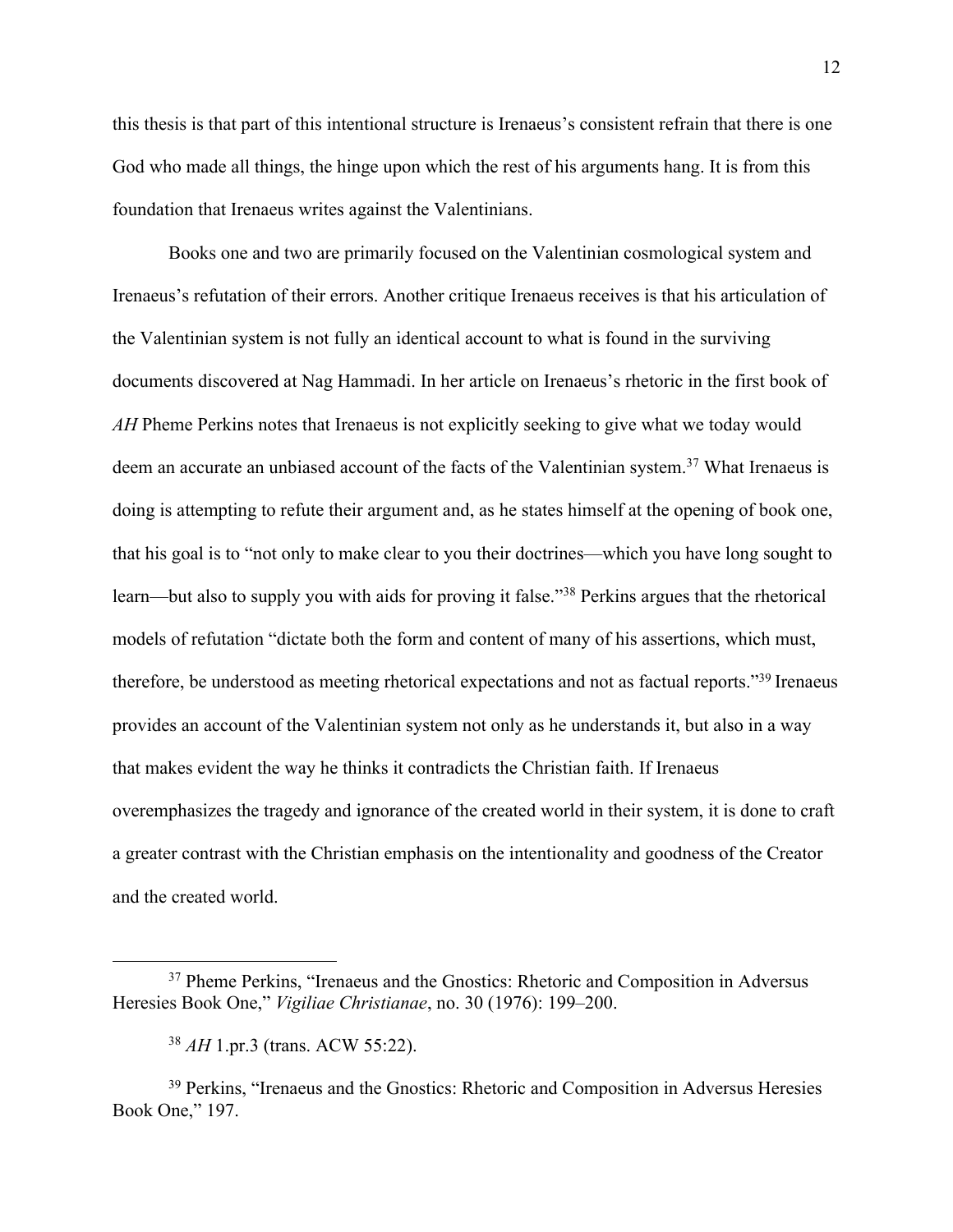After providing an initial list and description of the Valentinian system of Aeons,

Irenaeus describes their purposes for the specific divisions and number before saying, "and if anywhere anything of the many things mentioned in the Scriptures can [be drawn to these things, they wish to] accommodate and adapt them to their fabrication."40 The foundation of the Valentinian cosmological structure is, to Irenaeus, a distortion of what is found in Scripture. In further evaluation of their argument later he says that others, besides just the Valentinians, "do violence to the good words [of Scripture] in adapting them to their wicked fabrications" and in doing so they "lead away from the Truth into captivity those who do not guard a firm faith in the one Father Almighty and in one Jesus Christ, the Son of God."41

Irenaeus outlines the pattern and purpose of his argument at the outset of the work. His initial concern is not to refute the Valentinians for the sake of the argument. Rather he writes to oppose them because:

By specious argumentation, craftily patched together, they mislead the minds of the more ignorance and ensare them by falsifying the Lord's words. Thus they become wicked interpreters of genuine words. They bring many to ruin by leading them, under the pretense of knowledge, away from Him who established and adorned this universe, as if they had something more sublime and excellent to manifest than the God who made heaven and all things in them.<sup>42</sup>

Irenaeus writes out of concern for those who are drawn to these Valentinian teachings. What is being taught by the Valentinians is not compatible with the Christian faith and the faithful are being pulled in. Despite its complexity and sometimes meandering nature, the purpose of *AH* is clear: to make known the teachings which distort the Scriptures and to refute their falsehoods

<sup>40</sup> *AH* 1.1.3 (trans. ACW 55:24).

<sup>41</sup> *AH* 1.3.6 (trans. ACW 55:29-30).

<sup>42</sup> *AH* 1.pr.1 (trans. ACW 55:21).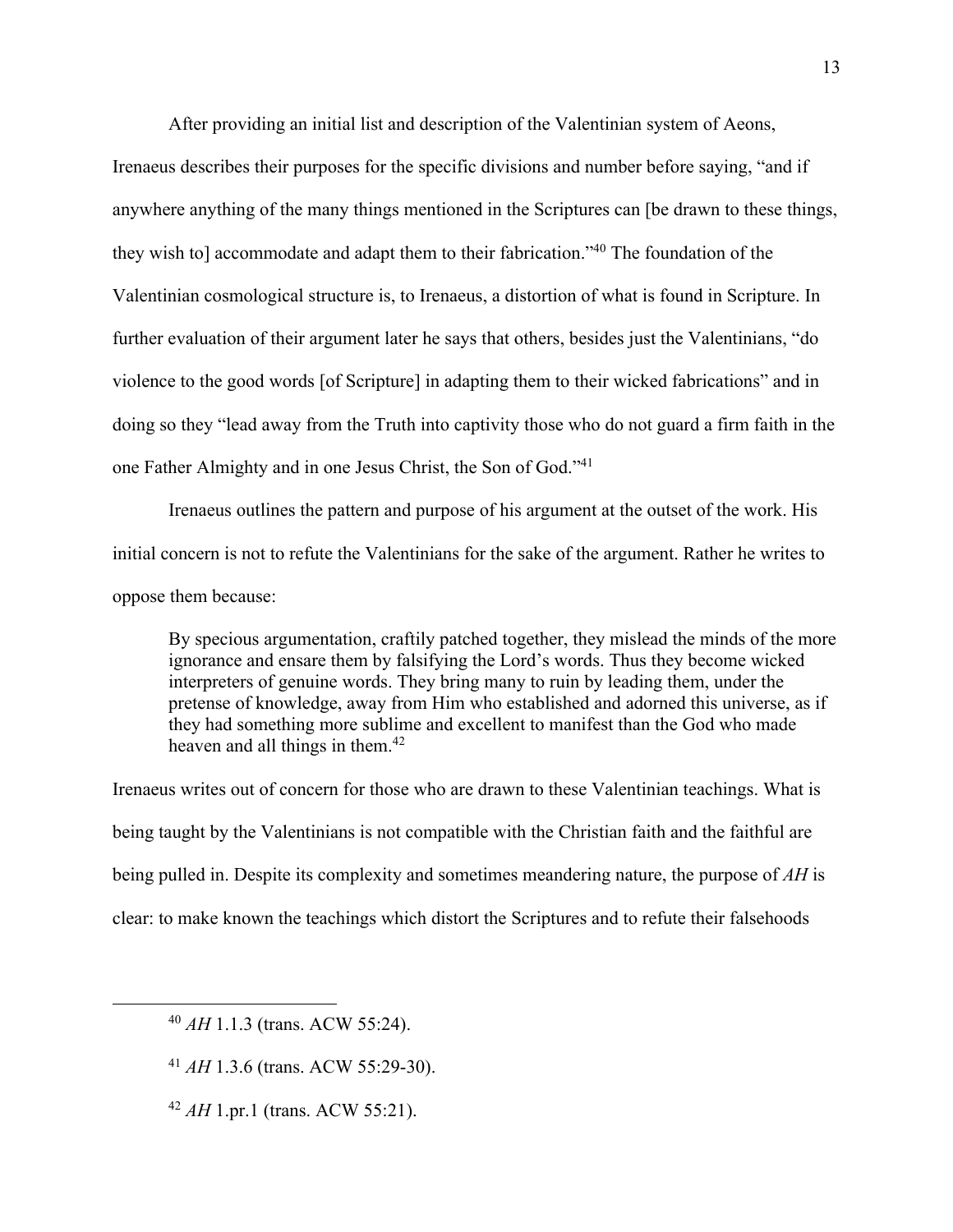with the truth. A necessary part of this refutation is an exposure of the inadequacy and fundamental falsehood of their cosmological system.

## **Creation and the Conflicting** *Hypotheses*

Irenaeus describes the Valentinian cosmological system with its Ogdoad consisting of hypostatization of different names for the Father and Christ in chapter nine of book one. That is, they take terms such as Christ, Word, Savior, and Only-begotten and assert that they are distinct beings that populate their Pleroma rather than different names for the same being. After giving a brief description of it, he writes, "and when this [the Ogdoad] has been destroyed, their whole hypothesis has crumbled—the hypothesis which they were falsely dreaming up—and they overrun the Scriptures with their own hypothesis they invented for themselves."43 Irenaeus elsewhere describes their method as one "which neither the prophets preached, nor the Lord taught, nor the apostles handed down" but rather one which they have crafted and adapted to their system.44 Irenaeus provides a clear example of their divergent readings in *AH* 1.8.5-1.9.2, including a quotation from a Ptolemaic reading of the passage and offering his Christian interpretation as a foil. This passage will receive further examination below.

The concept of *hypothesis* has a distinctive rhetorical and literary background. Robert Grant identifies the *hypothesis* as "the presentation (sometimes in a summary) of a plot or structure intended by an author such as Homer."45 In book one Irenaeus uses the illustration of a

<sup>43</sup> *AH* 1.9.3-4: Ταύτης δε λελυμένης, διαπέπτωκεν αὐτῶν πᾶσα ἡ ὑπόθεσις, ἣν ψευδῶς ὀνειρώττοντες κατατρέχουσι τῶν γραφῶν. Ἰδίαν <γὰρ> ὑπόθεσιν ἀναπλασάμενοι (SC 264: 146), translation my own.

<sup>44</sup> *AH* 1.8.1 (trans. ACW 55:41).

<sup>45</sup> Robert M. Grant, *Irenaeus of Lyons*, The Early Church Fathers (London: Routledge, 1997), 47.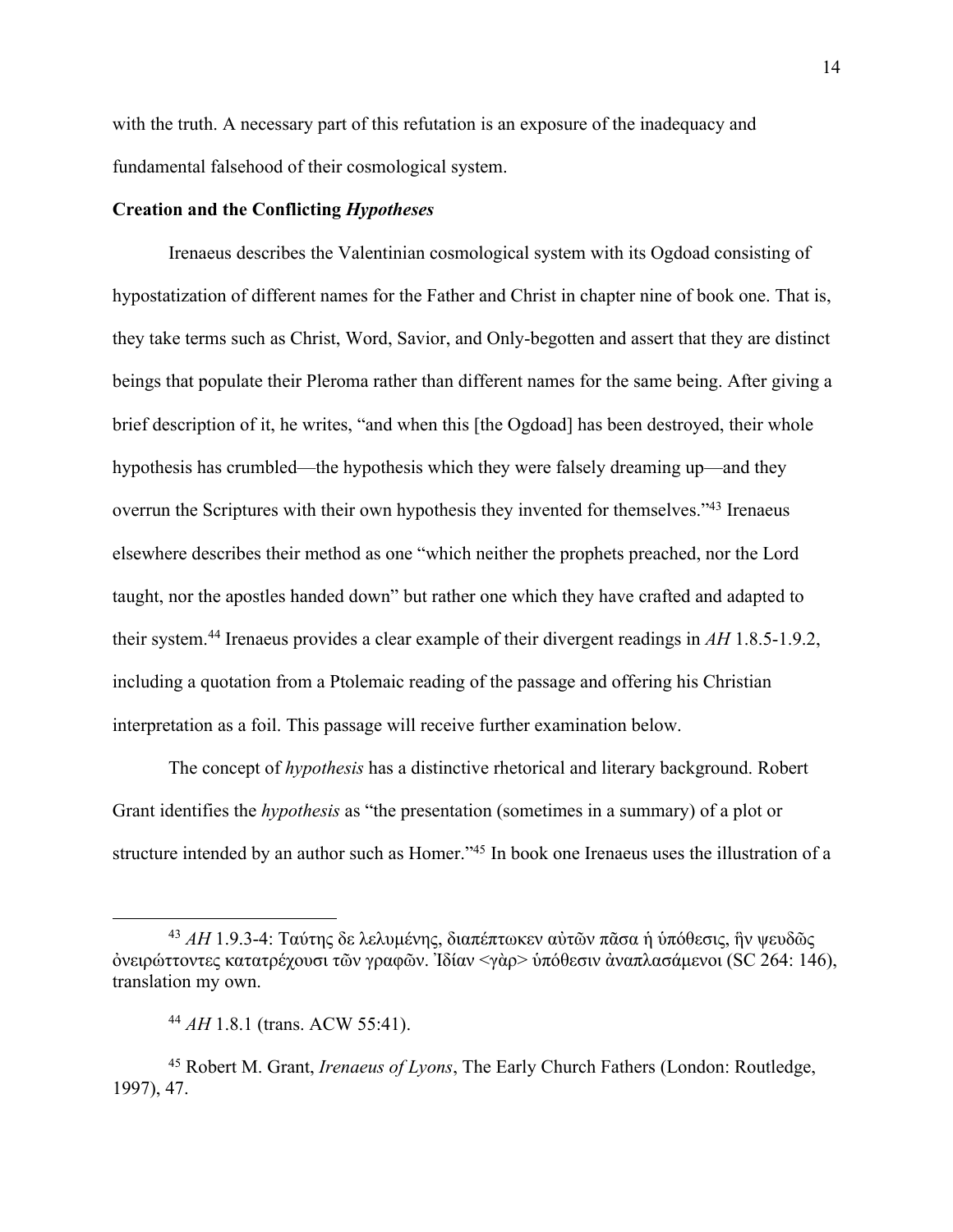Homeric cento to describe the way in which the Valentinians treat Scripture as they find support for their own *hypothesis*. The Valentinians, and the other opponents named throughout *AH*, "abstract verses, names, and expressions from Scripture and rearrange them such that they support a plot, narrative, or subject-matter other than that articulated by Scripture."<sup>46</sup> The Valentinians are not the only ones with a *hypothesis,* for Irenaeus also presents a Christian *hypothesis* through which they interpret the same Scriptures.<sup>47</sup> In *AH* 1.10.1 Irenaeus gives a lengthy statement of the belief of the Church which has previously been identified as an example of his rule/canon which is often identified with his *hypothesis*. Although there are differences between the way that they are presented in *AH* one thing that is consistent between them is the insistence on a singular God who created the material world. <sup>48</sup> The Valentinian *hypothesis* leads them to read portions of Scripture as naming their many Aeons, supporting their cosmological structure, or even indicating the ignorance of Demiurge who created the material world. For example, what one would assume to be a direct proclamation of the proclamation of monotheism from Deutero-Isaiah "I am God, and beside me there is no other" is attributed to the Demiurge by the Valentinians.<sup>49</sup> They argue that it is an example of the ignorance of the Demiurge is so great that he thinks he is the only God, even though he is but one accidental being in a system of over thirty Aeons.

<sup>49</sup> *AH* 1.5.4.

<sup>46</sup> Anthony Briggman, *God and Christ in Irenaeus*, Oxford Early Christian Studies (Oxford: Oxford University Press, 2019), 13.

<sup>47</sup> Ibid.

<sup>48</sup> For a discussion regarding the differences between the rule/canon and the *hypothesis* as presented in *AH* 1.22.1, 3.11.1 and 1.10.1 respectively see Briggman, *God and Christ in Irenaeus*, 15-18.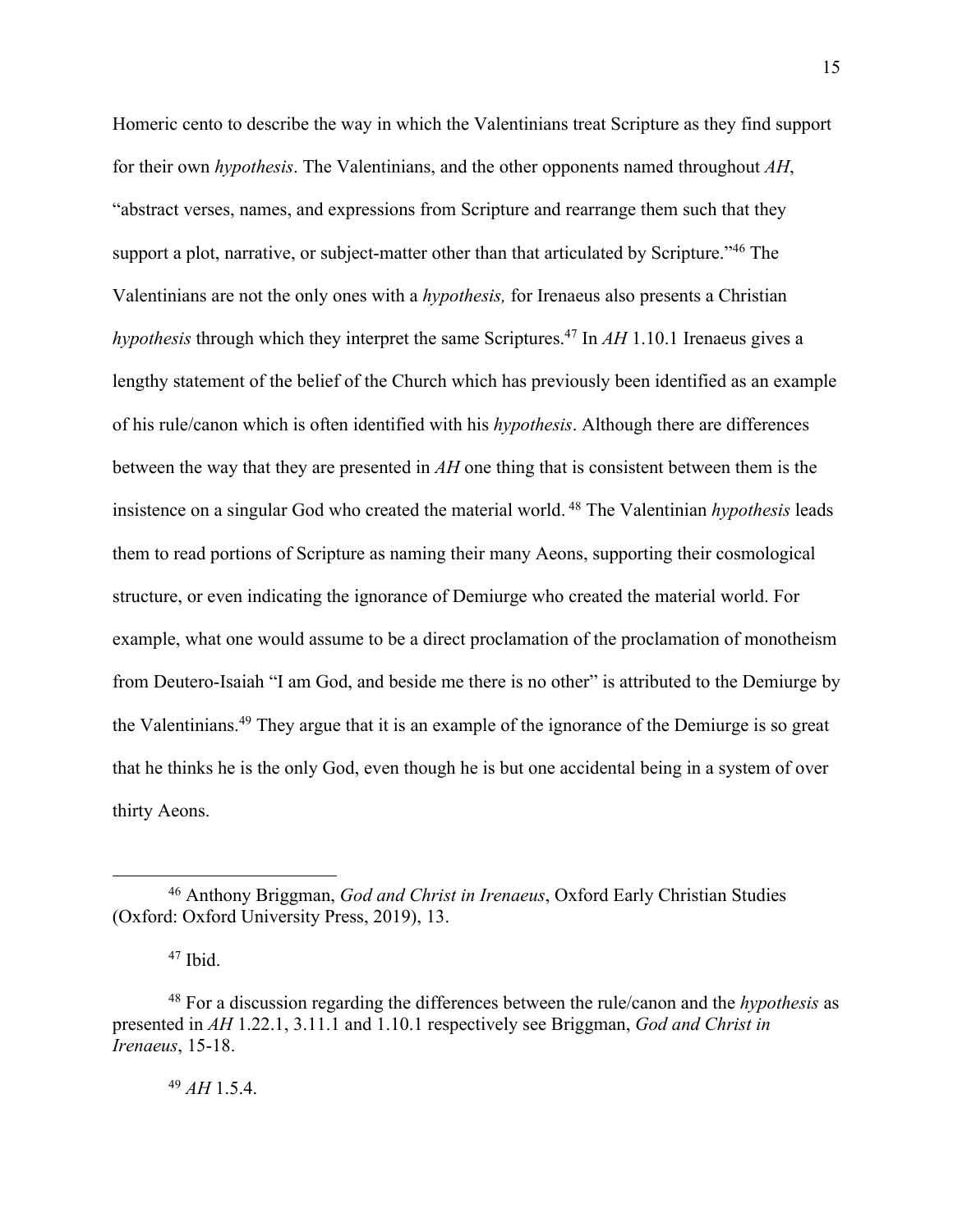The Christian rule/canon/*hypothesis* is derived from the witness of the Scriptures themselves as well as the inherited Christian tradition.<sup>50</sup> Irenaeus argues that the Valentinians read their *hypothesis* onto the text rather than out of it. In doing so, the Valentinians are crafting a *hypothesis* that is incongruous with the narrative presented in Scripture that bears witness to who God is and what it is that God is doing in the world. Robert Grant writes, "Irenaeus's rule of faith or truth is the same as the *hypothesis* of the scriptures. It starts with belief in one God, maker of heaven and earth and everything in them. … With the apologists Irenaeus insists upon God's absolute supremacy in creation."51 Irenaeus presents a *hypothesis* which is in harmony with both the narrative of Scripture and the Christian tradition which he received from his predecessors. Regarding the specific content of Irenaeus's *hypothesis* Briggman writes that it reveals "he regarded not only the activity central to the plot but also the subject of that activity as essential to the hypothesis of Scripture. That is to say, he is not only interested in the activity of God but the God who acts, not just the economy but the one who enacts the economy."<sup>52</sup> Regarding creation, Irenaeus is not solely concerned with what has been created but with who the Creator is. In book one Irenaeus presents his *hypothesis* which begins by asserting that the church "received from the apostles and their disciples the faith in one God the Father Almighty, the Creator of heaven and earth and the seas and all things that are in them; and in the one Jesus Christ, the Son of God, who was enfleshed for our salvation."53 The Christian *hypothesis* begins

<sup>53</sup> *AH* 1.10.1 (trans. ACW 55:49-50).

<sup>50</sup> Paul M. Blowers, "The Regula Fidei and the Narrative Character of Early Christian Faith," *Pro Ecclesia* 6, no. 2 (1997): 210.

<sup>51</sup> Grant, *Irenaeus of Lyons*, 49.

<sup>52</sup> Briggman, *God and Christ in Irenaeus*, 18.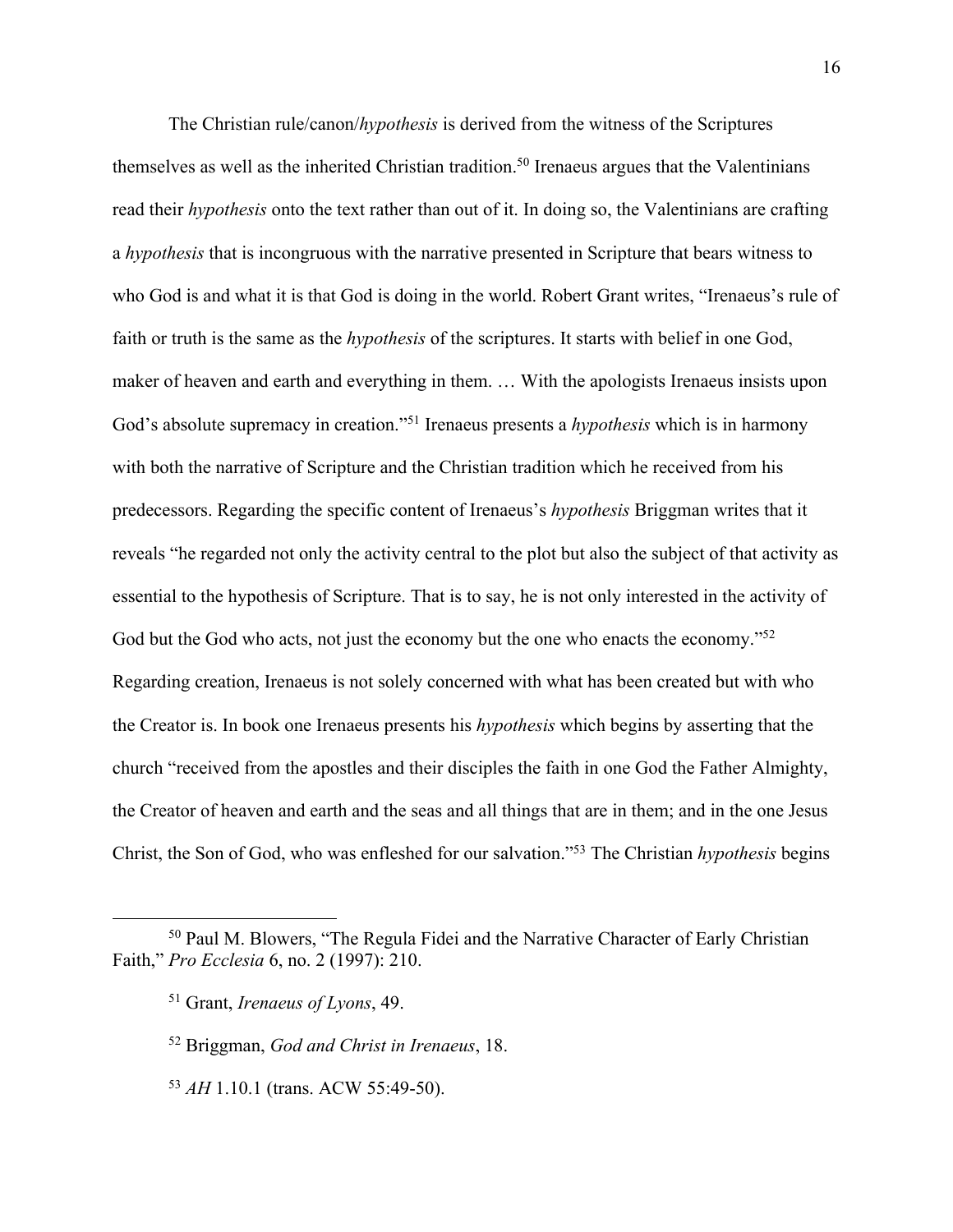with the belief in a singular God who created all things. All else follows from that point. The Creator God is the same one who instituted the salvation of the world and is the same one who is bringing all things back to God.

Regarding the Valentinian origins of the world Balthasar writes, "At every point, to get their drama going, they have to project an ignorance which is not divine into the divine world."54 Thus for them "the world always comes into existence as the result of a tragic accident, a disaster, a fall."55 Irenaeus deems their assertion that the creator is ignorant as ridiculous notion. The Valentinians say that the creator is even ignorant of other Aeons while they:

maintain that they themselves who are on the earth know God who is above all, whom they have never seen, but will not grant that he who formed them and their whole world knows those things that they themselves know, although he is on high, even above the heavens, whereas they are here below...they arrive at so great a madness as to pronounce the Maker of the world devoid of understanding.<sup>56</sup>

They claim that the Demiurge, who made the world is so ignorant that he does not even know the mysteries of the greater Pleroma but they are able to comprehend these mysteries despite being trapped in this material reality. Their Demiurge is an ignoramus who does not know from whom he came into being, let alone of the existence of any other Aeons. In contrast, Irenaeus points to a God who is the Creator of the world and who made things with intention and goodness. It is a Creator who is involved with the creation. As Paul Blowers writes, "the Father-Creator, together with his co-Creator, the Logos-Christ, establish the fundamental integrity of the created world

<sup>54</sup> von Balthasar, *The Glory of the Lord: A Theological Aesthetics*, 2:41.

<sup>55</sup> von Balthasar, *The Scandal of the Incarnation: Irenaeus Against the Heresies*, 2.

<sup>56</sup> *AH* 2.6.3 (trans. ACW 65:28).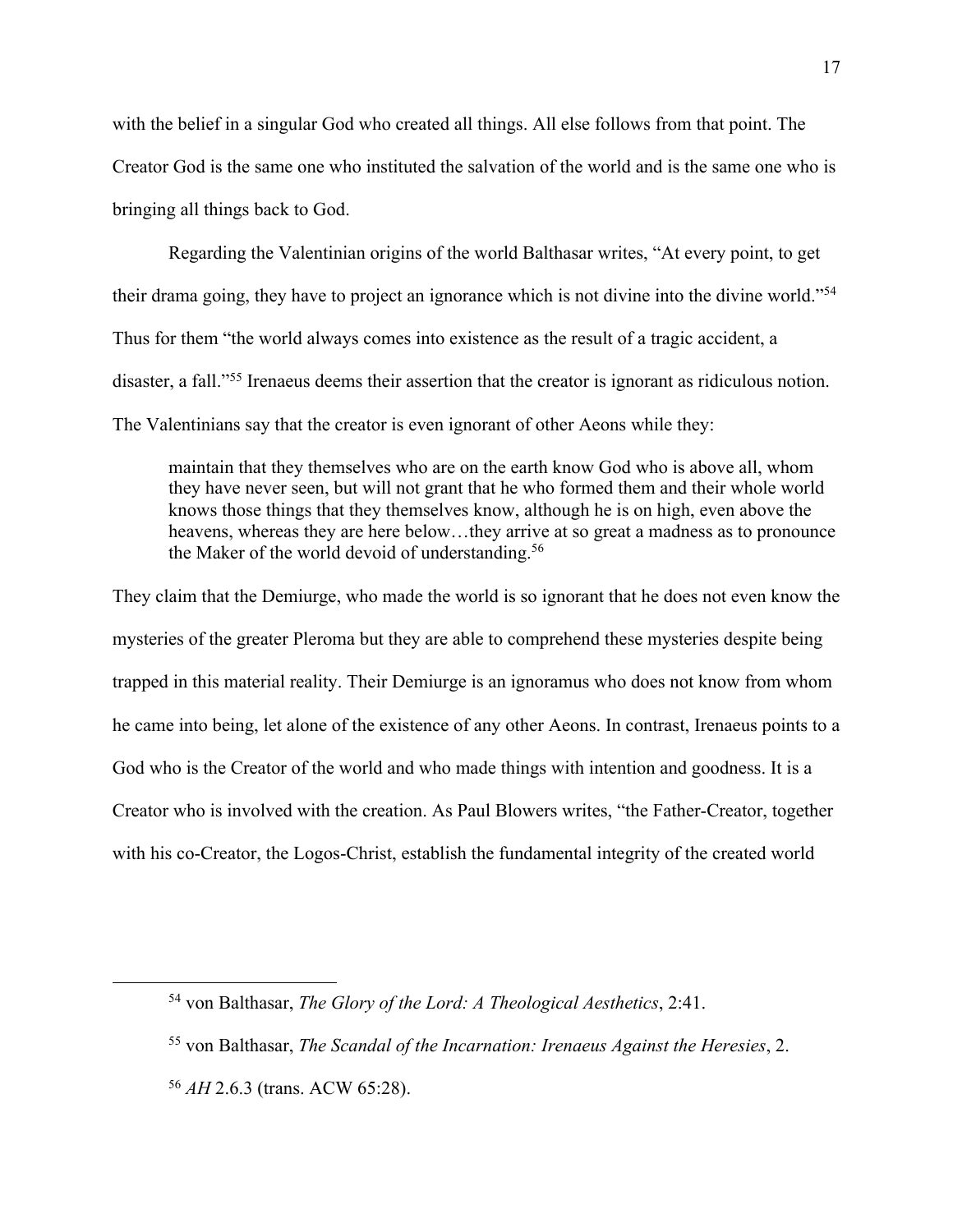from the outset."57 There is no such intentionality or integrity preserved in the Valentinian system. The Demiurge was an accidental being, and his ignorance and accidental nature is transferred to the creation of this world.

# **Prologue of John: Divergent Readings**

The Valentinian *hypothesis* insists that the created world resulted from one accident after another. The material creation came about through accident and ignorance, lacking intention at all levels. This fundamental error leads the Valentinians to misread Scripture and craft their own system to which they proceed to adapt them. *AH* 1.8.5-1.9.2 offers a direct example of the Valentinian reading of the opening of the gospel of John and how this is in contradiction with the Christian interpretation of this same passage.

Before this, it is necessary that I give a brief sketch of the structure of the Valentinian Pleroma. Irenaeus describes the basic structure of the Valentinian system at the beginning of book one. The system begins with the first Aeon who is given a number of names such as First-Beginning, First-Father, and Profundity. There was another Aeon present with Profundity whom they name Thought, Grace, or Silence. This is the feminine principle paired with the masculine Profundity. A seed was emitted from Profundity to Silence and from them Mind and Truth, another masculine-feminine pair, came into being. These four—Profundity, Silence, Mind, and Truth—are what the Valentinians call the Tetrad. From Mind came the Aeon pairs Word and Life and Man and Church. These four who were emitted from Mind, in addition to the Tetrad, make up the Valentinian Ogdoad. From the union of Word and Life, ten more Aeons were brought into being (the Decad) and from Man and Church twelve more were emitted (the

<sup>57</sup> Paul M. Blowers, *Drama of the Divine Economy*, Oxford Early Christian Studies (Oxford: Oxford University Press, 2012), 86.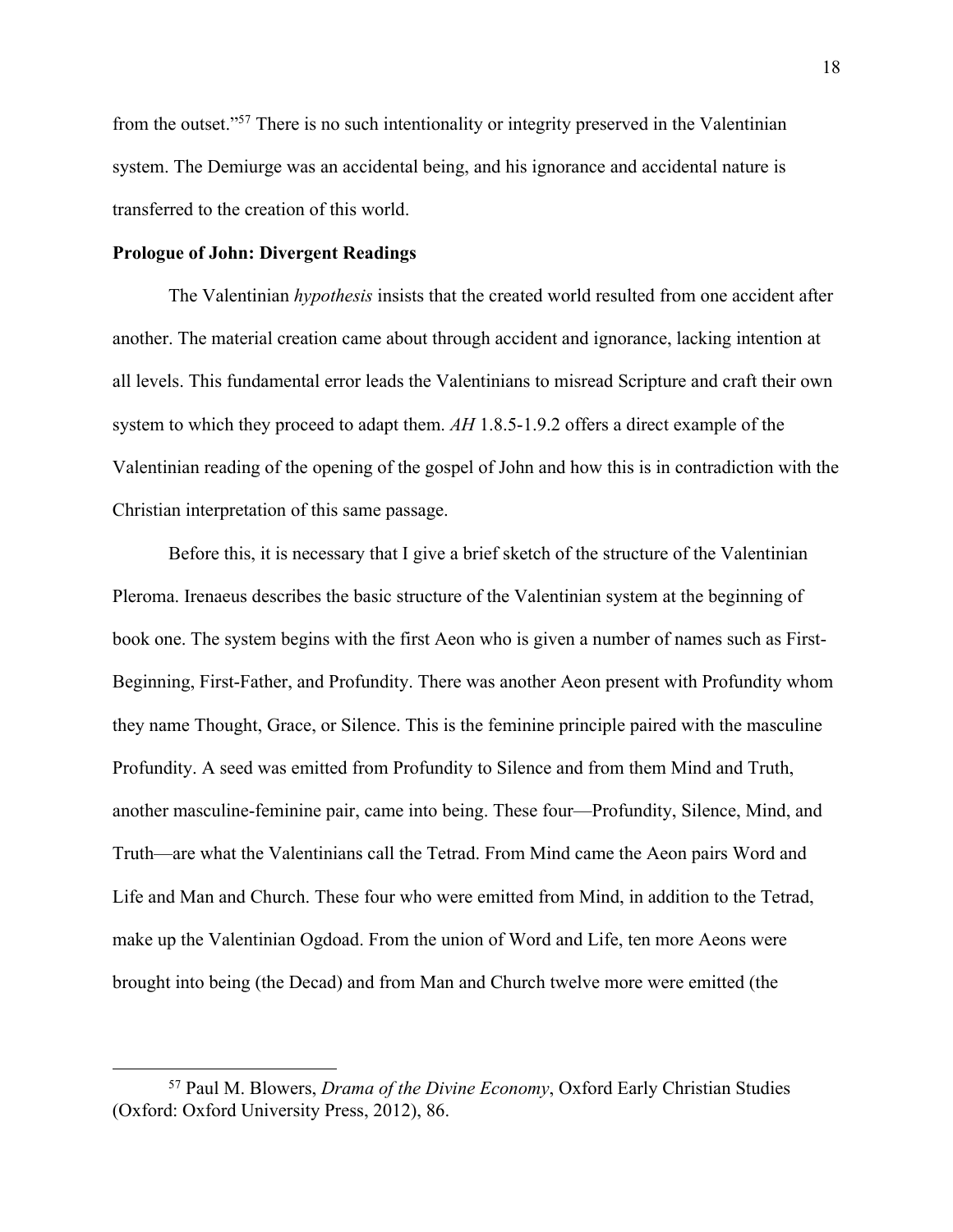Dodecad). Together the Ogdoad, Decad, and Dodecad make up the hierarchical structure of the Valentinian Pleroma or Fullness.58

Valentinians, following the view of a teacher of theirs named Ptolemy read the prologue of John as an indication of their Ogdoad, those Aeons which were generated from the Tetrad and make up the "root and substance of all things."59 Since the Ogdoad is the beginning of everything, they call it the principal Ogdoad (ἀρχέγονον Ὀγδοάδα). Since the beginning of the gospel of John gives an account of the beginning of the world they interpret this passage as an account of the beginning of their Ogdoad. Irenaeus quotes their argument thus:

John, the disciple of the Lord, wishing to narrate the origins of all things, according to which Father emitted all things, proposes a kind of beginning, the first things begotten by Father, whom he called Son and Only-Begotten God, by whom Father emitted all things as through a "seed." They say that Word was emitted by this Only-begotten and in him was emitted the whole substance of the Aeons, whom Word himself formed later.<sup>60</sup>

As Irenaeus continues his quotation of the teachings of Ptolemy it is clear that the method of reading brought to this passage of the gospel of John is one that is pointing toward a hidden meaning. For the Valentinians, the different names and many other nouns are hypostasized into Aeons and their relationships in the Ogdoad are loosely connected by their proximity in the text. The quotation ends with a summary of the Aeons to whom this passage bears witness:

So he carefully points out also the first Tetrad when he speaks of Father and Grace, of Only-begotten and Truth. Thus John speaks of the first Ogdoad, which is the Mother of all the Aeons; he speaks namely of Father and Grace, of Only-begotten and Truth, of Word and Life, of Man and Church.<sup>61</sup>

<sup>58</sup> *AH* 1.1.1-3.

- <sup>59</sup> *AH* 1.1.1 (trans. ACW 55:23).
- <sup>60</sup> *AH* 1.8.5 (trans. ACW 55:44).
- <sup>61</sup> *AH* 1.8.5 (trans. ACW 55:45).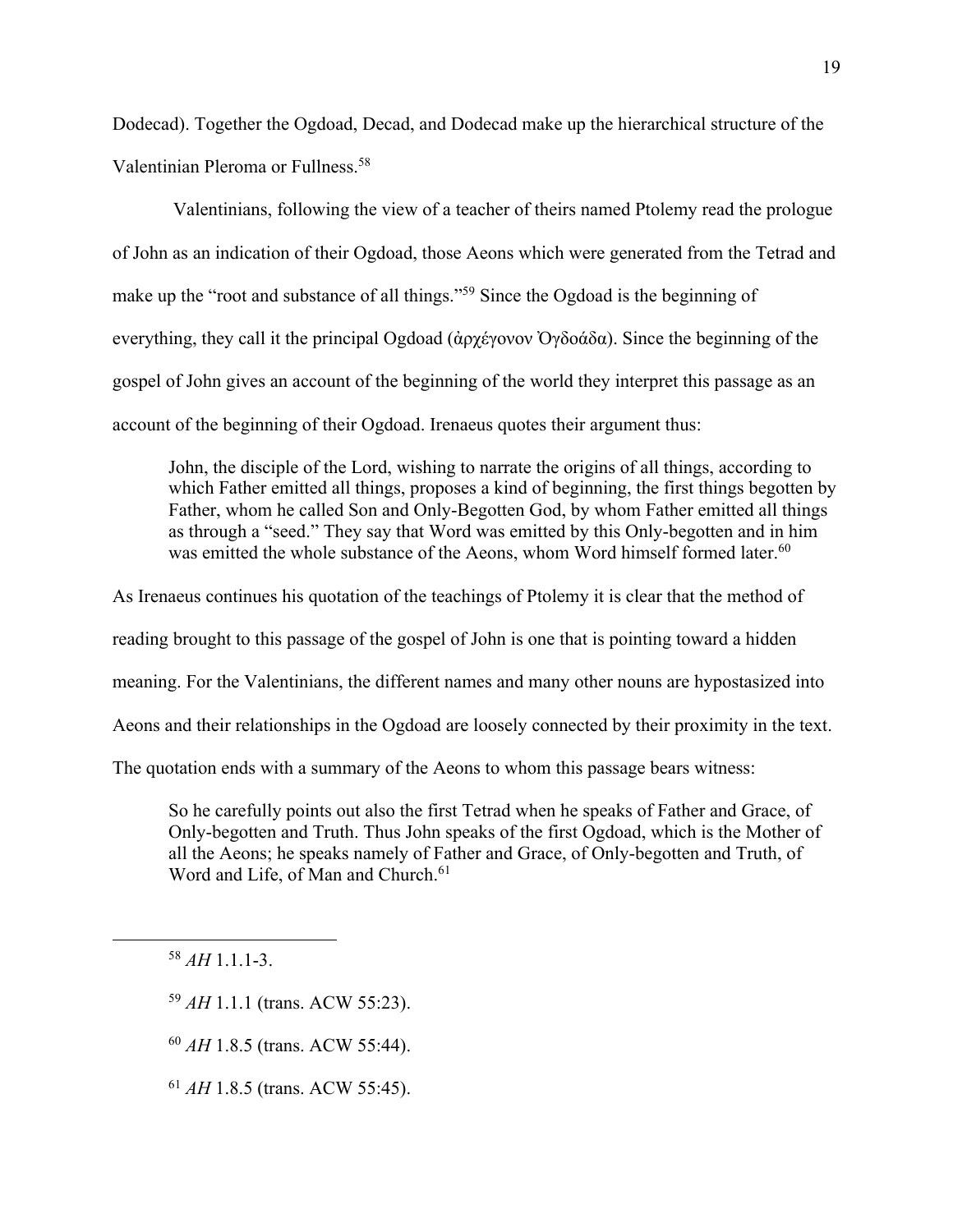Irenaeus's following response is of import in an initial exploration of the conflict between the Christian *hypothesis* and that of the Valentinians. His response begins with the assertion "they try to set up their fabrication by misusing the Scriptures."62 He then offers two initial arguments against them based on the inconsistency and lack of inner logic of their own reading.

The first refutation is to point out that this passage in John does not name the Aeons of the Ogdoad in the same order in which the Valentinians assert that they have been produced. The Tetrad is given chronological primacy in the initial Valentinian exposition of the Aeons.63 In the passage of John to which this section refers, the Tetrad is not all named at once with some named at the beginning and others at the end, all scattered through the passage. His second objection is based on the simple fact that they seek to find the Aeon Church within the passage, but Church is not once named. Irenaeus previously noted that the Valentinians name Aeons in masculinefeminine pairs, and this passage names all except for Ecclesia. Were the revelation of the names of the Ogdoad the intention of John in this passage, this does not make sense. Irenaeus says, "if he had enumerated the companions of the other Aeons, he would have indicated the consort also of Man, and would not have left it up to us to divine her name."64 The basic outline of their argument cannot even be supported by their own interpretation of the text.

After this, Irenaeus turns from this interpretation of John to the Christian reading of the same text. He agrees that this passage is focused on beginnings, but the two different readings immediately diverge. Irenaeus writes:

<sup>62</sup> *AH* 1.9.1 (trans. ACW 55:45).

<sup>63</sup> *AH* 1.1.1.

<sup>64</sup> *AH* 1.9.1 (trans. ACW 55:46).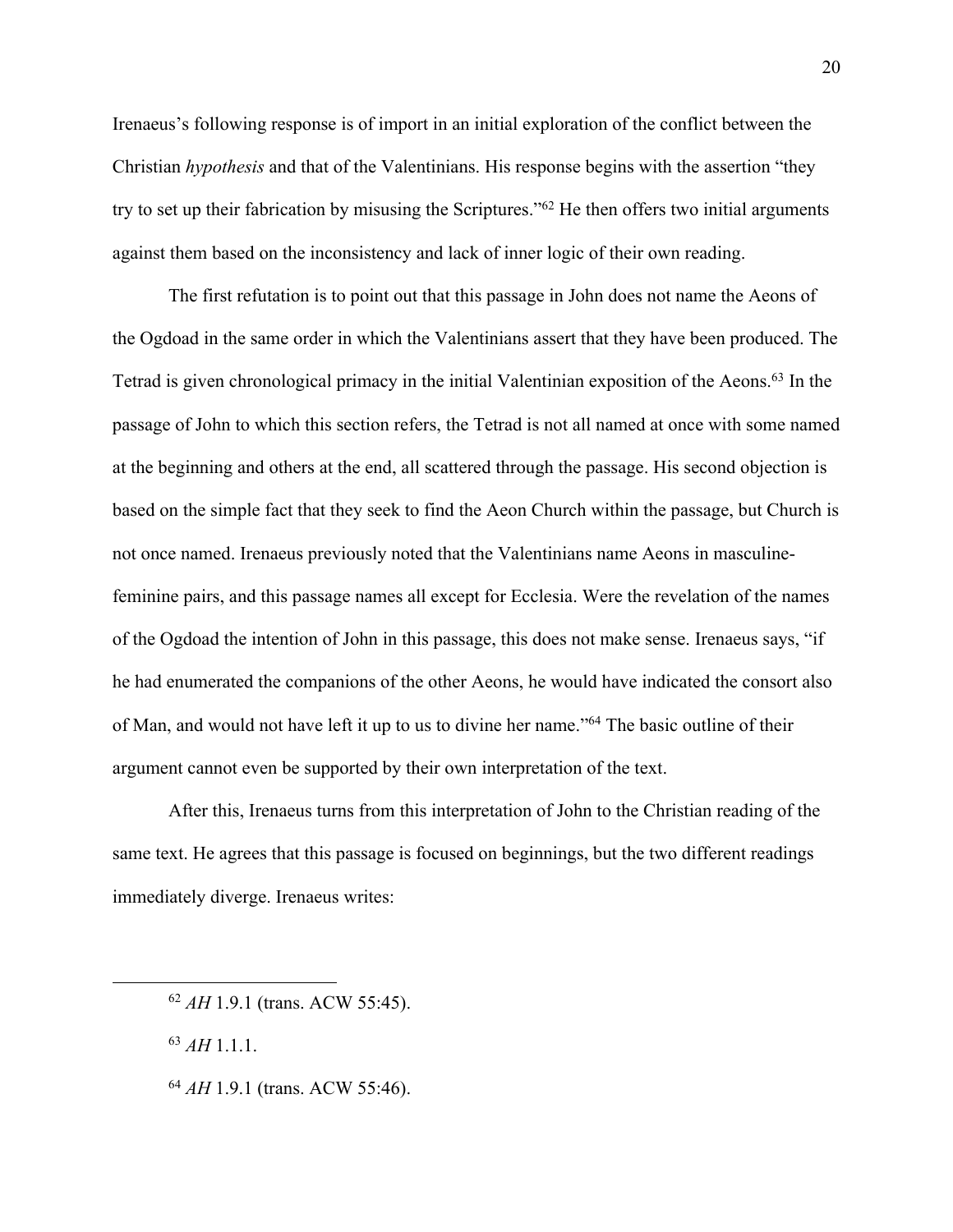To be sure, John preached on God Almighty, and one Only-begotten Christ Jesus, through whom he says all things were made. This is the Word of God, this is the Onlybegotten, this the Maker of all things, this true Light who enlightens every man, this the Maker of the world, this the one who came into his own, this the one who became flesh and dwelt among us.<sup>65</sup>

The Valentinians are misreading the prologue of John when they manipulate it to make many Aeons out of the different names for the one and only God. The one called Word, Only-begotten, and Light is the Maker (ποιητήν) of everything in this world. Not only do the Valentinians vainly seek their Ogdoad in this passage, they also leave out the created world. When the text refers to creation, they claim it is about the way in which the Aeons emanate from one another. The one through whom all things are made in the Valentinian system—their ignorant Demiurge and his mother—are absent from their reading. Their *hypothesis* identifies this text as naming an incomplete Ogdoad and craft a new meaning foreign to the text. They have fabricated their own system and seek to support it by imposing their *hypothesis* upon the Scriptures. Thus, the Valentinians have alienated themselves from the church and have fallen into grievous falsehood.

#### **Conclusion**

In this chapter I have demonstrated the centrality of the Irenaeus's commitment to a single Creator God to his refutation of the Valentinians. I did this first by examining the general structure of *AH* as a whole, noting that the first two books are explicitly dedicated to the exhibition and the refutation of heretical systems, of which the Valentinians take primary importance, also arguing for a coherent argument and structure of the entire work. This was followed by the comparison of the Valentinian *hypothesis* with the Christian *hypothesis* as espoused by Irenaeus. It is only by imposing their *hypothesis* upon the text that the Valentinians are able to discover the names and attributes of the Aeons within their Pleroma. Irenaeus's

<sup>65</sup> *AH* 1.9.2 (trans. ACW 55:46).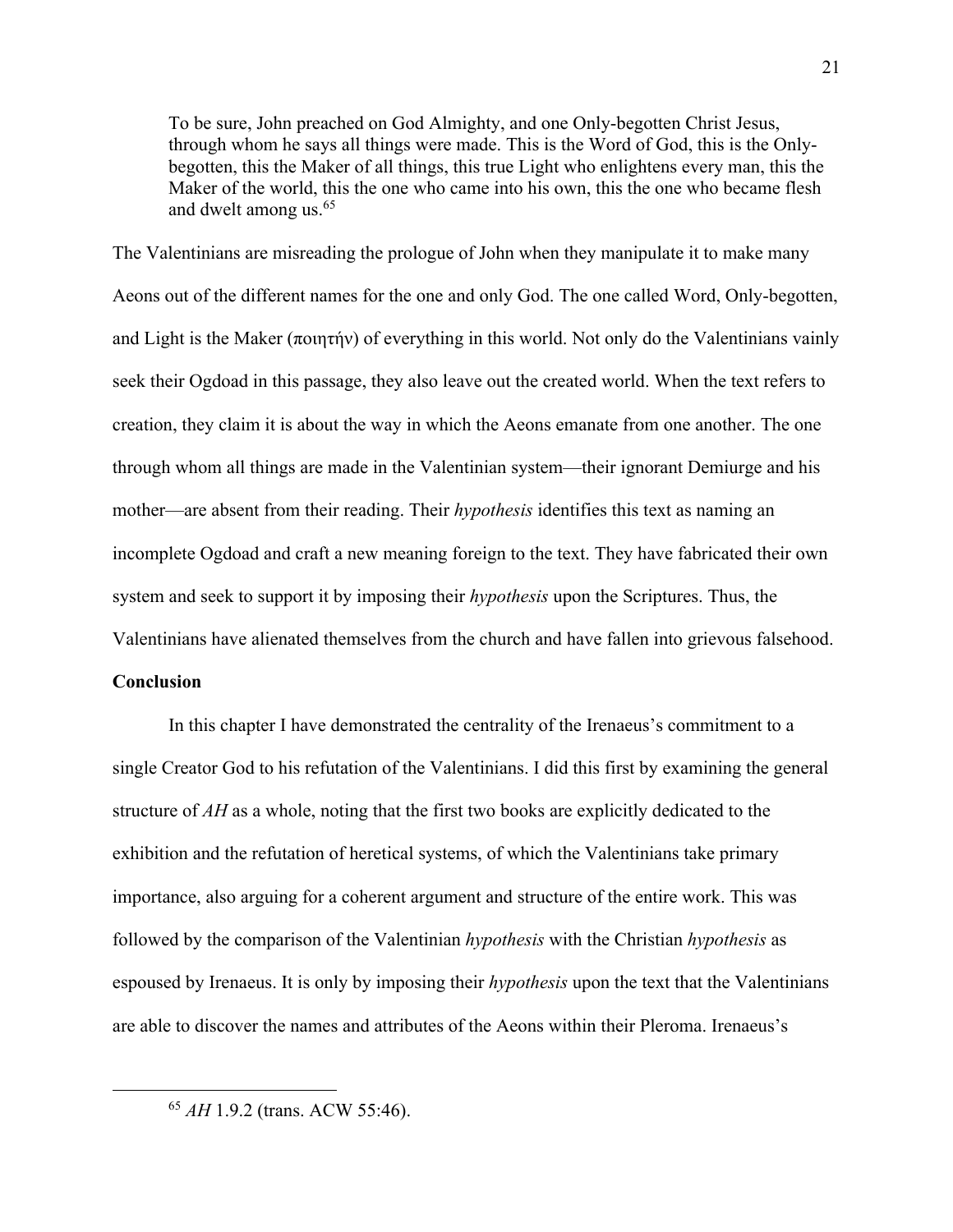*hypothesis*, however, is rooted in the belief that there is one God, and this one God is the one who created everything in the world. These conflicting *hypotheses* clash in their interpretations of the prologue of John. The Valentinians fabricate Aeons from names from the words of Scripture and neglect to speak of the created world. Irenaeus insists that, in accordance with the Christian *hypothesis* which he received, John speaks not of Aeons and their emission from one another, but of only one God and that this God is the Creator of all things.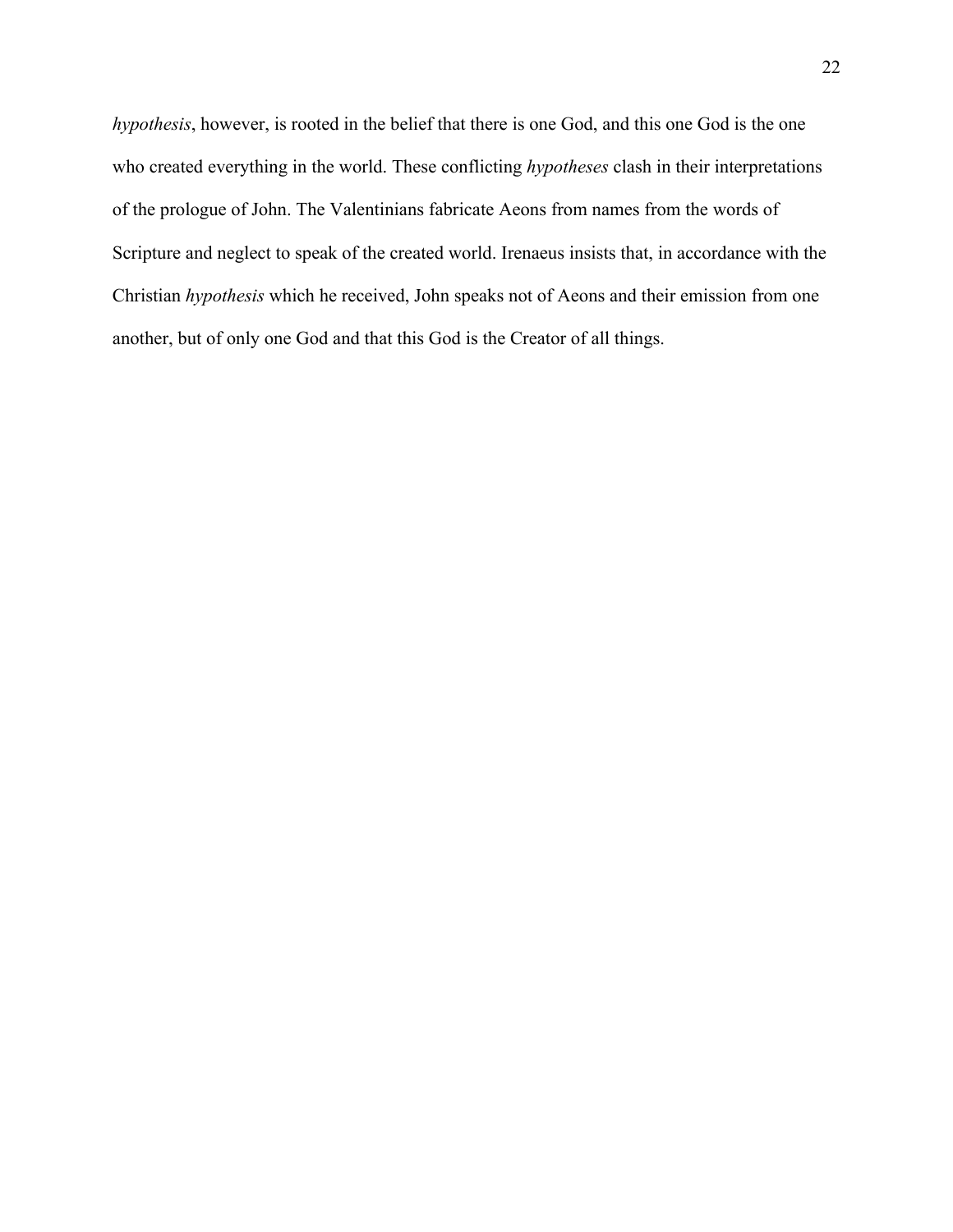## **Chapter Two**

It is clear from a cursory reading of *AH* that part of Irenaeus's conflict with the Valentinian doctrine of creation is based upon their misinterpretation of Scriptures which they hold in common with Irenaeus. Despite using the same texts, both Irenaeus's and the Valentinians' *hypotheses* lead them to radically different interpretations, as has been noted above with respect to the identity of the creator God. Multiple times throughout *AH* Irenaeus employs the language "enclosing, not enclosed" or references this philosophical concept in refutation of the Valentinian perspective on God and God's relationship with the created world or other divine beings. It is an interesting point of argument for a few reasons. Its initial interest is due to the fact that this is a philosophical formula used prior to Irenaeus in Christian sources with which he was familiar. Irenaeus takes this formula with its brief Christian precedent and substantially builds upon it. An additional reason why this is an interesting turn in Irenaeus's argument is because it is a point where he and the Valentinians supposedly *agree*. <sup>66</sup> Yet, he takes that supposition of agreement and proceeds to use it against the Valentinians to not only show the internal inconsistencies of their own system but he also uses it as an affirmation of the power of the single Creator God who not only made this world but sustains it.

The formula "enclosing, not enclosed" is part of Irenaeus's argument for the transcendence of God that also permits him to affirm the connection between God and the created world. Using this argument, Irenaeus explores the incoherent logic of the Valentinian

 $66$  Three times in book one Irenaeus notes their use of άχώρητος, or "uncontained" as a descriptor of one of their Aeons. The first, in AH 1.1.1 it is used to describe Profundity and the other two times it is in reference to Mind whom they deem Father (AH 1.2.1, 1.2.5). William Schoedel also notes Epiphanius attributes the specific formulation "enclosing, not enclosed" to the Valentinian Gnostics. (William R. Schoedel, "Enclosing, Not Enclosed: The Early Christian Doctrine of God," in *Early Christian Literature and the Classical Intellectual Tradition: In Honorem Robert M. Grant*, Théologie Historique 54 [Paris: Éditions Beauchesne, 1979], 77).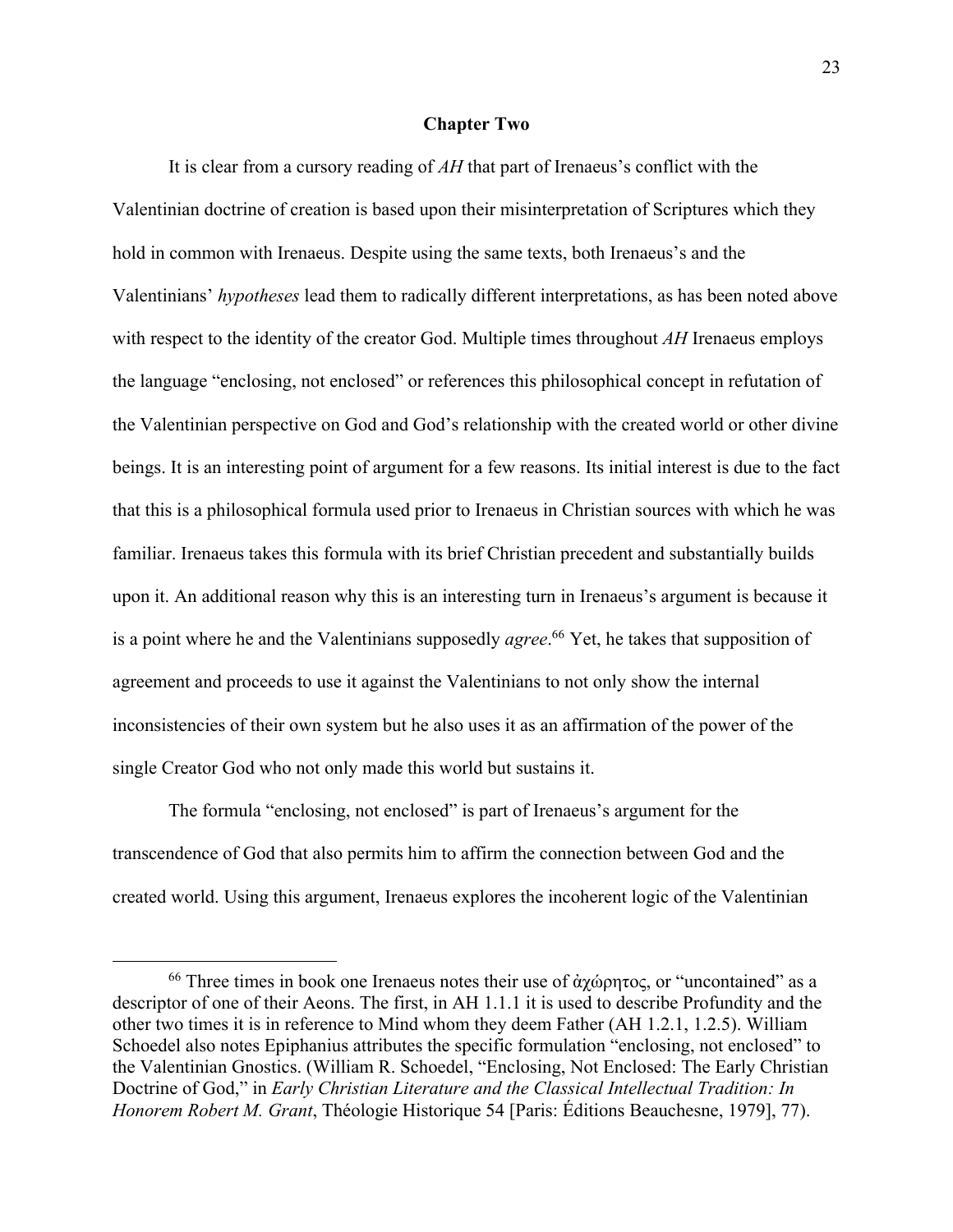system of a plurality of Gods and what amounts to an infinite regress. To overthrow their system Irenaeus turns to the "first and greatest principle, with the Creator God," asserting that this God is the *only* God, Lord, Creator, and Father, "alone contains all things, and he himself gives existence to all things."67 Irenaeus's insistence upon a single God is certainly because of his Christian convictions, but his appeal against the Valentinians to support his claim against theirs is also mixed up in the debates and logic of their shared antecedent philosophical atmosphere.

In this chapter I trace the philosophical background upon which Irenaeus and the Valentinians develop their views on the identity of the Creator God. In doing so I recognize that there were multiple trajectories in philosophical speculation regarding the origins of the world. I show that Irenaeus's affirmation of a single Creator God is in line not only with the Jewish and burgeoning Christian traditions but also with the Presocratic Eleatic philosophers. I also show that the Valentinians were not innovators in their negative view of the material world. Their work is more in line with the trajectory set forth by the dualist tendencies of philosophers such as Numenius. Finally, I examine portions of book two where Irenaeus employs the philosophic argument that God is "enclosing, not enclosed" as a key part of his refutation of the Valentinians and his insistence that there is only one Creator God.

#### **Oneness and Dualism in Philosophy**

Philosophy in the second century was made up of both a transitionary consensus as well as a smattering of eclecticism in the way the philosophers received and interpreted the work of the predecessors. This period prior to Plotinus involved much working out of a variety of aspects with respect to the interpretation of the works of Plato. Harold Tarrant notes some writers "were more faithful to the original spirit of Plato's doctrines than Plato's immediate successors, and

<sup>67</sup> *AH* 2.1.1 (trans. ACW 65:17).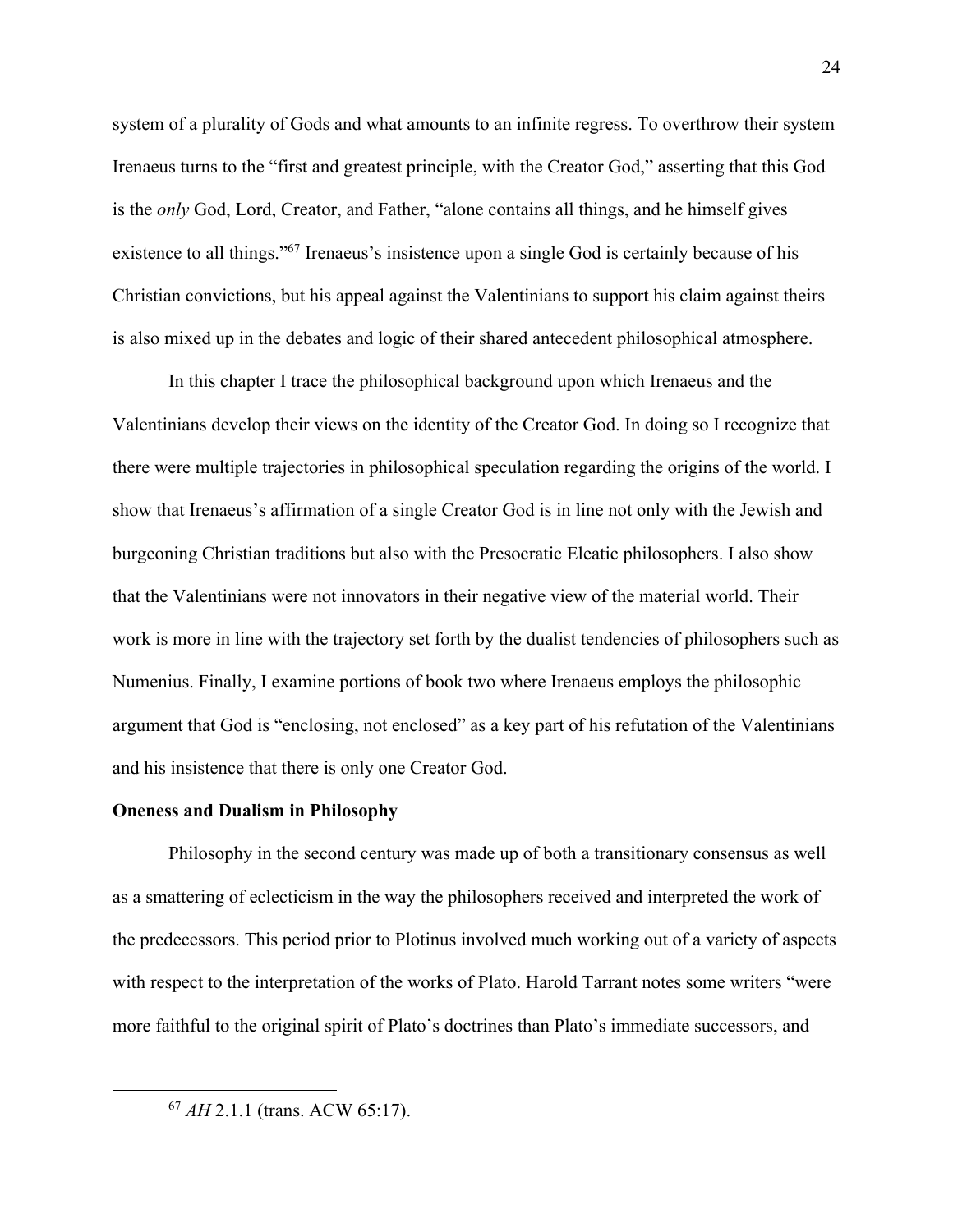others had ideas that took sufficient liberties with interpretation and doctrine to embarrass Plotinus and his circle."68 Consensus and diversity mark this period, particularly as philosophers continued to work out the nature and being of god in relationship to the material world. John Dillon observes that during this period "the question of the nature and activity of the supreme principle, or God, is dominant" with these conversations often using the concept of duality, the Monad and Dyad, to describe the relationship.<sup>69</sup>

In Deirdre Carabine's book *The Unknown God* she notes that the discussion in this period about god focused on the question of whether the father and creator were the same god or two distinct beings. She looks to a passage from *Timaeus* in which Plato is discussing the search for the knowledge of god and says, "Now to discover the Maker and Father of this Universe were a task indeed."70 In Plutarch's interpretation of this passage he suggests that Plato "was referring to one supreme God having two different functions."71 Contrarily, the later Numenius interprets this same passage as referring to two different gods.<sup>72</sup> Her analysis of Plutarch continues, "God may be called 'Maker' because he has created the universe, and in this capacity he is transcendent. He

<sup>69</sup> John Dillon, *The Middle Platonists*, Revised. (Ithaca, NY: Cornell University Press, 1996), 45.

<sup>70</sup> *Timaeus* 28C (trans. Loeb 234:50-51): τὸν μὲν οὖν ποιητὴν καὶ πατέρα τοῦδε τοῦ παντὸς εὑρεῖν τε ἔργον καὶ εὑρόντα εἰς πάντας ἀδύνατον λέγειν.

<sup>71</sup> Deirdre Carabine, *The Unknown God: Negative Theology in the Platonic Tradition: Plato to Eriugena*, Louvain Theological & Pastoral Monographs 19 (Louvain: Peters Press, 1995), 55.

 $72$  Ibid.

<sup>68</sup> Harold Tarrant, "Platonism before Plotinus," in *The Cambridge History of Philosophy in Late Antiquity*, ed. Lloyd P. Gerson (Cambridge: Cambridge University Press, 2000), 66.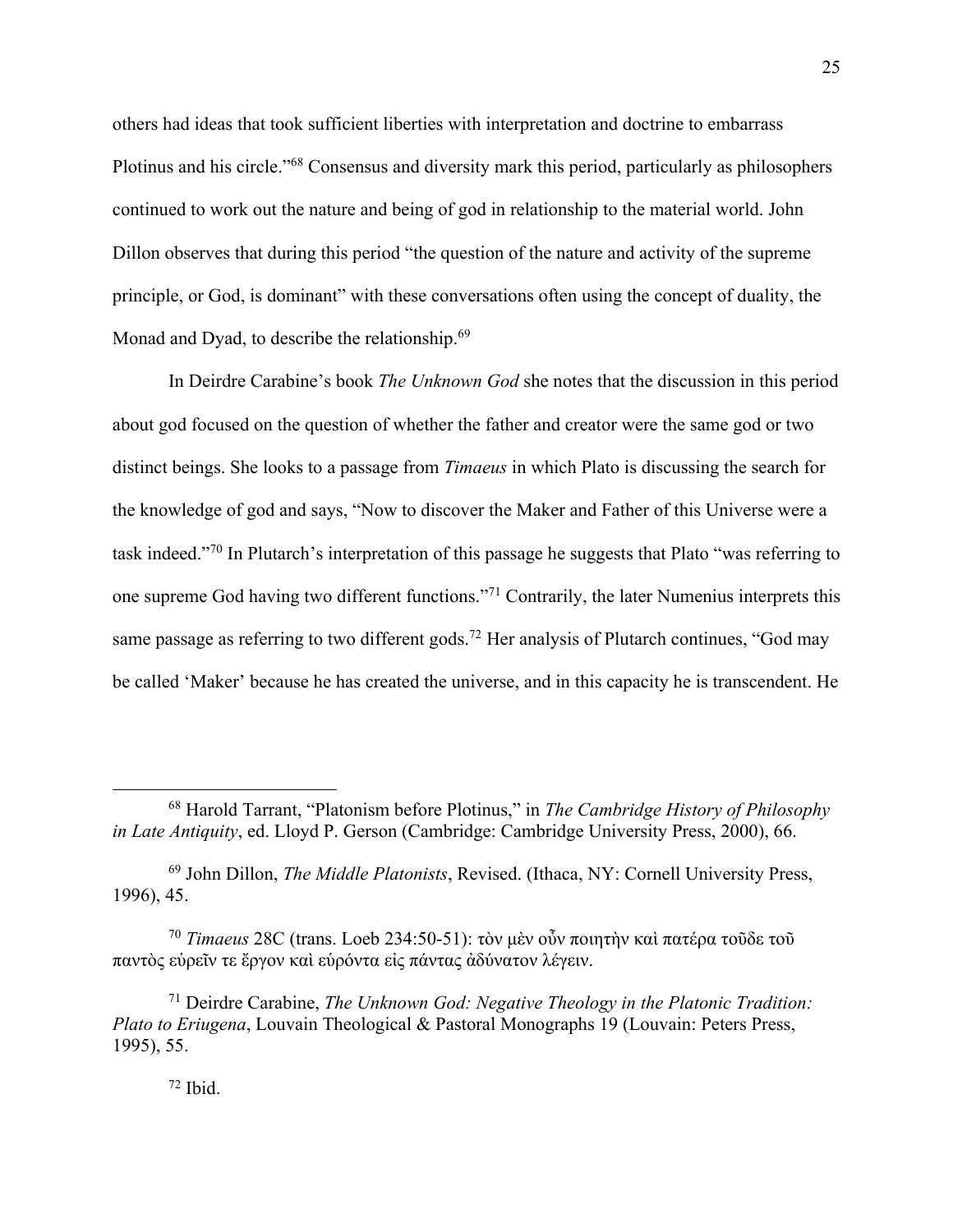is given the name 'Father', because he has endowed the soul with rational life."73 In this period it is a question of if this is the same God and, in later developments, how can God retain transcendence when creating the world?

In the Presocratic thought of Xenophanes there was a push away from the traditional Greek pantheon of gods to a singular deity. Ps-Aristotle attributes to Xenophanes the statement, "For the essence of God and of His power is to rule and not to be ruled, and to be the most powerful of all. In so far then as He is not most powerful He is not God."74 The essence of being God is to be one and the most powerful. Schoedel notes that both Xenophanes and Melissus "argue that if the One is thus supreme (or infinite, in the case of Melissus) another existent would set limits to it…and thus negate its supremacy."75 Irenaeus did not *need* the argument from the Eleatic philosophers to convince him of the oneness of God—that was a nonnegotiable passed on from the Jewish and Christian tradition of monotheism. <sup>76</sup> Where Irenaeus found use for the Eleatic argument was "to construct the logic sustaining his own argument for and conception of the one, infinite God."77 Although Irenaeus relies upon these Eleatic arguments, the philosophical environment of the second century did not follow in the trajectory they had set forth.

- <sup>74</sup> *On Xenophanes* 1, 977a (trans. Loeb 307:483).
- <sup>75</sup> Schoedel, "Enclosing, Not Enclosed," 79.
- <sup>76</sup> Ibid.

<sup>73</sup> Carabine, *The Unknown God*, 55.

<sup>77</sup> Briggman, *God and Christ in Irenaeus*, 77.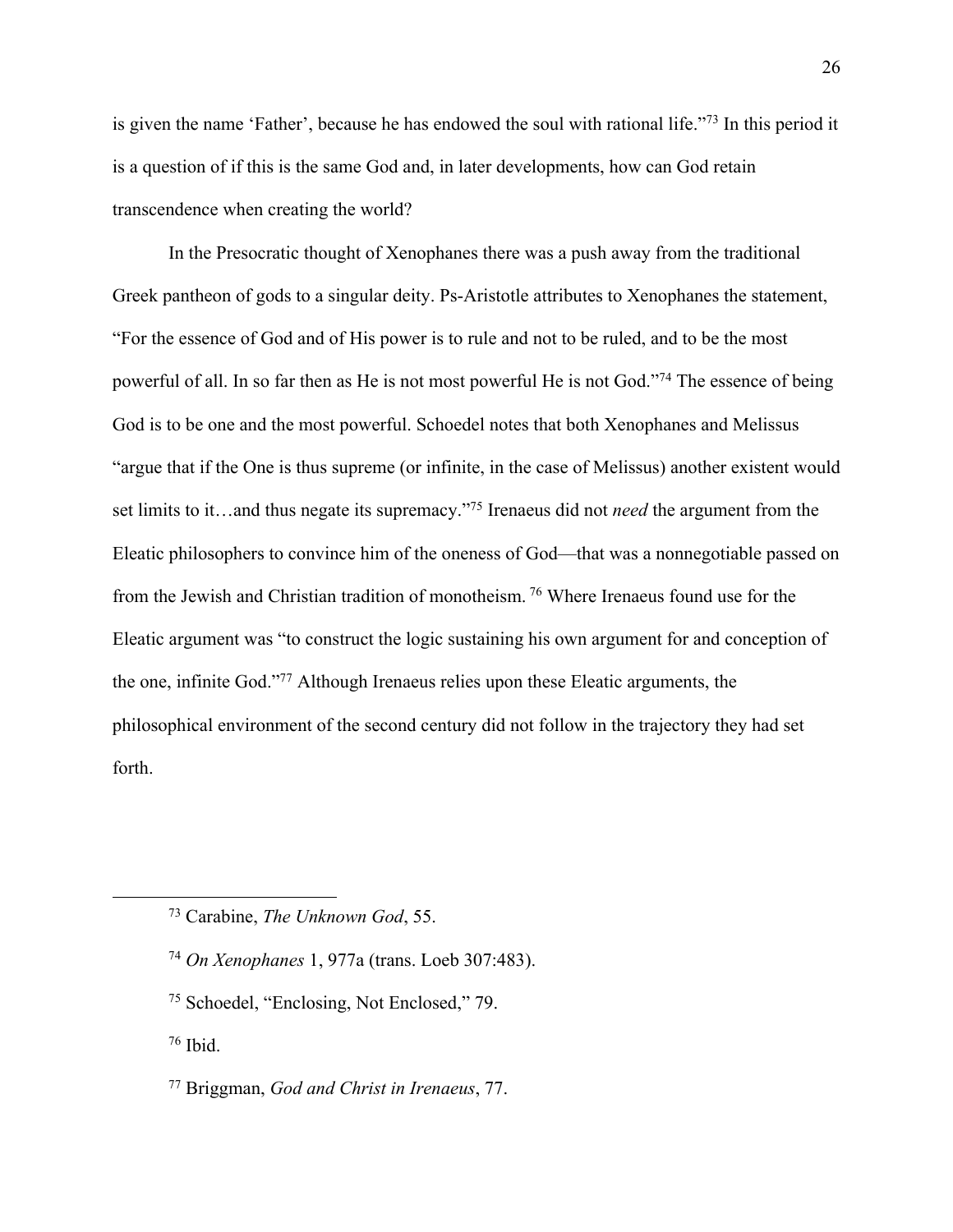Alcinous' *Didaskalos* appears to be a synthesis of much of the thought of his predecessors is an example of a textbook or manual for students of Platonism in the second century.78 He sets forth three principles of the world—Matter, the Forms, and the primal God. This God is "the cause of the eternal activity of the intellect of the whole heaven" and is the source of all derivative principles such as the Forms.<sup>79</sup> Although there is supremacy attached to the primal God, this is still only one of three first principles of the universe. The primal God is named Father "through being the cause of all things and bestowing order on the heavenly Intellect," is described as "rousing up the soul of the world," and is the one who "imposes order on all of nature in this world."80 This primal God is not alone at the beginning of the world, though he does retain supremacy over those things where are there alongside him.

This role of God as the maker of the world comes up a few chapters later when Alcinous discusses the generation of the world. He follows what could be called a standard Middle Platonic paradigm regarding the creation of the world.<sup>81</sup> The world is "fashioned by God looking to a form of World, that being the model of our world, which is only copied from it, and it is by assimilation to it that it is fashioned by the creator, who proceeds through a most admirable

<sup>78</sup> John Dillon, "Introduction," in *Alcinous: The Handbook of Platonism*, Clarendon Later Ancient Philosophers (Oxford: Clarendon Press, 1993), xiii–xiv.

<sup>79</sup> *Didaskalos*, 10.2 (trans. 17). Unless otherwise noted, all translations are from John Dillon, *Alcinous: The Handbook of Platonism,* Clarendon Later Ancient Philosophers (Oxford: Clarendon Press, 1993).

<sup>80</sup> *Didaskalos* 10.3 (trans. 18).

 $81$  In fact, Dillon proposes that he copied this from Arius Didymus. He writes, "at least the beginning of ch. 12 is lifted, with minimal changes, from Arius Didymus, and a reasonable presumption is thereby created that Arius' handbook is the basis for this whole section, if not for the whole work" (Dillon, *The Middle Platonists,* 285-86).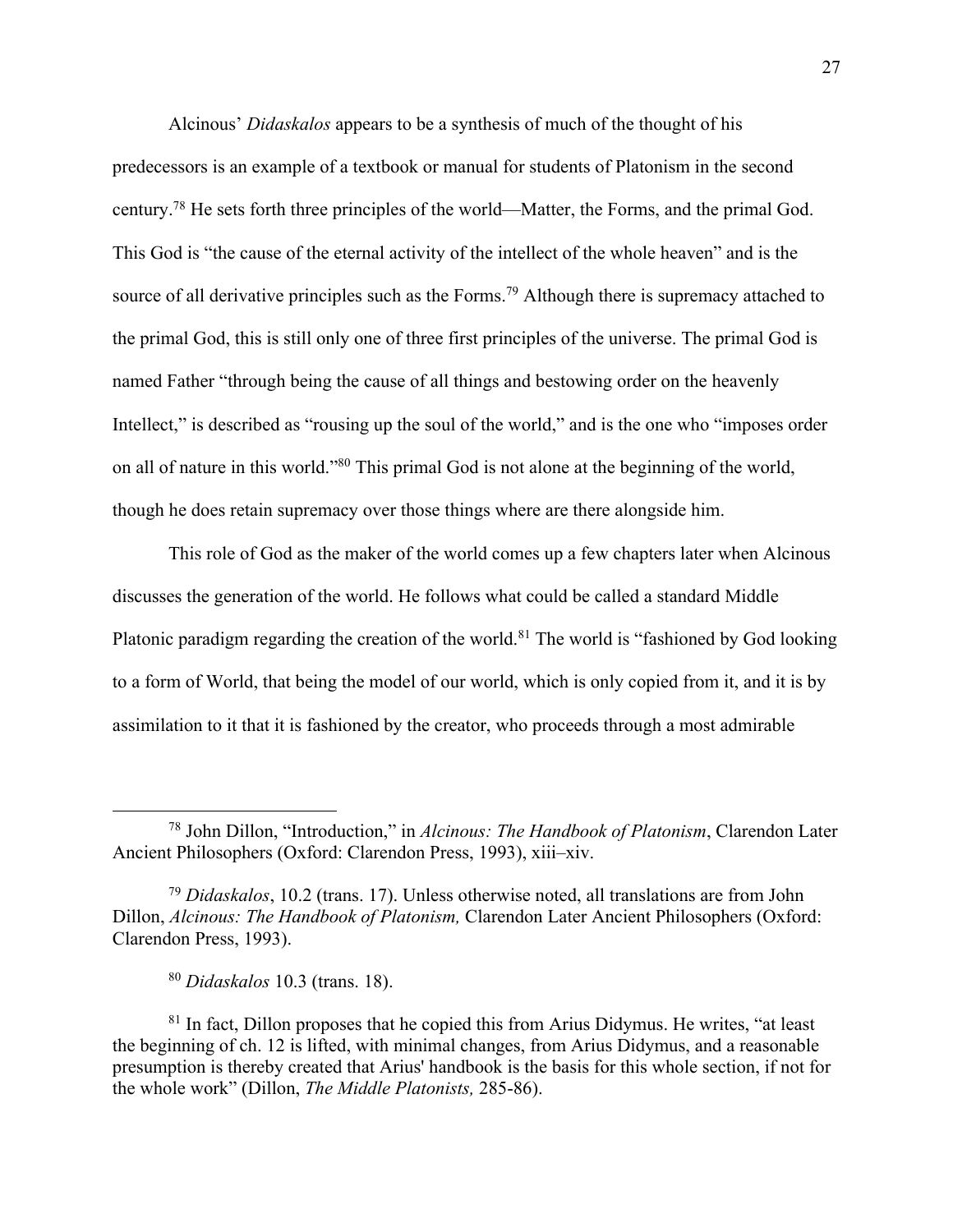providence and administrative care to create the world, because he was good."82 There is present in this chapter a sense that the world was created intentionally by God, who is said to have taken the random matter without order and shaped it into the best that it could be. It is an understanding of this world as created good and according to a pattern rather than as a tragic accident without any plan or intention behind it.

Differing in many ways from Alcinous is the work of Numenius. His work is distinctive in that it provides an insight into the interaction between Pythagorean and Platonic thought in the second century. At times he is called a Neopythagorean and at other times, controversially, as one of the founders of Neoplatonism, though he is most often characterized as an eclectic philosopher in the Middle Platonic tradition.<sup>83</sup> His mingling of the different schools of philosophy, along with his interaction with Jewish and Christian writers and texts makes him an excellent example of the intermingling of thought in the second century. Not only does Numenius cite or make reference to multiple interpreters within the Platonic and Pythagorean tradition, at times he also cites the Jewish Scriptures.<sup>84</sup>

Although Alcinous speaks of three first principles, Matter, Forms, and God, Numenius postulates three divinities which are in some way derivative of the First God. In Fragment 11 Numenius describes the First God as simple and says "the Second God and Third are one; but

<sup>84</sup> Ibid., 116–17.

<sup>82</sup> *Didaskalos* 12.21 (trans. 20-21).

<sup>&</sup>lt;sup>83</sup> Mark Edwards notes "Pythagorean is the most common epithet for Numenius" and that it is perhaps a term he would have preferred for himself (Mark Edwards, "Numenius of Apamea," in *The Cambridge History of Philosophy in Late Antiquity*, ed. Lloyd P. Gerson [Cambridge: Cambridge University Press, 2000], 115–116). Carabine refutes the suggestion that Numenius can be deemed a founder of Neoplatonism, still recognizing that he made a unique contribution during the transitionary period before Plotinus and Neoplatonism in *The Unknown God*, pp. 101-102.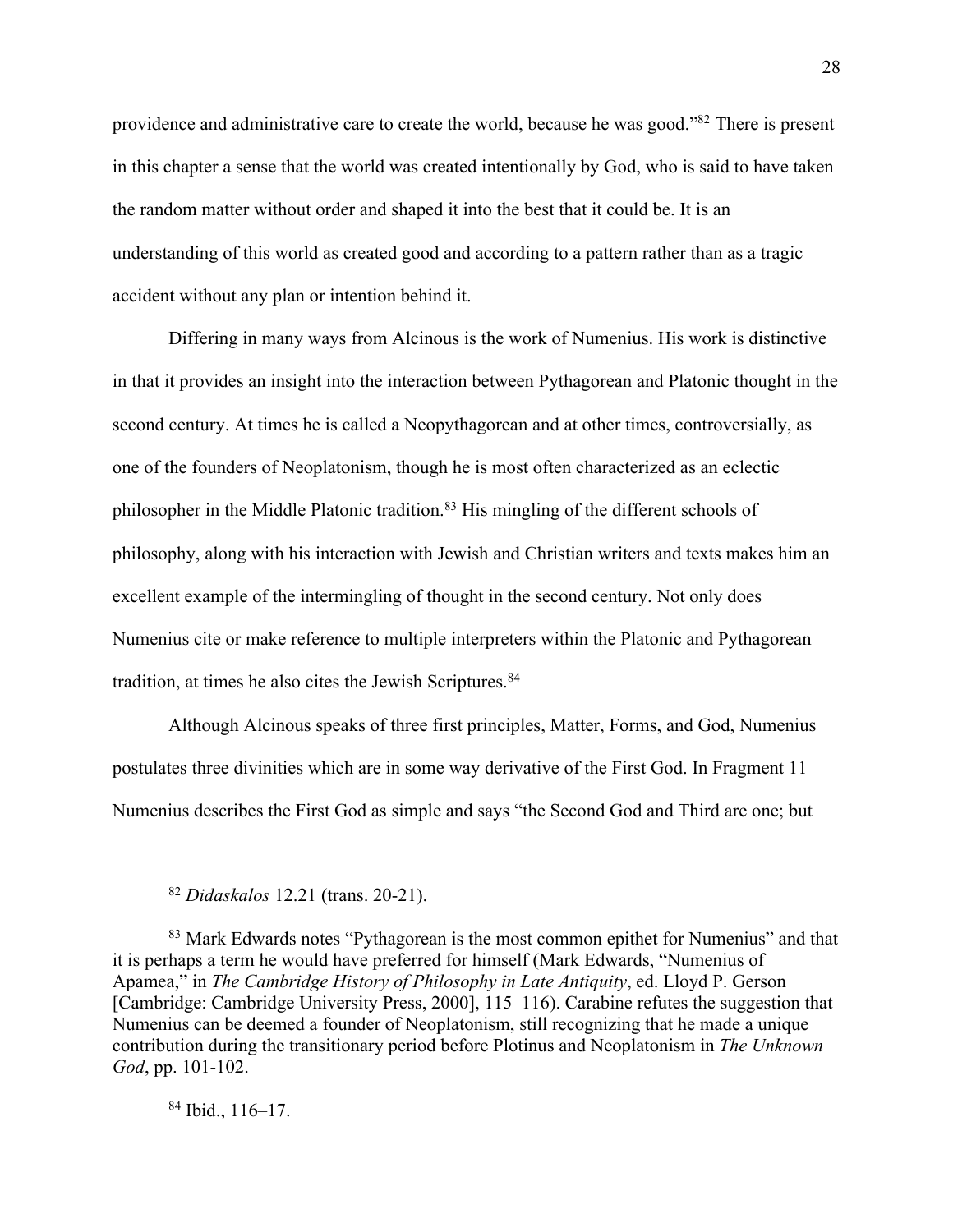when this God associated with Matter which is dyad so that it might become one, this God was divided by Matter since it has a character of desiring (ἐπιθυμητικὸν) and is flowing."85 The First God is not the one who creates but, as Numenius says in Fragment 12, is the father of the Demiurge. Additionally, the Second and Third God are split through their interaction with Matter. As this God attempted to unify Matter, Matter in turn divided this God. This First God who is elsewhere described by Numenius as "the Good-in-itself (αὐτοαγαθόν)" and the Second and Third God is described in terms of imitation of this primary Good.<sup>86</sup> What Numenius makes clear is that there is a distinction between the Supreme God and the Demiurge. He "makes a distinction between the first God, who is simple and concentrated entirely on himself, and the God who is both second and third."87 This distinction creates a hierarchy within this triad of Gods and thus a division of roles.

The division of the Second and Third Gods through their interaction with matter is the origin of the world. Numenius writes "The Second and Third God, however, are in fact one; but in the process of coming into contact with Matter, which is the Dyad, He gives unity to it, but is Himself divided by it."<sup>88</sup> The origin of the world, that is, the Third God, is as a result of an

<sup>&</sup>lt;sup>85</sup> ὁ θεὸς μέντοι ὁ δεύτερος καὶ τρίτος ἐστὶν εῗς. συμφερόμενος δὲ τῇ ὕλῃ δυάδι ούσῃ ἑνοῖ μὲν αὐτήν, σχίζεται δὲ ὑπ'αὐτῆς, ἐπιθυμητικὸν ἦθος ἐχούσης καὶ ῥεούσης. Translation my own. All Greek text taken from *Numénius Fragments*, (Paris: Société D'Édition Les Belles Lettres, 1973).

<sup>&</sup>lt;sup>86</sup> "his imitator, the Good Creator; but there is one Being of the First, and another of the Second; whose imitation is the Beautiful World, which is beautified by the participation (in the Being) of the First." 5.25.3 (Kenneth Guthrie, trans. *The Neoplatonic Writings of Numenius*, [Lawrence, Kansas: Selene Books, 1987], 26).

<sup>87</sup> Carabine, *The Unknown God*, 95.

<sup>88</sup> Trans. in Dillon 367.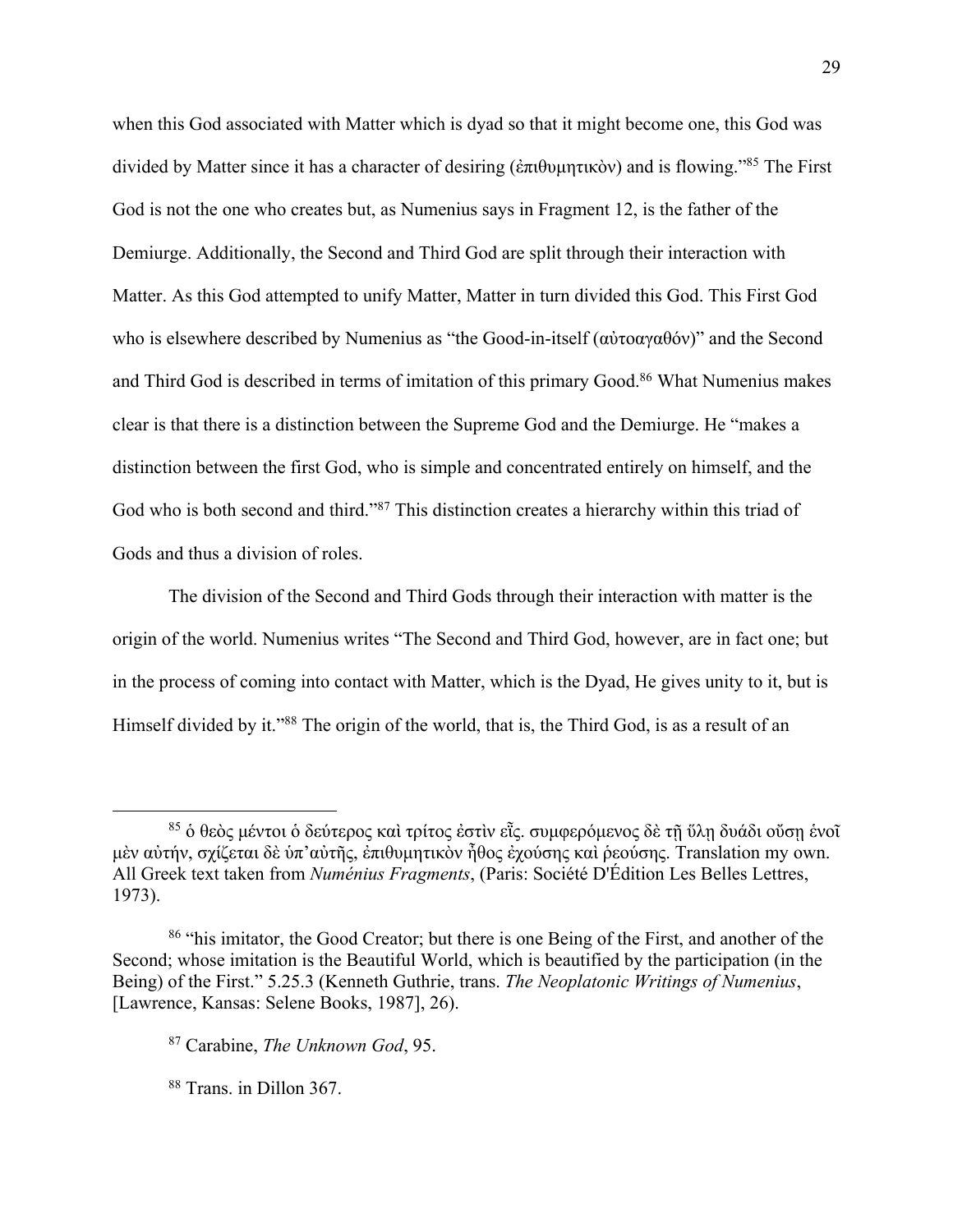unintentional interaction between the Second God and Matter. It is "the result of error and schism in the second noetic principle."89 We see here a difference between Numenius and Alcinous on the origin of the world. Namely, that for Alcinous the world originates in an act of ordering of disordered and chaotic matter and for Numenius it is due to a schism. Despite this schism, there is nothing that could be considered 'tragic' about the division. Although Valentinian cosmology agrees that there is some sort of division and derivation among the divine, they see this as an unintentional accident caused by Sophia's fall.

Regarding the philosophical atmosphere and background, neither Irenaeus nor the Valentinians were radically original in their cosmological convictions. Certainly, neither can be wholesale categorized in one or the other school of thought. They each adapted the philosophical arguments of the day, and of the past, to further support their argument. It is this shared impulse to adapt philosophical arguments to their systems and logic that makes their conflict intriguing. Certain nonnegotiable convictions guided the things which they borrowed and adapted to support their own arguments. A central guiding principle in what they took and what they left was their doctrine of the Creator God. Without the same monotheistic impulse guiding their interaction with pagan philosophy the Valentinians were not inclined to reject cosmologies that separated the identity of the God who is over all from the Creator God. For Irenaeus, such a notion was unthinkable.

#### **Antecedent Christian Use of "enclosing, not enclosed"**

The "enclosing, not enclosed" formula and affirmation of God as all powerful and uncontained undergirds both Irenaeus's refutation of the Valentinians and his belief in a single Creator God who has not only made this world but sustains and saves it. The philosophical logic

<sup>89</sup> Edwards, "Numenius of Apamea," 123.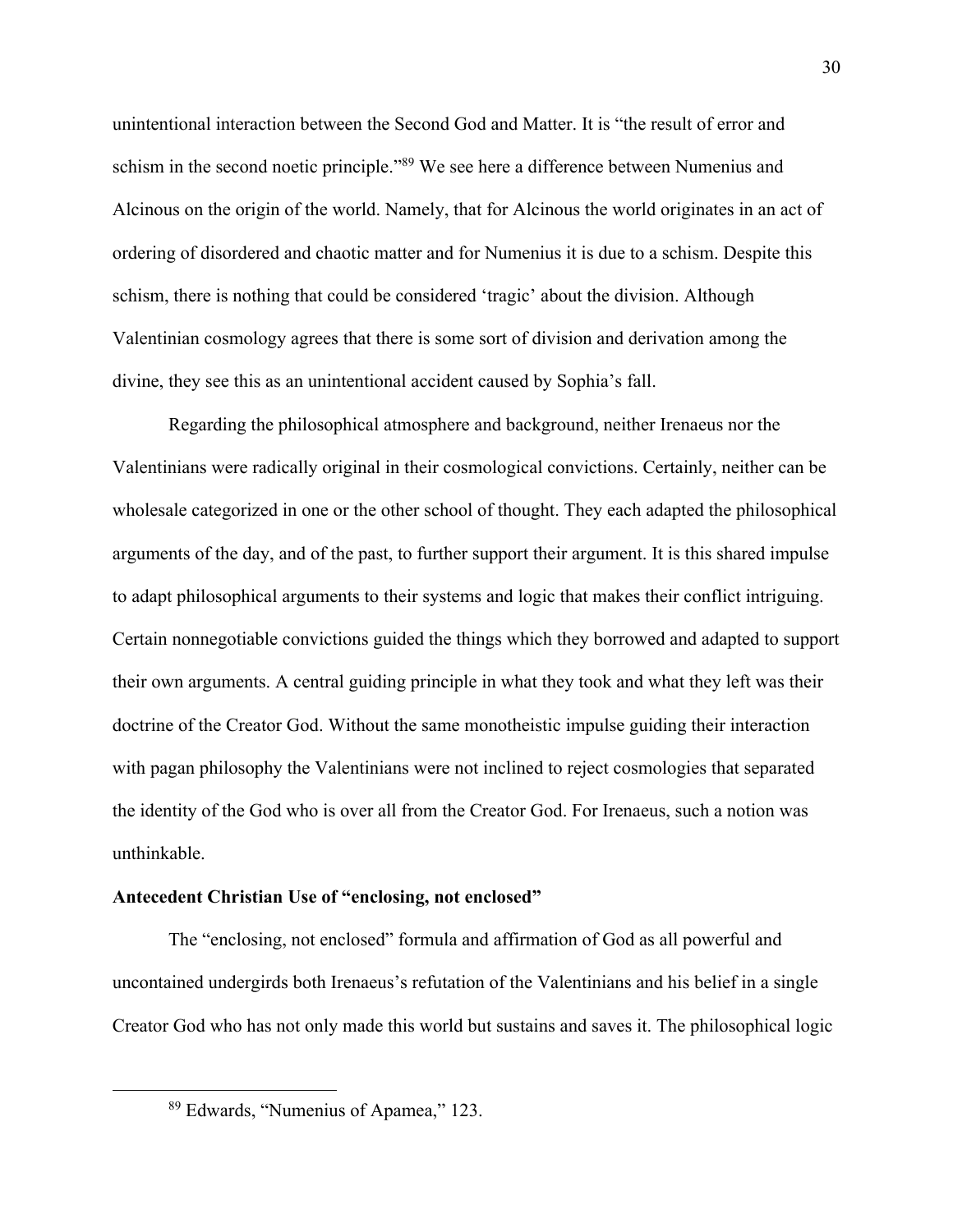provided a foundation upon which Irenaeus could build his argument against the Valentinian system. For Irenaeus it was not only that the Valentinians rejected a singular, infinite God, it was also that they presumed that the creator was inferior to the Pleroma and Father, in essence enclosed by them. Once again, Irenaeus is critiquing the Valentinians for presuming that the creator was an inferior being and "the fruit of a defect"<sup>90</sup>

The early Christians inherited from Judaism a belief in a singular Creator God and brought this conviction with them to the philosophical conversations of their days. Irenaeus is by no means the first Christian writer to use the formulation "enclosing, not enclosed." However, before turning to the Christian use of the formula it would be remiss to not consider Philo, whose specific formulation of "enclosing, not enclosed" is most akin to Irenaeus's use. Philo's use of this formula, as Schoedel describes, reveals his "impulse to go beyond the Greek tradition in emphasizing the divine transcendence."91 Philo's use of περιέχω, the same term as most likely used by Irenaeus,  $92$  is the first appearance of this specific formulation and "has the basic function" of establishing the supreme God over against lesser entities that are mistakenly confused with the supreme God."<sup>93</sup> God is not enclosed, or contained, because God is not confined to a specific place. It is this sense of the supremacy of God over and above everything which is echoed in Irenaeus's argument regarding the supremacy of a Creator God.

<sup>90</sup> *AH* 2.1.1.

<sup>91</sup> Schoedel, "Enclosing, Not Enclosed," 76.

 $92$  For the reasoning behind reading the Latin in  $AH$  2.1.2 as a translation of the Greek περιέχω see Schoedel, "Enclosing, Not Enclosed: The Early Christian Doctrine of God," 78n18.

<sup>93</sup> Briggman, *God and Christ in Irenaeus*, 77.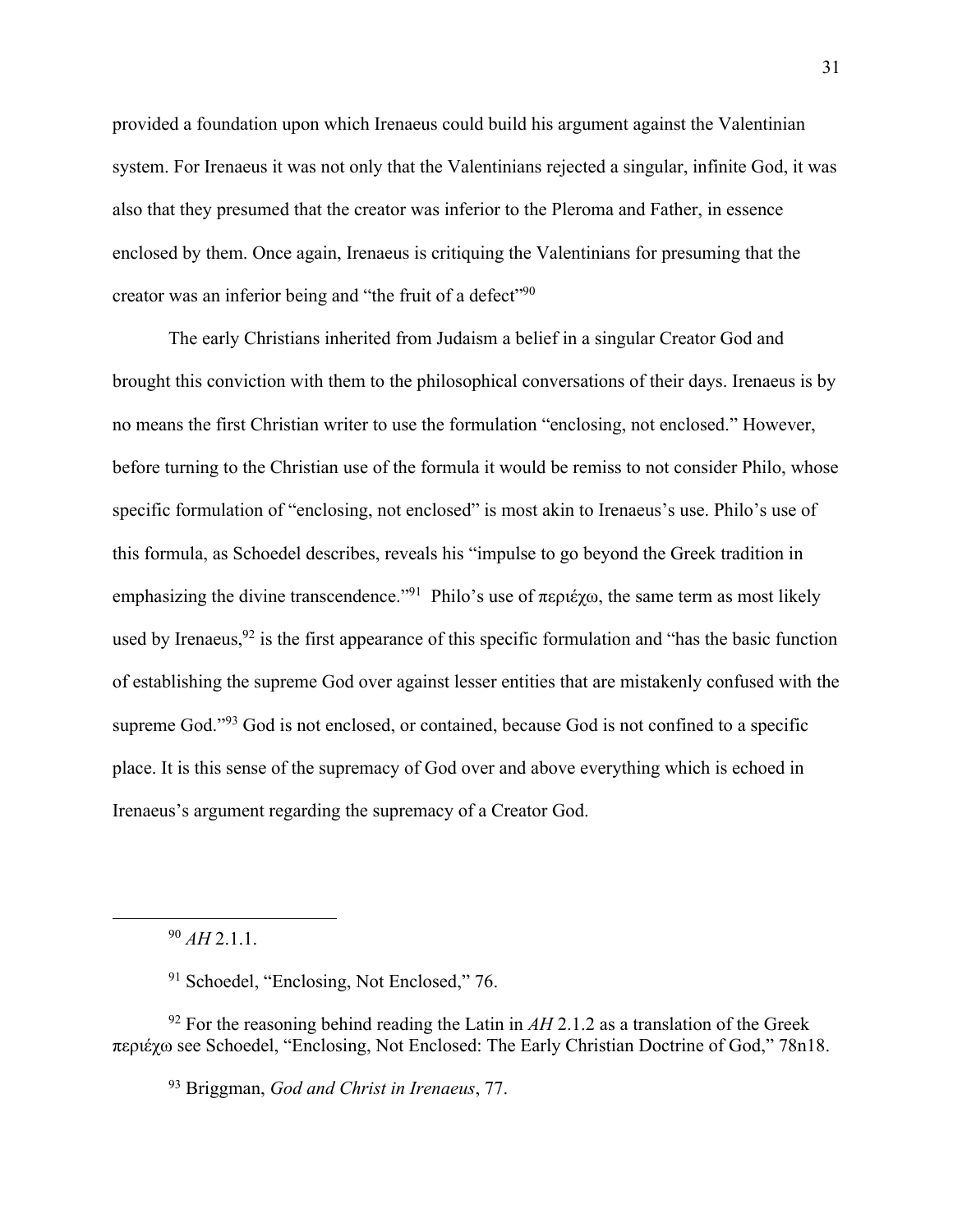Turning to Irenaeus's Christian predecessors, we can find a variation of the formula in the *Shepherd of Hermas* in a passage that Irenaeus quotes in book four. In *Mandate* 1.1 it is used in a statement of belief, that there is a singular creator God who created out of nothing and who "contains everything but alone is not contained."94 Carolyn Osiek notes that this is an early instance of "an idea drawn from Hellenistic philosophy that was soon to appear frequently among Christians, both Valentinian Gnostics and orthodox alike."95 As I discuss below, the Valentinian claim to understanding the pre-existent Aeon Profundity as uncontained (ἀχώρητον), though their system failed to support this claim, is a prime opportunity for Irenaeus to continue his refutation of their doctrine of creation and the identity of the creator God.<sup>96</sup>

Another brief mention of the concept of God as uncontained appears in Justin Martyr's *Dialogue with Trypho*. Toward the end of the work Justin focuses a chapter on explaining that the use of anthropomorphic language does not mean that God is seeing or knowing in the manner of humans. God is not located in a place and thus cannot walk, sleep, or get up in the manner of humans, and God's hearing and seeing is in a manner unlike humans as well. Justin continues by saying "Nor is He moved who cannot be contained (ἀχώρητος) in any place, not even in the whole universe, for He existed even before the universe was created."<sup>97</sup> This is an example of the

<sup>94</sup> Shepherd Mandate 1.1 πάντα χωρῶν, μόνος δὲ ἀχώρητος ὤν.

<sup>95</sup> Carlyn Osiek, *Shepherd of Hermas*, Hermeneia (Minneapolis: Fortress Press, 1999), 103–104.

<sup>96</sup> *AH* 1.1.1; Beyond just the Valentinians and Christians, William Schoedel notes that within the *Corpus Hermeticum* there is also a sense that "the cosmos or God encloses all things" (Schoedel, "Early Christian Literature and the Classical Intellectual Tradition," 78).

<sup>97</sup> ούτε κινούμενος, ὁ τόπω τε ἀχώρητος καὶ τῷ κόσμῳ ὅλφ, ὅς γε ἦν καὶ πρὶν τὸν κόσμον γενέσθαι. Dialogue with Trypho 127 (trans. 346). Unless otherwise noted, all translations from Thomas B. Falls, *Saint Justin Martyr*, Fathers of the Church (Washington D.C.: Catholic University of America Press, 1965).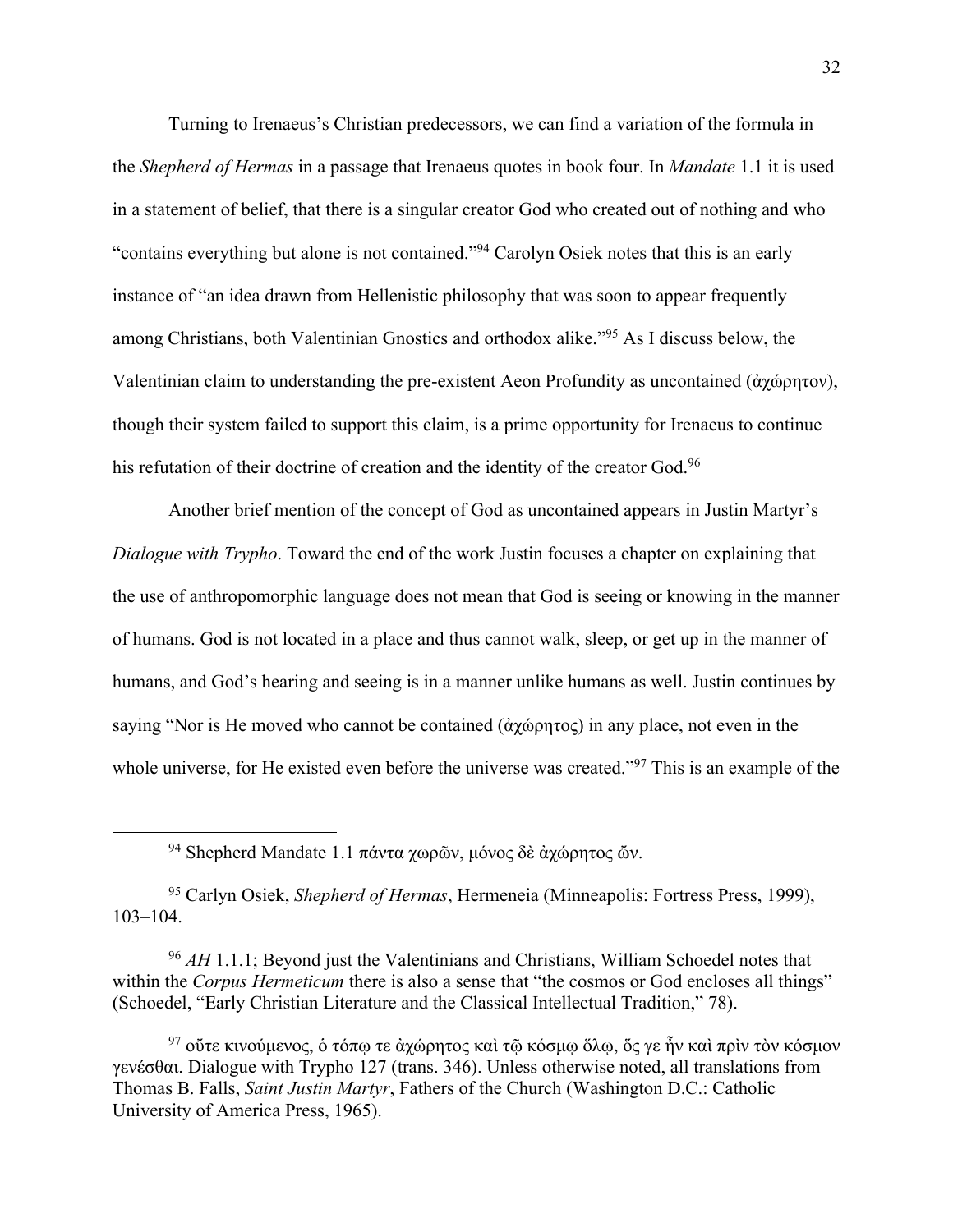use of the concept of God as ἀχώρητος in an apologetic context. Justin uses it not as a simple statement of belief, as seen in the *Shepherd*, but as an argument against any suggestion that God can be understood otherwise.

Theophilus' *Ad Autol.* offers another example of an apologetic use of this formula. In his explanation about why God cannot be seen Theophilus says that "the pilot of the universe is God, even if he is not visible to merely human eyes because he is unconfined (άχώρητον).<sup>"98</sup> The created world, including humanity, is "enclosed by the hand of God."99 Later, in comparing God with the Greek pantheon and the failures of Zeus, Theophilus utilizes this concept as a presentation of what the characteristics of a genuinely Almighty God are:

But it is characteristic of the Most High and Almighty God, who is actually God, not only to be everywhere but to look upon everything and hear everything, and not to be confined in a place; otherwise, the place confining him would be greater than he is, for what contains is greater than what is contained. God is not contained (οὐ χωρεῖται) but is himself the locus of the universe. $100$ 

Theophilus appeals to the "enclosing, not enclosed" argument to refute the Greek gods and their multifarious generations. Zeus cannot be the Most High God because he is confined to a place. It is this same line of argumentation to which Irenaeus appeals when refuting the Valentinians. They claim to adhere to the principle that God is uncontained, but their system of derivative Aeons contained within a Pleroma that is also contained proves their own inconsistencies.

## **Irenaeus against the Valentinians**

<sup>100</sup> *Ad. Autol*. 2.3 (trans. 25).

<sup>98</sup> *Ad. Autol*. 1.5 (trans. 7-8). Unless otherwise noted, all translations from Robert Grant, *Theophilus of Antioch,* (Oxford: Clarendon Press, 1970).

<sup>99</sup> *Ad. Autol*. 1.5, (trans. 7-8): οὕτως ούδὲ ἄνθρωπος ἐμπεριεχόμενος μετὰ πάσης τῆς κτίσεως ὑπὸ χειρὸς θεοῦ.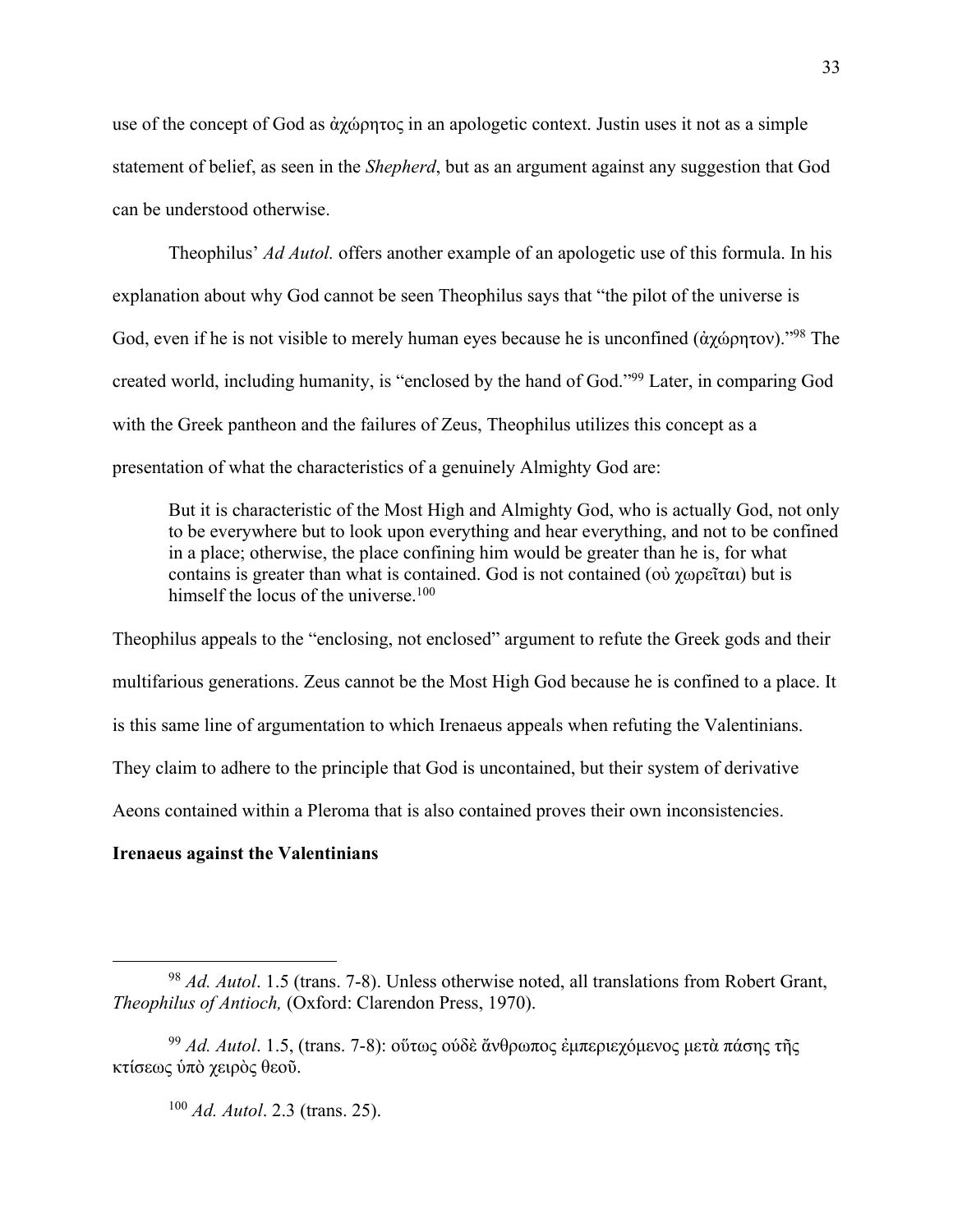In book two Irenaeus, after having exposed the system of the Valentinians and other false teachers in book one, opens his overthrowal of the Valentinians saying:

It is necessary, then, that we begin with the first and greatest principle, with the Creator God, who made heaven and earth and all things in them, whom these individuals blasphemously call the fruit of degeneracy. [It is necessary] further that we show that there is nothing either above him or after him, and that he was influenced by no one but, rather, made all things by his own counsel and free will, since he alone is God, and he alone is Lord, and he alone is Creator, and he alone is Father, and he alone contains all things, and he himself gives existence to all things. Really, how would it be possible for another Fullness or Beginning or Power or another God to be above him, since God, the Fullness of all things, necessarily contains them all without limit and is not contained by anyone?101

As discussed above the belief in a single Creator God is foundational to Irenaeus's refutation of the Valentinian system. In this paragraph he argues against an infinite regress of gods who are greater than the previous. Two options are put forth: either the God who creates everything is above all and deemed the Pleroma/Fullness or, as Irenaeus will continue in the following paragraphs, whatever is higher and above the Pleroma is the most supreme God instead.

Irenaeus continues to expound the inconsistencies within the heretical cosmological systems by pointing to their belief in some being greater than the one termed Pleroma or Father of all. Irenaeus's argument against them is a *reductio ad absurdum*. He writes that this being "will be contained, enclosed by something else, and surrounded from the outside by some other Authority that must, of necessity, be greater, since what contains something must be greater than that which is contained."102 What they deem to be the fullness and the one over all is itself contained by something greater. To this Irenaeus asks, how can this one be called the Fullness?

<sup>101</sup> *AH* 2.1.1-2.1.2 (trans. ACW 65:17).

<sup>102</sup> *AH* 2.1.2 (trans. ACW 65:17).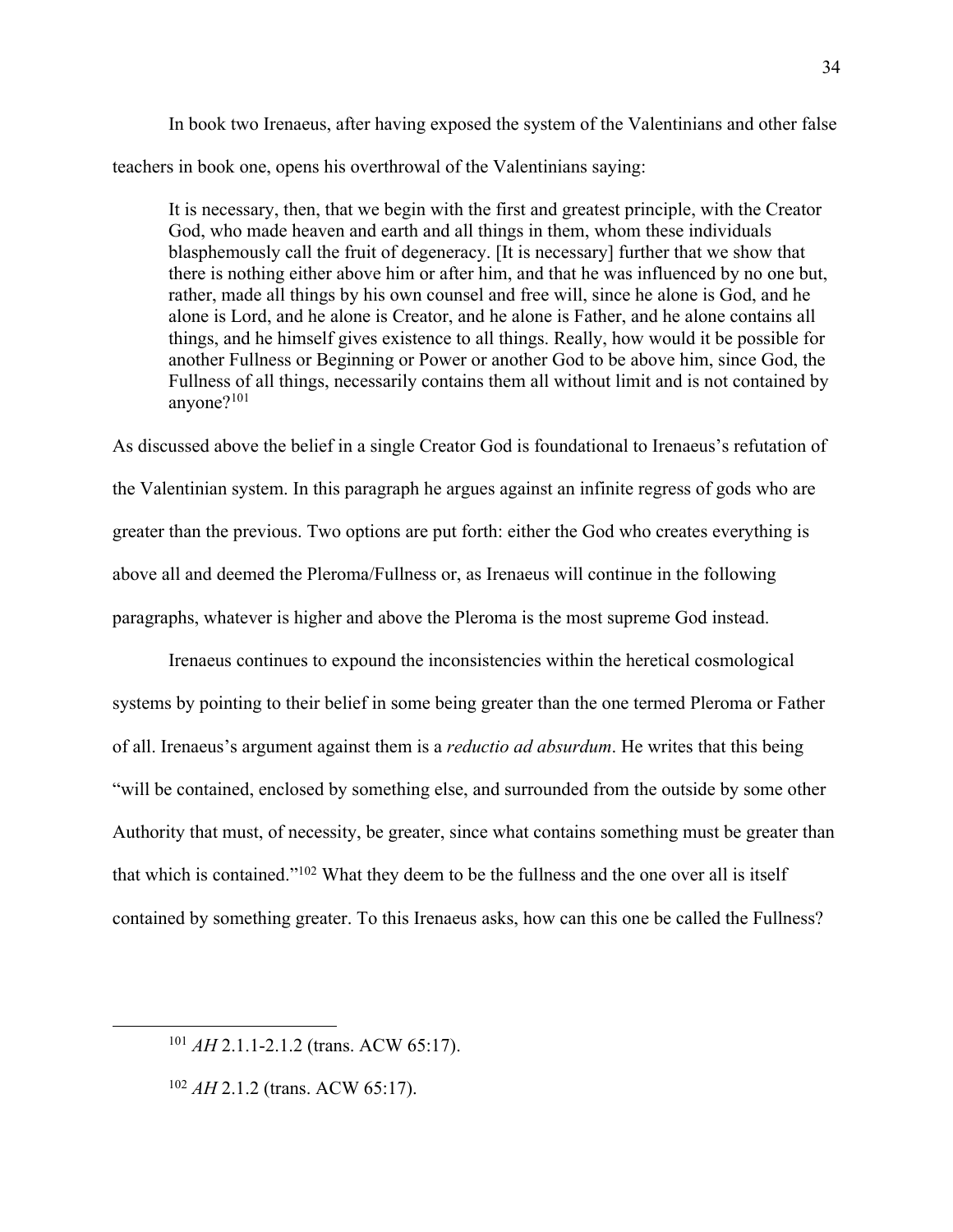Osborn summarizes the logic of Irenaeus's argument saying, "either one being contains and creates all according to his own will, or there is a limitless plurality of creators and gods who begin and end from each other on every side, are contained and therefore not God."103 It has previously been observed that this argument similar to the argument from Xenophanes quoted above that says God rules and is not ruled, that God must be the most powerful in order to be called God.104 The idea that God is the most powerful of all and is uncontainable is a central aspect of Irenaeus's understanding of God, rooted in the Scriptural witness of God's omnipotent power.105

Irenaeus employs this argument for the superior power of God against the Valentinians to show that there is not a plurality of gods whose powers are vastly different. A Demiurge is not an inferior being. Rather, if the creator is the one who "made all things freely, and by His own power, and arranged and finished them, and His will is the substance of all things, then He is discovered to be the one only God who created all things, who alone is Omnipotent, and who is the only Father founding and forming all things." <sup>106</sup> Since this God has made all that there is God thus "contains all things, but He Himself can be contained by no one."107 This appeal to the power of God as proof of God being the creator *and* the only God bears much similarity to

<sup>107</sup> Ibid.

<sup>103</sup> Eric Osborn, *Irenaeus of Lyons* (Cambridge: Cambridge University Press, 2001), 55– 56.

<sup>104</sup> Τοῦτο γὰρ θεὸν καὶ θεοῦ δύναμιν ειἶναι, κρατεῖν, ἀλλὰ μὴ κρατεῖσθαι, καὶ πάντων κράτιστον εῖναι. ὥστε κατὸ μὴ κρείττων, κατὰ τοσοῦτον οὐκ εῖναι θεόν. *On Xenophanes* 3.977a, Loeb pp. 482-83

<sup>105</sup> Briggman, *God and Christ in Irenaeus*, 74–75.

 $106$  *AH* 2.30.9 (ANF).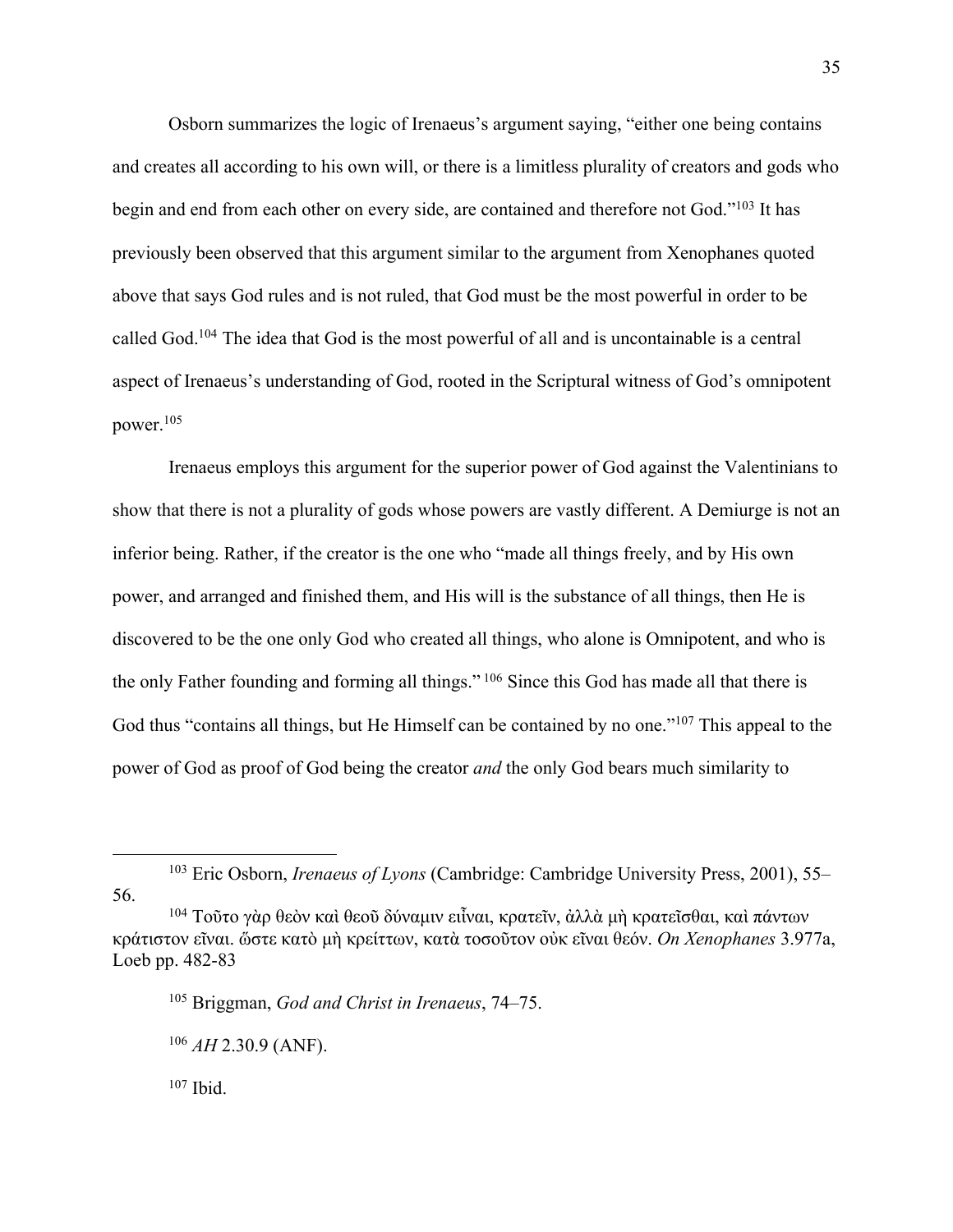Xenophanes' argument quoted above. In addition, there are echoes of the same sentiment found in Alcinous who argues that the primal God "is Father through being the cause of all things" and it is this God's intellect that "imposes order on all of nature in this world."108 For the Valentinians, or any other groups for that matter, to assert that there is a plurality of gods who have limited power or have come into existence by means of the defect, is to blaspheme and reject the one who is the maker and sustainer of the cosmos—that is, the Christian God.109

# **Conclusion**

Irenaeus returns to the theme of God as Creator throughout the entirety of *AH* as he addresses topics that would be more readily categorized as Christology, soteriology, or eschatology*.* He begins here not because it is a chronological starting point in his refutation of the Valentinians but because God's creation of the world is not an isolated event. Creation— God's creative act of making, forming, and ordering the world—is only the beginning of the divine economy. This same God who made all things through the Word sent the Word incarnate in the flesh. The incarnate Christ—a Christ intimately involved in the material reality—is the center point of creation and its salvation. In failing to attribute the creation of the world to the one God who is Creator, Maker, and Nourisher of the whole of creation the Valentinians have crafted an incompatible system from which the select few will be able to escape. Irenaeus, after exploring the distorted cosmological system of the Valentinians, says that he wrote it all "to bring forward their doctrines, with the hope that perchance some of them, exercising repentance

<sup>109</sup> *AH* 2.31.1.

<sup>108</sup> *Didaskalos* 10.3 (trans.18).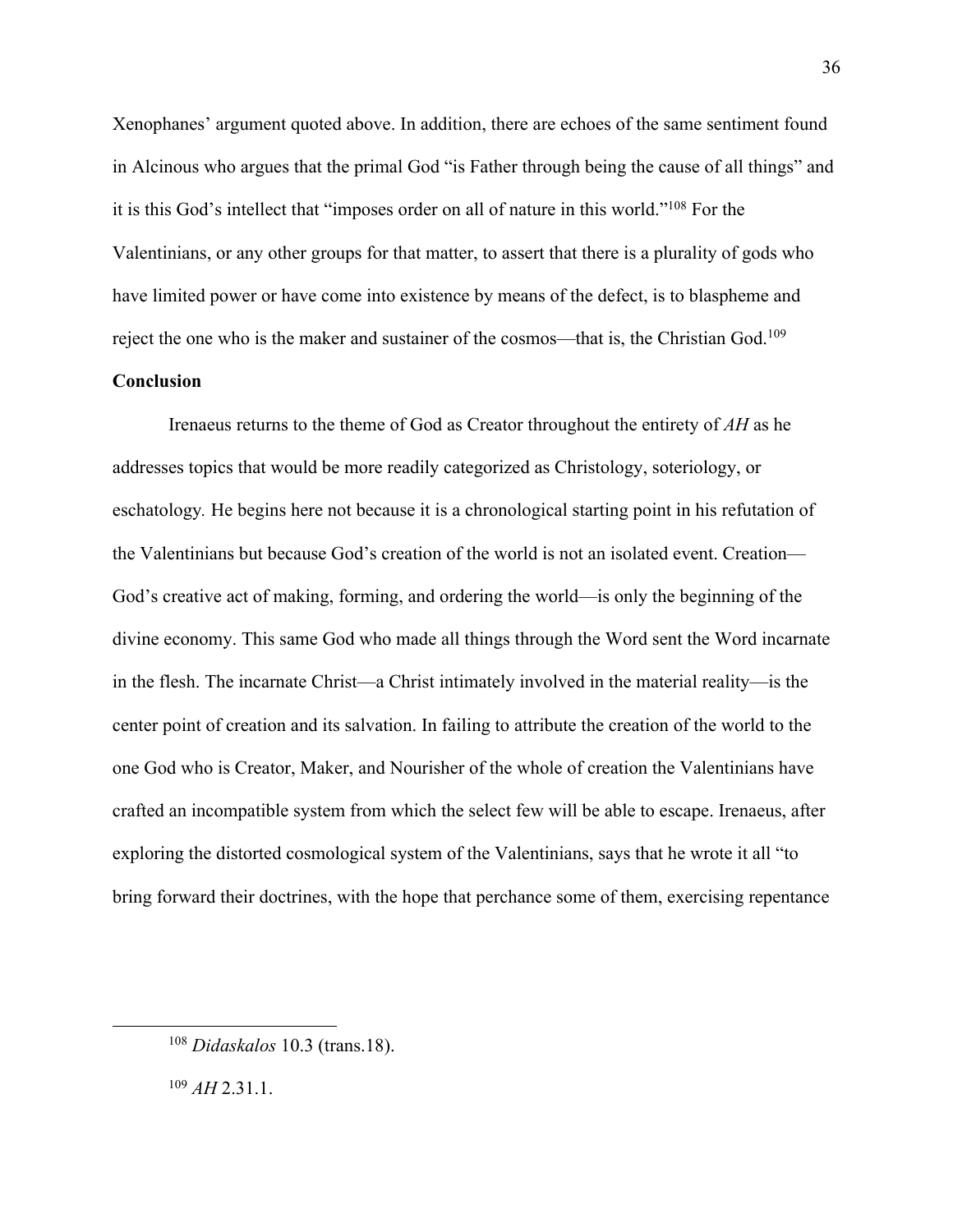and returning to the only Creator, and God the Former of the universe, may obtain salvation."110 It is to the soteriological aspect of God as Creator that I shall turn in the next chapter.

<sup>110</sup> *AH* 1.31.3.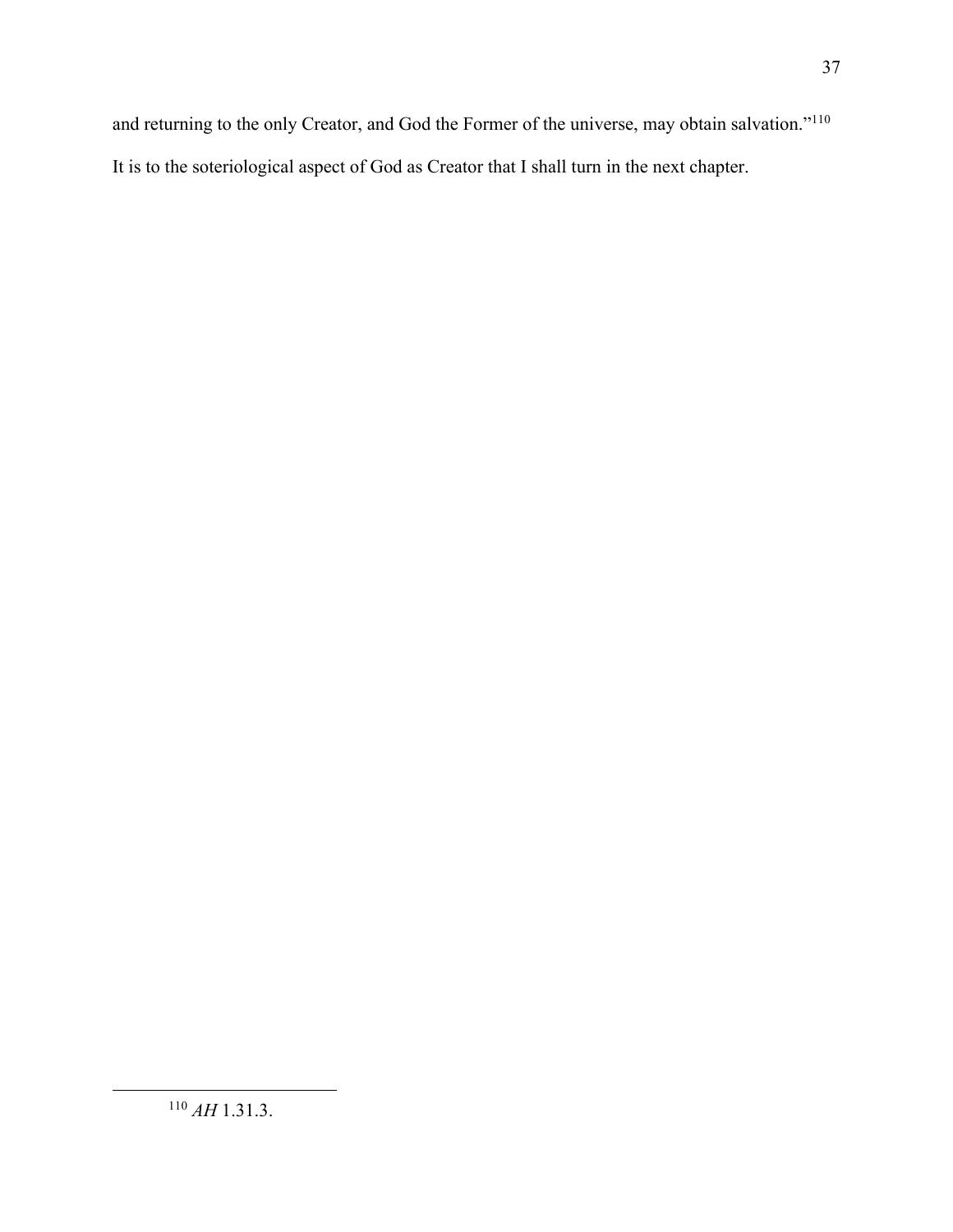#### **Chapter Three**

Thus far I have demonstrated the centrality of Irenaeus's argument for a single Creator God in *AH* as well as the way in which his argument interacts with his Christian antecedents and philosophical milieu. The question then remains, what is the purpose of Irenaeus's emphatic insistence that there is only one God, and that this God is the Creator, Maker, and Nourisher of the entire world? Whatever Irenaeus's concern is, it goes beyond merely identifying and refuting an opponent. When speaking of the Christian *hypothesis* and the rule of truth, Irenaeus always begins with the affirmation that there is one God who created all things. This insistence is not simply because of the chronological primacy of protology. The beginning of the world is interpreted by Irenaeus from an economic perspective. God's act of creation is not only the beginning of the world, it is also the beginning of the divine economy of which Christ is a central agent.

In this chapter I begin by looking at how Irenaeus's thought develops through portions of *AH* with respect to the way he articulates the role of Christ in the creation of the world. In the earlier portions of *AH* Irenaeus typically speaks of God creating "through" the Word, but in book three he picks up on the motif of the Hands of God and develops it further through the rest of the work. After this I examine the relationship between God's creative activity and the divine economy. A natural part of this discussion is the recapitulative work of Christ, the center point of God's economy of salvation for the entire world. Finally, I look at how Irenaeus articulates the relationship between a single Creator God and the salvific incarnation of Christ.

#### **Hands of Creation**

The Valentinians, as part of the broader category of Gnostics, constructed cosmological narratives which were not based on the traditioned witness of the Christian faith or the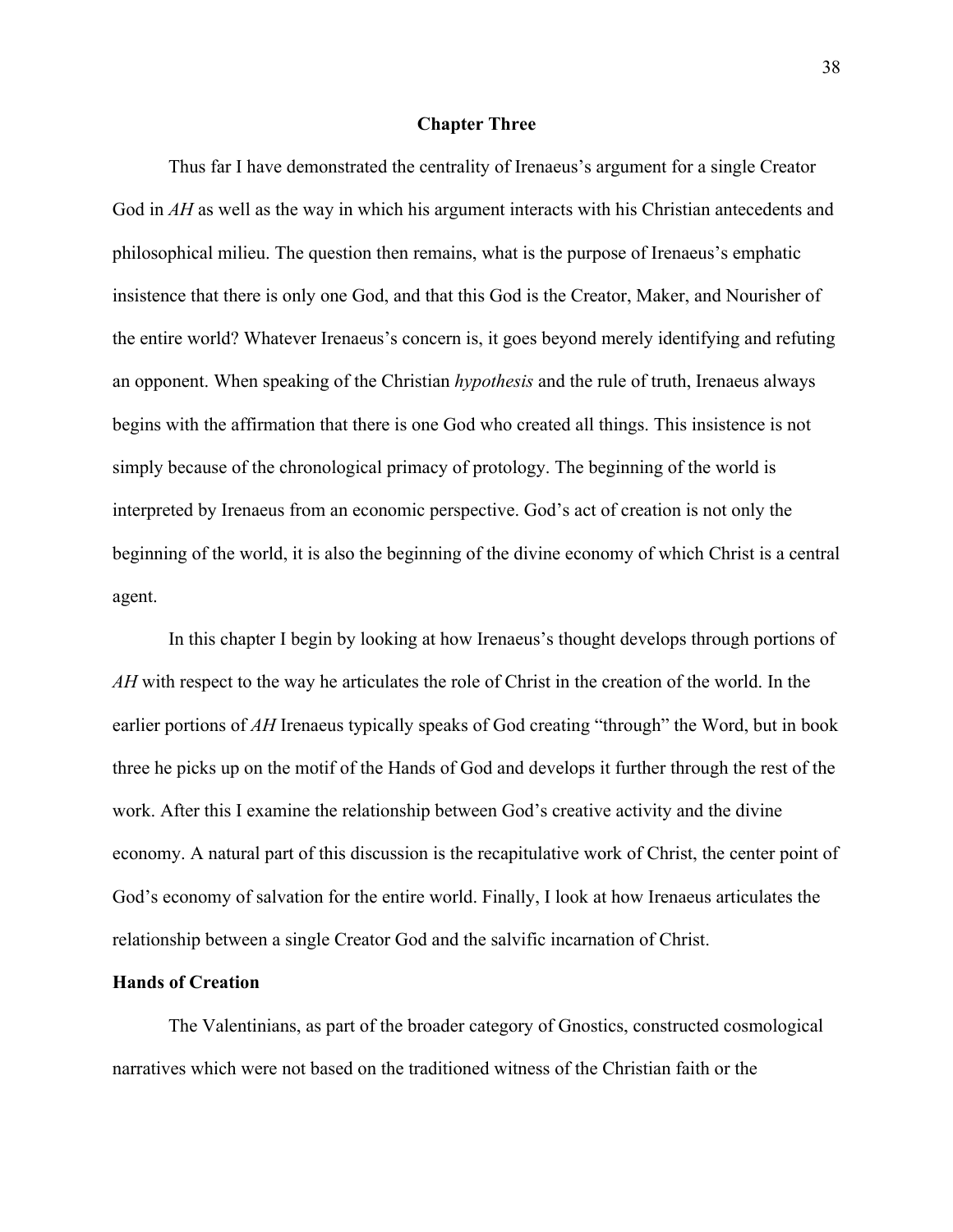developing Christian canon of Scriptures. As Blowers notes, part of the Christian opposition to Gnostic systems in this period was founded upon a concern "that Gnostics had cheated the patient process of discerning the economy of creation and redemption from the diverse scriptural witnesses."<sup>111</sup> Through their complex hypostatization of divine names and activities, as well as a relegation of the material world to a degenerate Demiurge, they refused to engage with the difficulties in the biblical texts and with the non-negotiables of the burgeoning Christian tradition, such as a fierce commitment to monotheism. What we find in Irenaeus is a sustained engagement with the difficulties presented to a theologian in the era before Nicaea of how to speak of the work of Christ, and the Spirit, without falling into the error of polytheism. One of the ways Irenaeus does this is through the motif of God's Hands.

As Irenaeus's thought develops across the time spent writing *AH*, he beings to appropriate this image of God's two Hands in his discussion of the creative activity of God and the salvation of humanity. He most likely came across the specific use of the "Hands of God" in the Christian tradition in Theophilus' *Ad Autol.*, in particular in 2.18-19 where Theophilus describes the creation of humanity by means of God's hands. <sup>112</sup> For Irenaeus, the imagery of the two Hands of God is connected to their creative role. In using this imagery Irenaeus is pushing back against the Valentinian, and other Gnostic, hypostatization of names of God. His Valentinian opponents, as I noted above in their exegesis of the prologue of John, identify the Word as another one of the thirty Aeons. For them, creation is the task of a deficient and

<sup>111</sup> Blowers, *Drama of the Divine Economy*, 84.

<sup>&</sup>lt;sup>112</sup> The explicit use of language of the Hands of God to refer to the Word and/or Spirit does not appear until book three at the earliest. Briggman argues that this is because it was while writing book three that Irenaeus was introduced to the work of Theophilus and that it was through his reading of *Ad. Autol.* that Irenaeus was introduced to the motif. For more on this see Briggman, *Irenaeus of Lyons and the Theology of the Holy Spirit*, 107–19.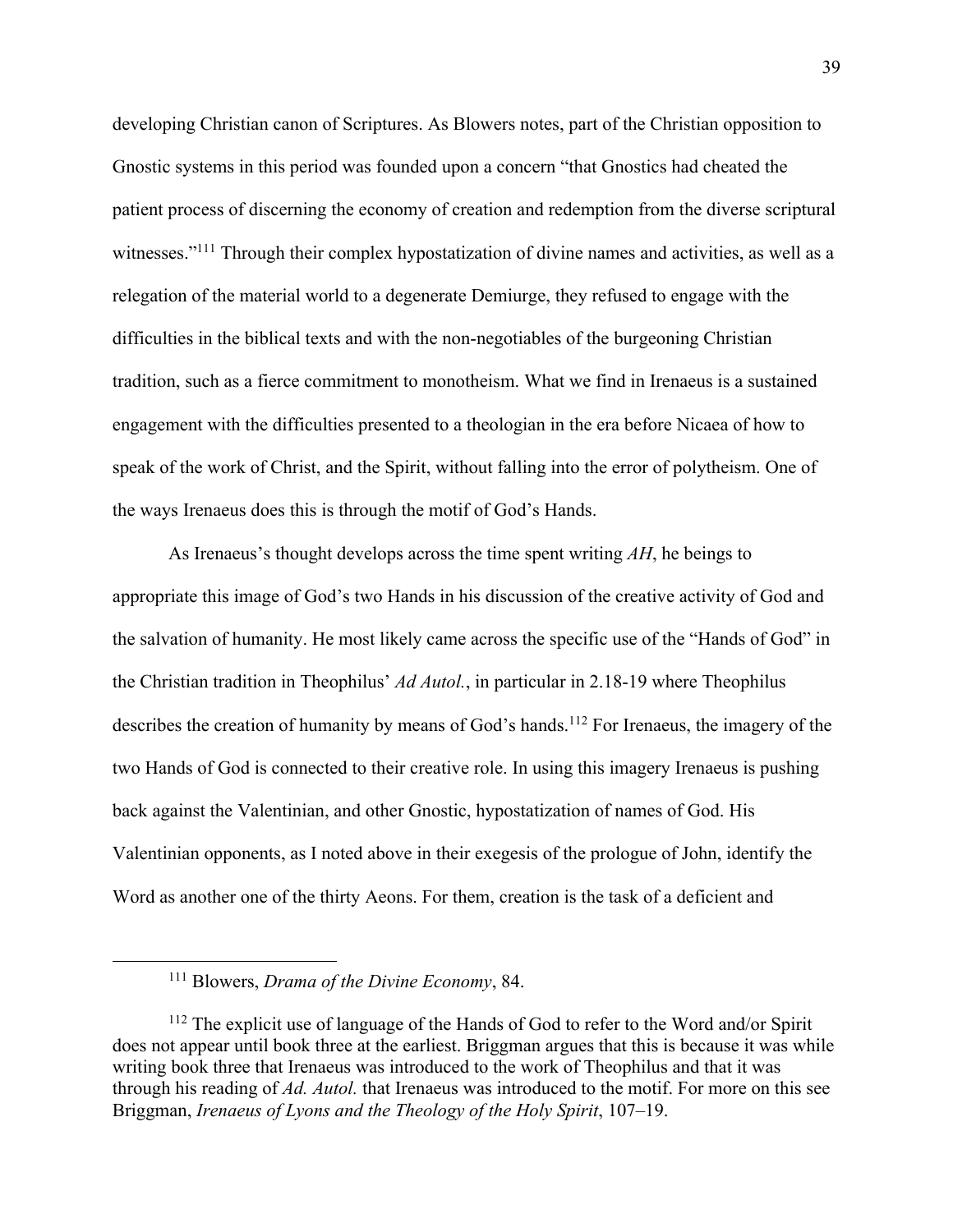degenerate Demiurge. For Irenaeus, arguing that the Word and Wisdom are agents of creation is a direct assertion of their intimate connection with the Creator God. As Michel Barnes writes, "the key metaphor for conceptualizing the unity of Word and the Holy Spirit with the Father is 'the hands of God': this language describes the cosmological work of the Son and Spirit."113 The two Hands are not additional creators but instead, as agents of creation, are conceived of in unity with the one Creator God.

The creative activity of the Word is referenced early in *AH*, before he introduces the Hands motif. After listing out various false teachings he is refuting, in addition to the Valentinians, Irenaeus writes:

The Rule of the Truth that we hold is this: There is one God Almighty, who created all things through His Word … He made all things by His Word and Spirit, disposing and governing them and giving all of them existence. This is the one who made the world, which indeed is made up of all things. This is the one who fashioned man. This is the God of Abraham and Isaac and Jacob, above whom there is no other God, nor a Beginning, nor a Power, nor a Fulness. This is the Father of our Lord Jesus Christ, as we shall demonstrate.<sup>114</sup>

At this early point in Irenaeus's thought, the Word (and Spirit) is the means by which the one God creates the entire world. In this early articulation of the role of the Word and Spirit in the creation of the world, Irenaeus is also sure to insist that there is still only *one* God and that this God is not subordinate to another power. William Lowe writes, "Arguing that the same Word who became incarnate in Christ was present as the Father's instrument at creation and throughout the history of Israel, he assembles a panoply of events and citations which, he would have it,

<sup>113</sup> Michel René Barnes, "Irenaeus's Trinitarian Theology," *Nova et Vetera* 7, no. 1 (2003): 73–74.

<sup>114</sup> *AH* 1.22.1 (trans. ACW 55:80-81).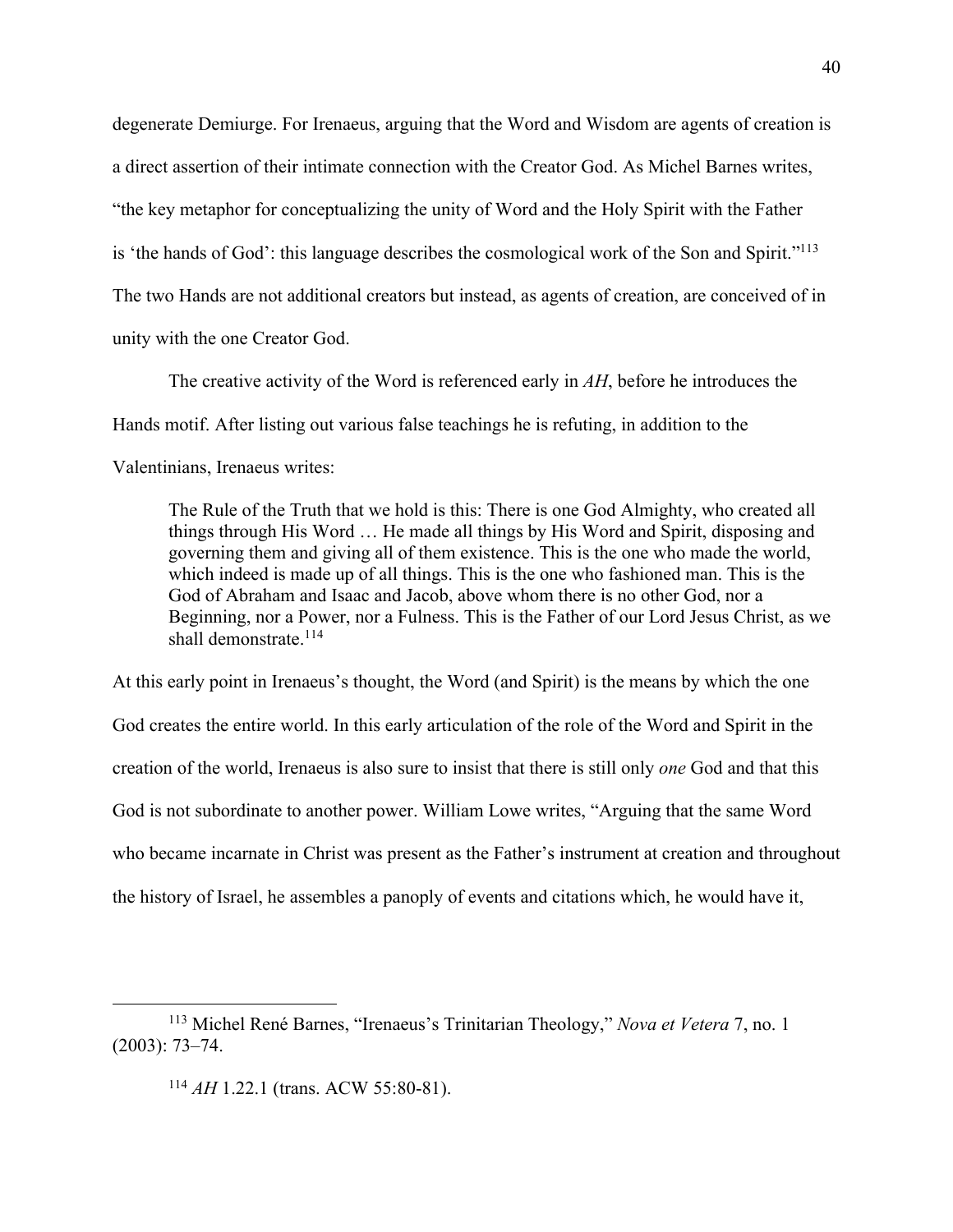foreshadow and predict in detail various aspects of the future career of the Word incarnate."115 The instrumentality of the Word in creation a fundamental connection between salvation and God as Creator. The Valentinians name the Word as just another Aeon, unconnected to the forming of the material world, whereas Irenaeus insists for Christians that this is the same Creator.

Irenaeus is cautious in the language he uses to articulate the relationship between the Word and Wisdom, always on guard against slipping into polytheism. Denis Minns summarizes Irenaeus's argument thus: "first, that God's acts cannot be divided up in any way, secondly, that God does not stand in need of any kind of assistance from angels or lesser 'gods' in order to create the world and finally that whatever God wills to do he does himself, and all at once—that to say that God creates by his Word and his Wisdom is the same as to say that he creates by himself."<sup>116</sup> There is only one God, and this one God is the Creator. Any reference Irenaeus makes to the creative act of God, whether it be through language of by the Word or through Wisdom, is a reference to the creative activity of the one God.

In book two, as part of his refutation of the infinite regress of Aeons in the Valentinian system, Irenaeus argues that there was no need for a mediator in God's creation of the world. Irenaeus writes, "It is proper to God's preeminence not to be in need of other instruments for creating things to be made. His own Word is sufficient for the formation of all things. Thus John, the Lord's disciple, says of him: All things were made by him and without him was made

<sup>115</sup> William P. Loewe, "Irenaeus' Soteriology: Transposing the Question," in *Religion and Culture: Essays in Honor of Bernard Lonergan, S.J.*, ed. Timothy Fallon and Philip Riley (Albany, NY: SUNY Press, 1987), 169.

<sup>116</sup> Denis Minns, *Irenaeus: An Introduction* (New York: T&T Clark, 2010), 63.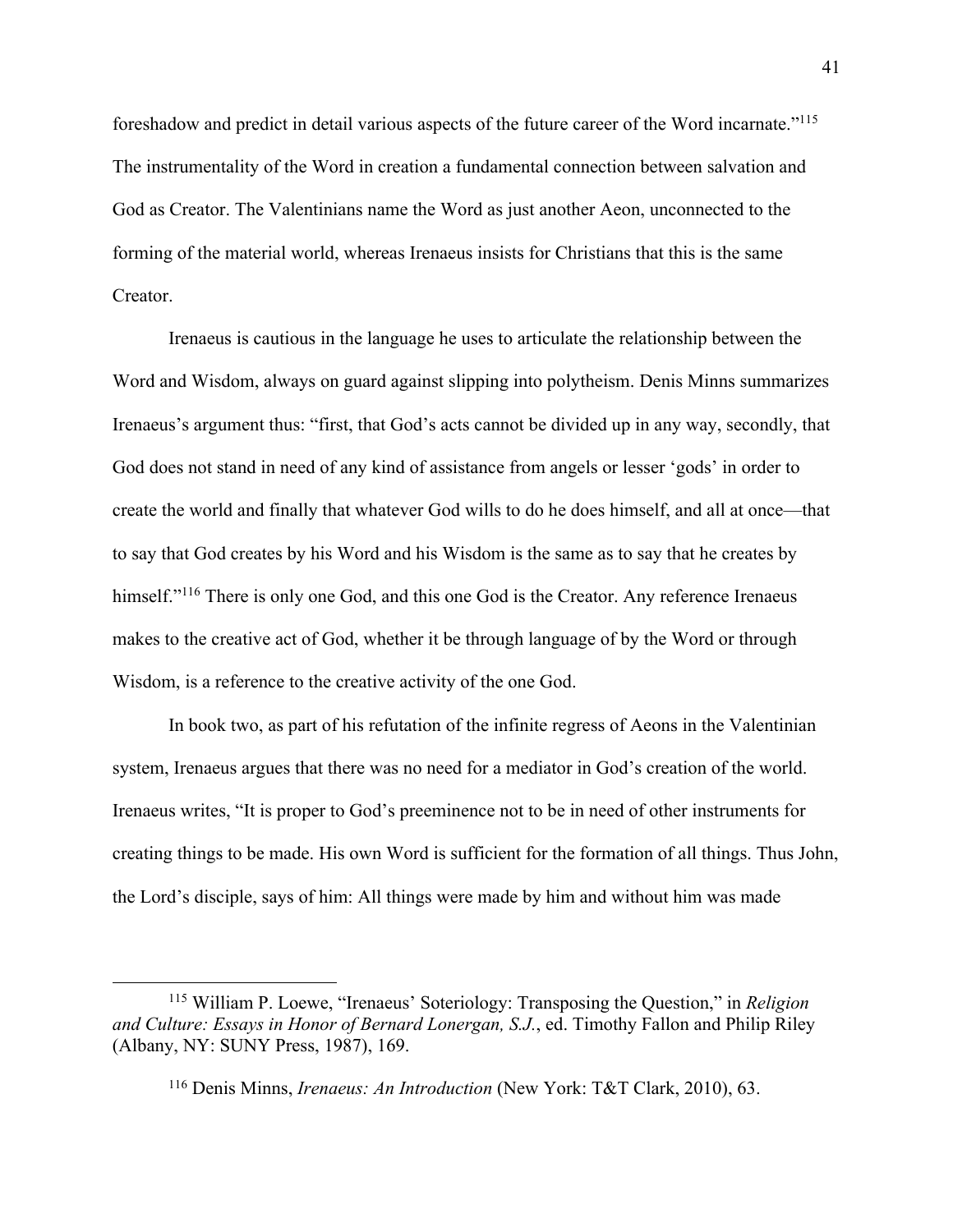nothing."117 He basis his argument here on the prologue of John which, as I discussed above, was a location where Irenaeus and the Valentinians came to irreconcilable odds in their interpretations. Using the Christian *hypothesis*, this passage supports the role of the Word in creation as something more than a mediatorial agent.

Later in the same book Irenaeus again references the work of creation by means of Word and Wisdom. It is used here in a similar way to how it is brought up in the passage from book one quoted above—that is, in support of the creative work of one God. At the end of *AH* 2.30 Irenaeus is summarizing his argument against the Valentinians with a particular emphasis on the identity of the Creator and those things which he made. In this summary Irenaeus write, "he alone will be acknowledged as the God who made all things; he alone is omnipotent and alone the Father who, by the Word of his power, created and made all things, both the visible and the invisible, the intellectual and the sentient, the heavenly and the earthly. He ordered all things by his Wisdom."<sup>118</sup> There is certainly only one Creator, but the Word and Wisdom are still included in the creative activity, even before Irenaeus begins to articulate their role in creation through the Hands motif.

By book three Irenaeus has been introduced to the image of the Hands of God, referring specifically to the Word as the Hand of  $God<sup>119</sup>$  and beings to integrate it into his argument regarding divine creative activity. Irenaeus brings the image of the Hands of God into conversations about creation as well as the recapitulative and salvific work of Christ. In 3.21.10 Irenaeus writes that Adam's substance was taken from virgin soil "and was formed by God's

<sup>119</sup> *AH* 3.21.10

<sup>117</sup> *AH* 2.2.5 (trans. ACW 21).

<sup>118</sup> *AH* 2.30.9 (trans. ACW 65:100).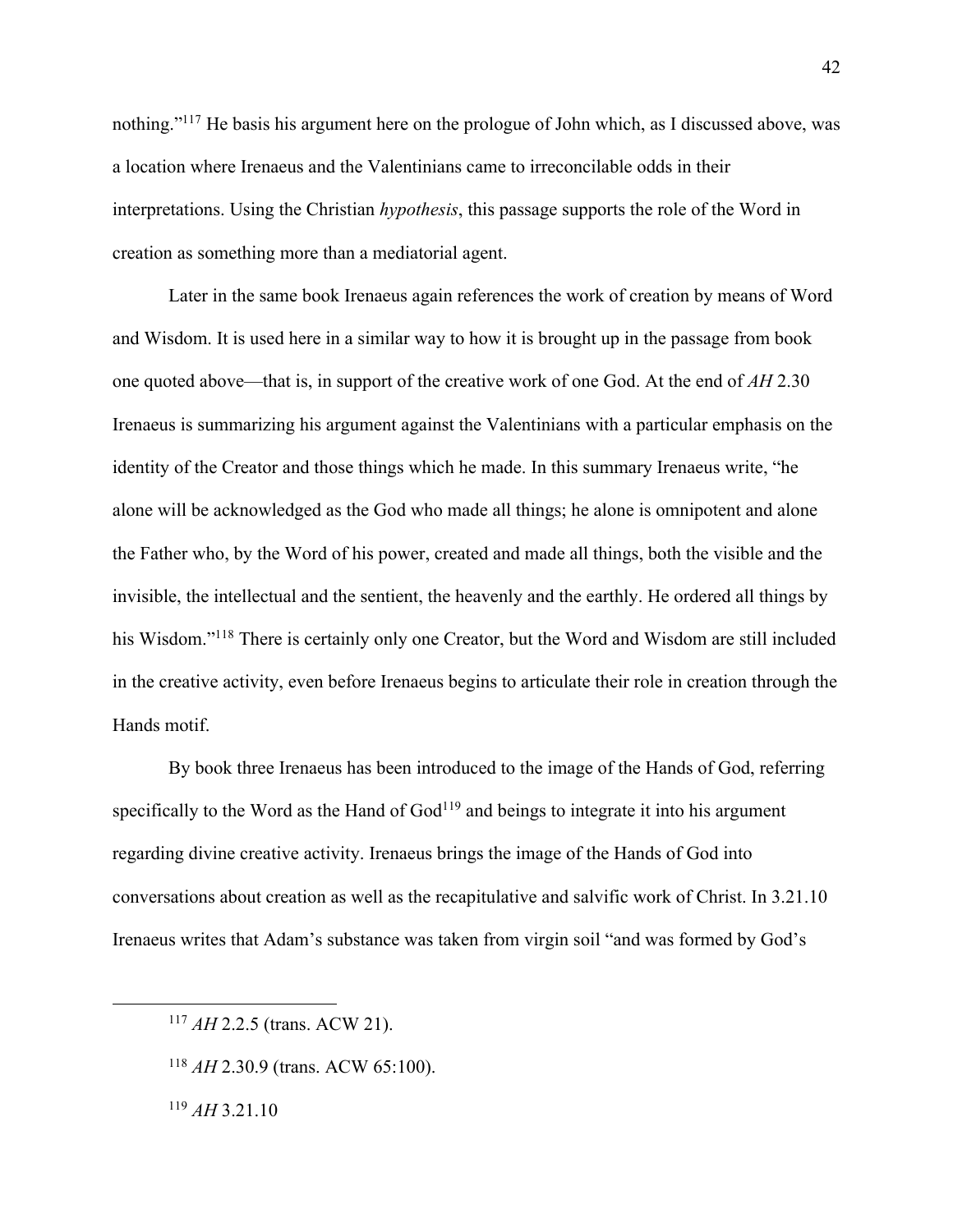hand, that is, the Word of God."<sup>120</sup> Although he does not explicitly name Word and Wisdom as hands, Irenaeus writes in book four "There is therefore one God, who by the Word and Wisdom created and arranged all things" as he turns his focus to the incarnation of the Word and the salvation of the created world.<sup>121</sup> I examine this passage and what it means for the connection between the doctrine of creation and recapitulation below.

At the beginning of book five Irenaeus returns to the creation of humanity by the hands of God. In the first chapter he insists that God's creation of humanity by means of the Word and Wisdom went beyond the initial act. This one God is not only the Creator but is also the one who nourishes and sustains humanity. In this chapter Irenaeus refutes the Valentinian rejection of the incarnation and the salvation of the flesh. After lumping in the Ebionites with this same refutation Irenaeus writes, "For never at any time did Adam escape the hands of God … And for this reason in the last times, not by the will of the flesh, nor by the will of man, but by the good pleasure of the Father, His hands formed a living man, in order that Adam might be created [again] after the image and likeness of God."<sup>122</sup> The incarnation of the Word was a continuation of the creative activity of God. No matter what transpired in the garden, humanity could not escape the hands of God.

Later, in 5.15.3, Irenaeus draws a poignant connection between the creative work of the Hand of the Word and the literal hand of the Word incarnate. He references the healing of the man born blind from John 9 and writes:

As, therefore, we are by the Word formed in the womb, this very same Word formed the visual power in him who had been blind from his birth; showing openly who it is that

<sup>122</sup> *AH* 5.1.3 (trans. ANF).

<sup>120</sup> *AH* 3.21.10 (trans. ANF).

<sup>121</sup> *AH* 4.20.4 (trans. ANF).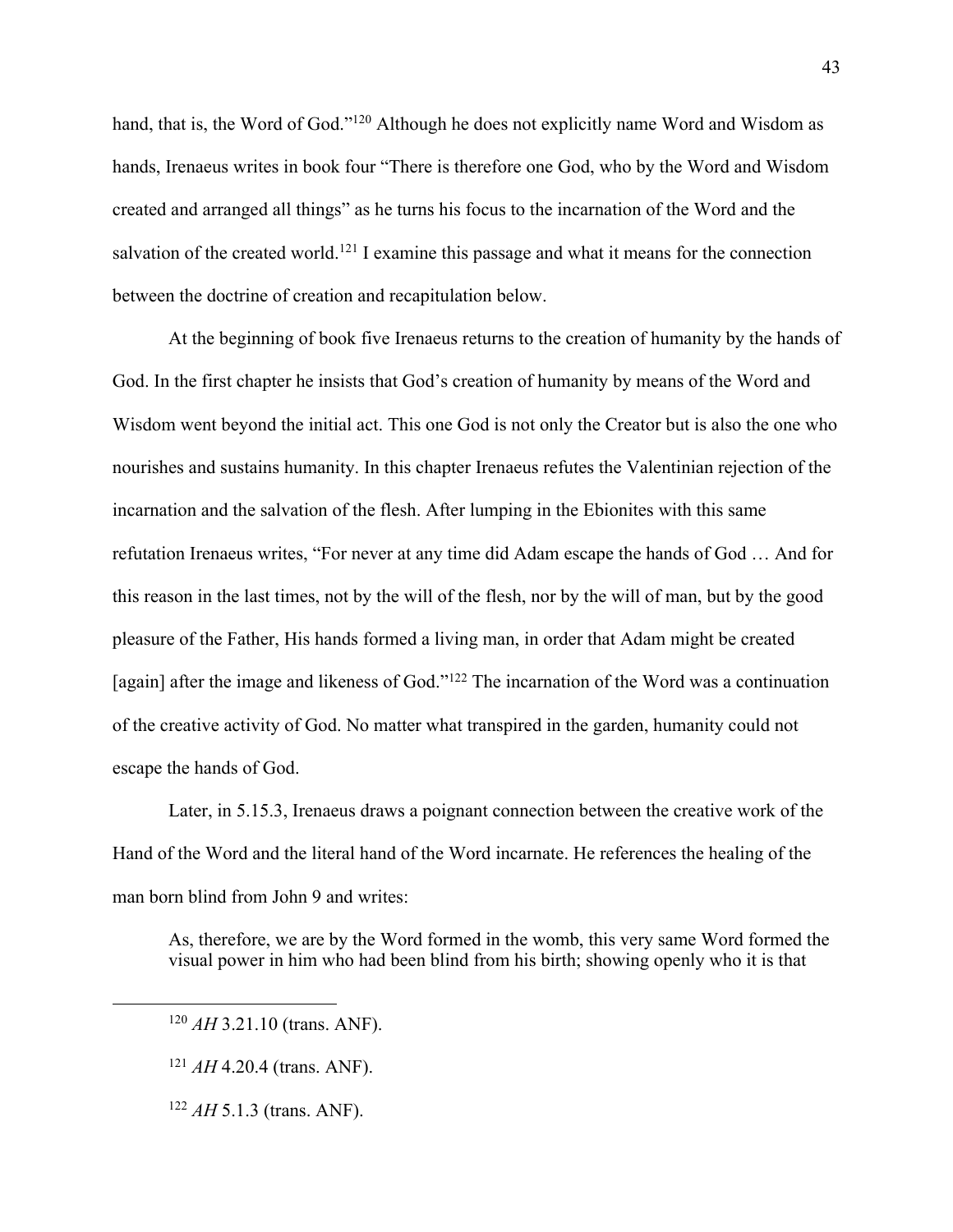fashions us in secret, since the Word Himself had been made manifest to men: and declaring the original formation of Adam, and the manner in which he was created, and by what hand he was fashioned, indicating the whole from a part. For the Lord who formed the visual powers is He who made the whole man, carrying out the will of the Father.<sup>123</sup>

This is more than simply creative exegesis on the part of Irenaeus. This passage from John is crucial in the argument he has been making against the Valentinians regarding the degeneracy of the material world. Irenaeus looks to this passage and points out not only Jesus' healing of the blind man by means of the dirt but also looks back to the initial formation of humanity. Irenaeus continues:

And inasmuch as man, with respect to that formation which, was after Adam, having fallen into transgression, needed the laver of regeneration, [the Lord] said to him [upon whom He had conferred sight], after He had smeared his eyes with the clay, "Go to Siloam, and wash;" thus restoring to him both [his perfect] confirmation, and that regeneration which takes place by means of the laver. And for this reason when he was washed he came seeing, that he might both know Him who had fashioned him, and that man might learn [to know] Him who has conferred upon him life.<sup>124</sup>

The creative and re-creative work of the Word is more than a proof text for the identification of Christ with the Creator God. The motif of the Hand is used here "to support the salvation of the flesh which is guaranteed by the creative activity of the One God."<sup>125</sup> In the following paragraph Irenaeus turns to the Valentinians and says that this creative work of the Word to heal and bring salvation to the flesh causes them to "lose their case."<sup>126</sup> Christ's healing act is the activity of the same one who created humanity in the beginning. The same one who created humanity by the

<sup>124</sup> Ibid.

<sup>123</sup> *AH* 5.15.3 (trans. ANF).

<sup>125</sup> Briggman, *Irenaeus of Lyons and the Theology of the Holy Spirit*, 123.

<sup>126</sup> *AH* 5.15.4 (trans. ANF).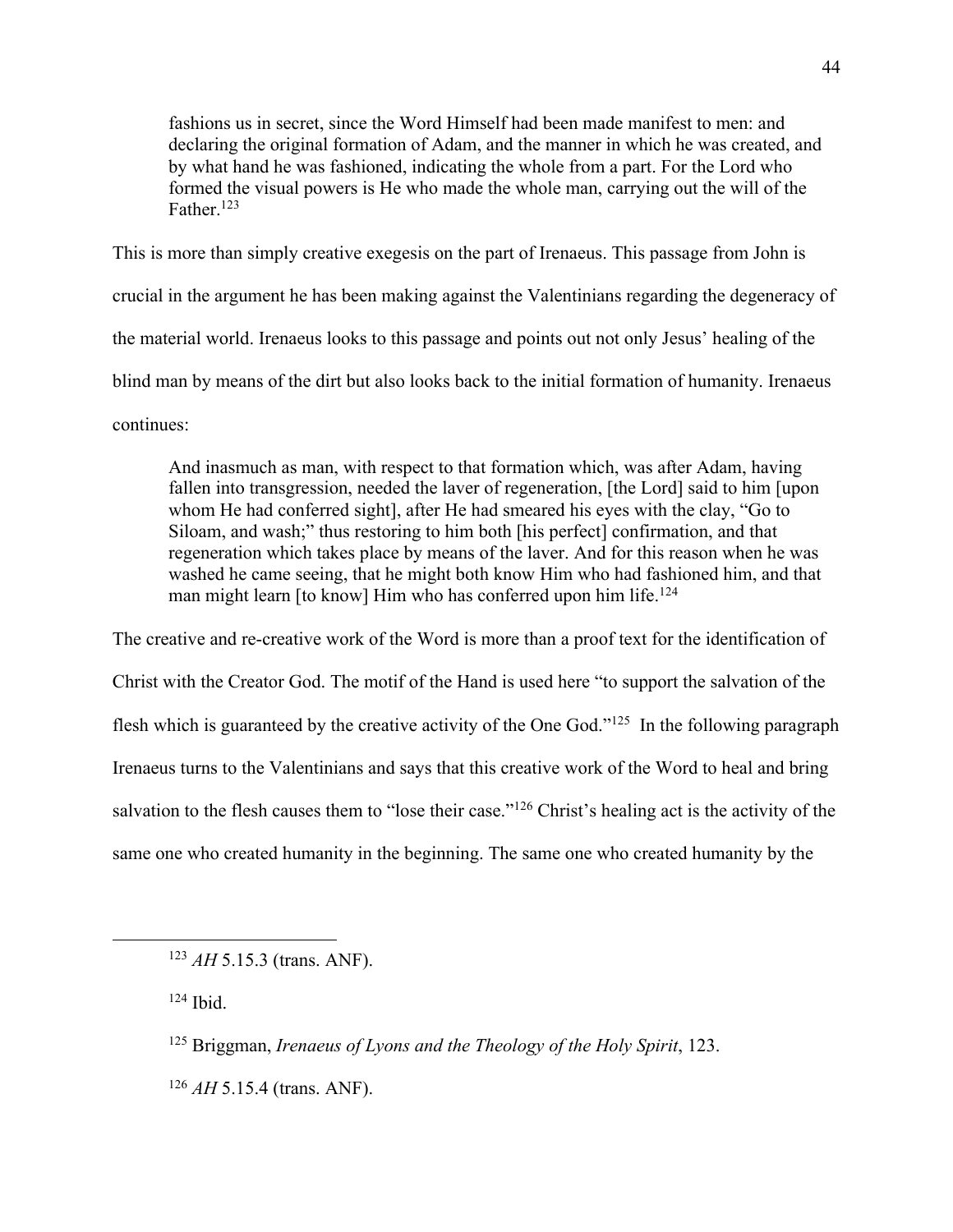work of his hands in the beginning was also the one who went out in the garden looking and calling out for Adam when he hid in his disobedience. Irenaeus writes, "That means that in the last times the very same Word of God came to call man, reminding him of his doings, living in which he had been hidden from the Lord. For just as at that time God spoke to Adam at eventide, searching him out; so in the last times, by means of the same voice, searching out his posterity, He has visited them."127 The incarnation and the work of the Word in the world is a continuation of God's creative and sustaining activity.

## **The Divine Economy and Recapitulation**

Another point at which the Valentinian doctrine of creation is at odds with Irenaeus is with respect to the intentionality of the created world. I made a brief reference to this at the beginning of this thesis, but it is important to return to it again here. The Aeons emanated from each other in male-female pairs, but in Sophia's passion she emitted material substance and the Demiurge without her male counterpart. This passion acted outside of the patterns of the Aeons and ought never have happened. The Demiurge and the substance from which he formed the material world occurred outside of the will and intention of the primary Aeon Profundity. The created world is, as Steenberg describes it, "cast apart from the inner life of the Pleroma."128 At the center of the Valentinian cosmological myth regarding the creation of the material world is "its primary origin in ignorance and grief, fear and bewilderment."129 Steenberg notes that this is "at the heart of Irenaeus' cardinal objection to Valentinian cosmologies (as well as others):

<sup>127</sup> *AH* 5.15.4 (trans. ANF).

<sup>128</sup> Steenberg, *Irenaeus on Creation*, 23.

<sup>129</sup> *AH* 1.2.3 (trans. ACW 55:26).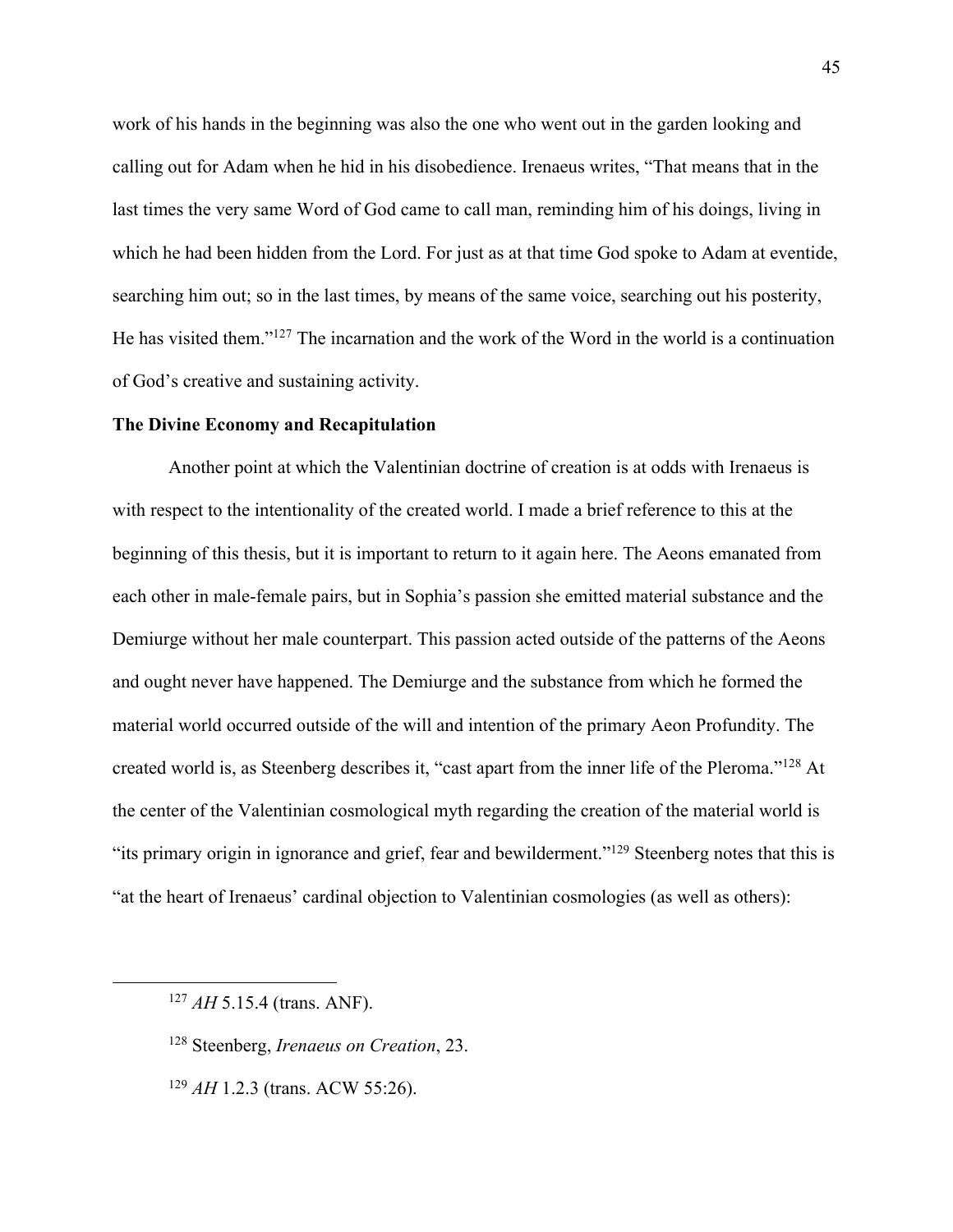ignorance or defect are among the motivating principles in the creation of the material cosmos."130 Irenaeus rejects this because one of his core convictions is that there is only one Creator God who "made all things by his own counsel and free will."131 There was nothing outside of God's will which compelled God to create, no deviation from within a mythological Pleroma that brought the world into existence against the divine will. God created the world freely and without external compulsion.

The intentional creation of the world is the starting point of the divine economy. However, it ought not be relegated to nothing more than a temporal starting point. As Osborn observes, "Creation begins God's economy of salvation. It has a beginning in time but is not confined to the past. God fulfils his continuous plan of salvation with the help of creation, not in spite of it."<sup>132</sup> If creation is the starting point of God's economy of salvation, it then becomes necessary to ask, what is this economy? What does it entail? How is it enacted in the world?

One aspect of the background of economy (οἰκονομία) is related to ordered management of the individual household all the way up through the management of a city and beyond. It implies a sense of order both in administration as well as in rhetoric.<sup>133</sup> In the rhetorical sense it ought to support the *hypothesis* of the discourse at hand. "Since the intention of a whole literary or rhetorical work resides in its hypothesis, then an œconomic arrangement presupposes the hypothesis—it takes the hypothesis as its starting-place."134 Within the literary structure of

- <sup>131</sup> *AH* 2.1.1 (trans. ACW 17).
- <sup>132</sup> Osborn, *Irenaeus of Lyons*, 54.
- <sup>133</sup> Ibid., 74.
- <sup>134</sup> Briggman, *God and Christ in Irenaeus*, 24.

<sup>130</sup> Steenberg, *Irenaeus on Creation*, 24.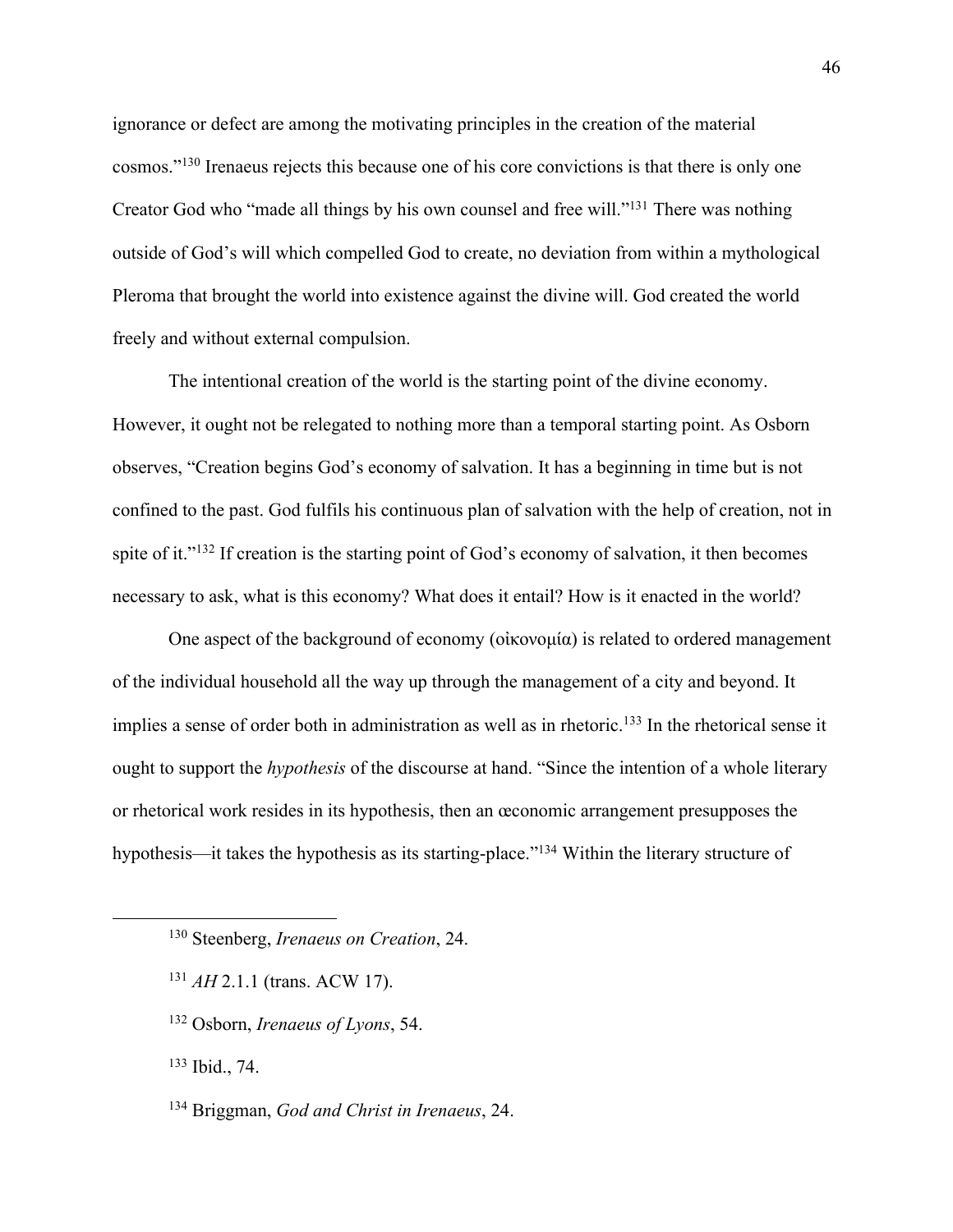Irenaeus's refutation of the Valentinians an emphasis on God's economy is bound up in his arguments against their falsely-crafted *hypothesis*. In the Christian tradition, going all the way back to Paul, the term economy was appropriated to speak not only of God's ordering of the created world, but also God's plan of salvation. This use of οἰκονομία features most prominently in Ephesians and in the Pastoral Epistles. It is continued by Irenaeus who not only centers the divine economy in *AH* but also places the work of Christ at its centermost point. Blowers writes, "At the heart of this cosmic vision is Irenaeus' celebrated theological principle of *recapitulation*  (ἀνακεφαλαίωσις), in which the incarnation, death, and resurrection of Jesus Christ effectively constitute the end—and therefore also the beginning and middle—of the *oikonomia*, the divine 'strategy' of creation and redemption."135 There is only one God who created the world and that same God is the one who has instituted a plan to save it. That economy of salvation is revealed in its fullness in the incarnation and the recapitulative work of Christ.136

For Irenaeus, recapitulation is a summing up of the entire plan of the divine economy. As Blowers writes, "recapitulation means that, instead of being an emergency effort to rescue a

<sup>135</sup> Blowers, *Drama of the Divine Economy*, 87.

<sup>136</sup> Thomas Holsinger-Friesen disputes the centrality that recapitulation has in the work of Irenaeus. He believes that it has been overemphasized in scholarship to the point of restraining Irenaeus's "freedom as a theologian" (20). He suggests that "insufficient warrant has been given for the leaps from a scattered collection of the term *recapitulation* to totalizing assertions that recapitulation means 'everything' Christ does, or that it brings into alignment all of the diverse themes in Irenaeus' description of salvation. Must recapitulation necessarily be found to underlie and motivate every one of Irenaeus' theological claims? At the lease, where the term is not found in particular contexts, greater reticence toward generalization is preferable" (Thomas Holsinger-Friesen, *Irenaeus and Genesis: A Study of Competition in Early Christian Hermeneutics*, Journal of Theological Interpretation Supplements 1 [Winona Lake, IN: Eisenbrauns, 2009], 20–21). As I make clear in my examination Irenaeus's own words regarding the incarnation and recapitulative work of the incarnate Christ, my answer to Holsinger-Friesen's question is yes, recapitulation *does* underlie and motivate Irenaeus's theological claims.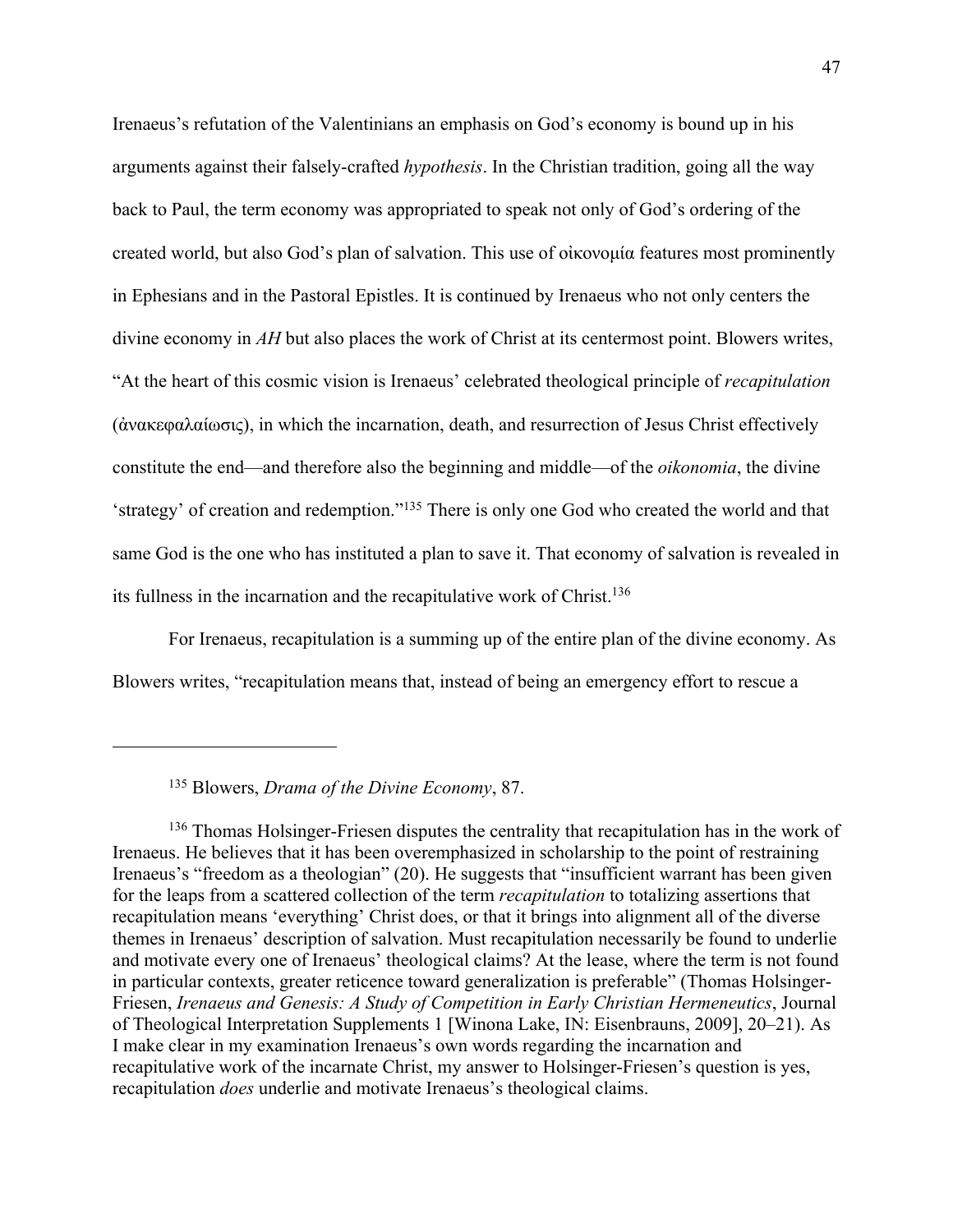fallen creation, the work of Christ (with the Spirit) summarizes the seamless and purposive action of the Creator in and for the world."137 At the center of the created world and the divine plan to bring salvation to it is Christ. Behr provides a brief survey of the rhetorical background of the term recapitulation. He notes that in Quintilian it is described as a rhetorical device which "serves to provide a summary of the whole case or a restatement of the argument in an epitome or résumé."138 Paul uses recapitulation to speak of the summing up of the law in the double love commandment.<sup>139</sup> In Irenaeus recapitulation continues to be a summary, though now it is more than a summary of the commands of Scripture and is expanded to mean a summing up of the entire divine economy of salvation. Osborn identifies four distinct things that recapitulation does, and it is the third and fourth area that are important for my argument. First, the whole history of salvation is brought together and second Christ is made sovereign over all. He continues, "Thirdly, all things are recreated, restored, renewed and set free. Lastly, all things achieve the purpose for which they were made; they are not merely repaired but are brought to perfection in Christ."140 The recapitulative work of Christ is a continuation of divine creative activity. All things were made by one Creator and it is that same Creator who becomes flesh in order to save it.

As mentioned above, there are many places across *AH* where Irenaeus speaks of the Word as an instrument of creation, eventually adopting the motif of the Hands of God. In *AH* 

<sup>139</sup> Ibid.

<sup>137</sup> Blowers, *Drama of the Divine Economy*, 87.

<sup>138</sup> Behr, *Irenaeus of Lyons: Identifying Christianity*, 137.

<sup>140</sup> Osborn, *Irenaeus of Lyons*, 116.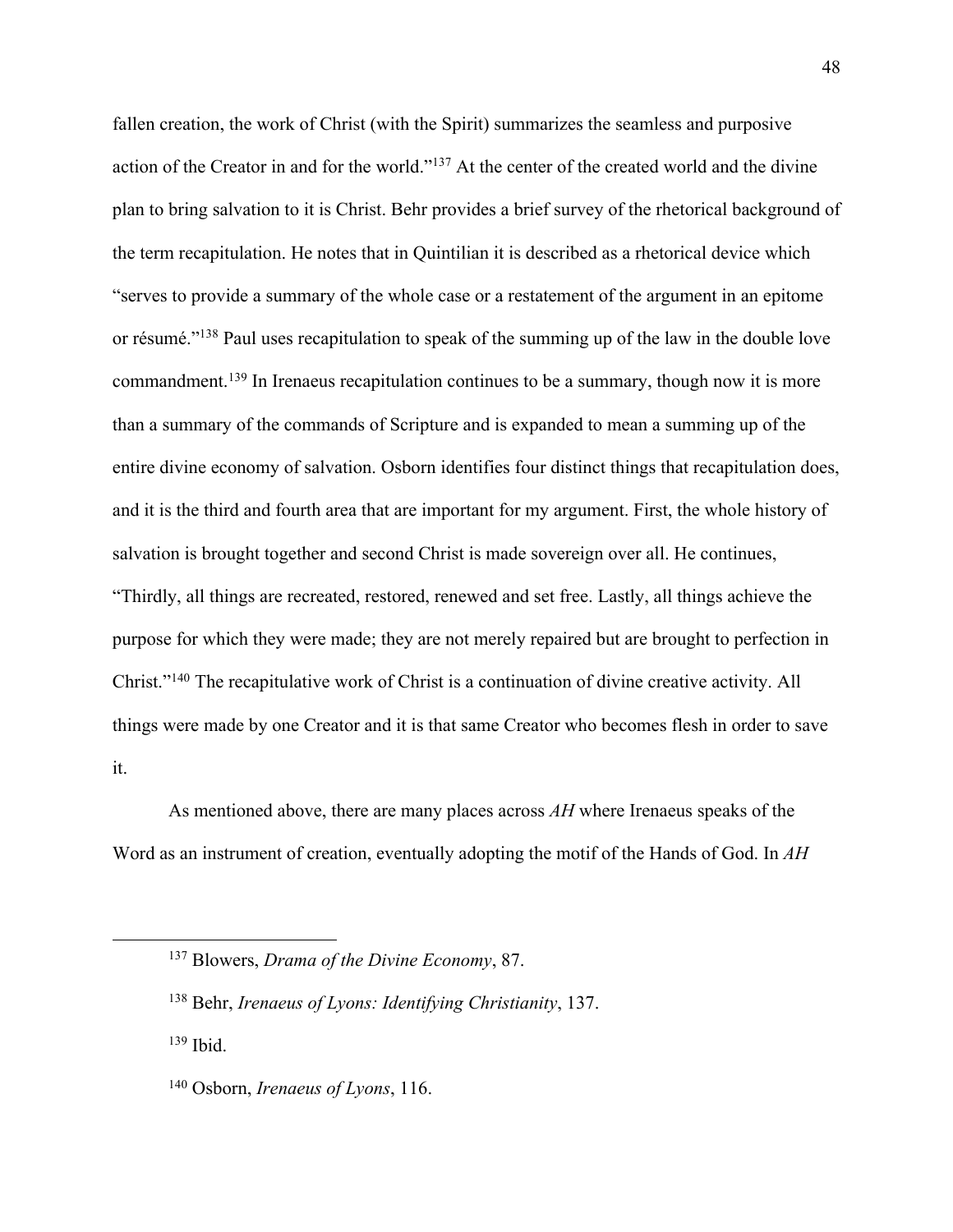4.20, Irenaeus initially uses this as an argument against the belief that God created the world by the mediation of angels. Regarding the creation of humanity Irenaeus writes, "It was not angels, therefore, who made us, nor who formed us, neither had angels power to make any image of God, nor anyone else, except the Word of the Lord, nor any Power remotely distant from the Father of all things. … For with Him were always present the Word and Wisdom, the Son and the Spirit, by whom and in whom, freely and spontaneously, He made all things."141 He then turns once again to his oft-repeated argument that there is only one God who made the world and is "He who contains all things, and is Himself contained by no one."<sup>142</sup> Irenaeus then offers a list of scriptural proofs to support his statement that the Word was an agent of creation. Regarding this portion of the chapter Behr writes "He concludes this section by returning to the contrast of transcendence and immanence: there is one God who has created and arranged all things by his Word and Wisdom; this is the Creator who has granted the world to the human race."<sup>143</sup> All of this serves as a foundation for the next step in Irenaeus's argument.

Through the incarnation of the Word who creates that salvation is brought to the creation. The Creator does not exist estranged from the creation and is not ashamed of it. The Creator made this world intentionally and has set forth a plan to bring it back into wholeness. At the center of that plan is the incarnation of the Word. Irenaeus writes,

He [God] is always known through Him by whose means He ordained all things. Now this is His Word, our Lord Jesus Christ, who in the last times was made a man among men, that He might join the end to the beginning, that is, man to God. Wherefore the prophets, receiving the prophetic gift from the same Word, announced His advent according to the flesh, by which the blending and communion of God and man took place

<sup>141</sup> *AH* 4.20.1 (trans. ANF).

<sup>142</sup> *AH* 4.20.2 (trans. ANF).

<sup>143</sup> Behr, *Irenaeus of Lyons: Identifying Christianity*, 96.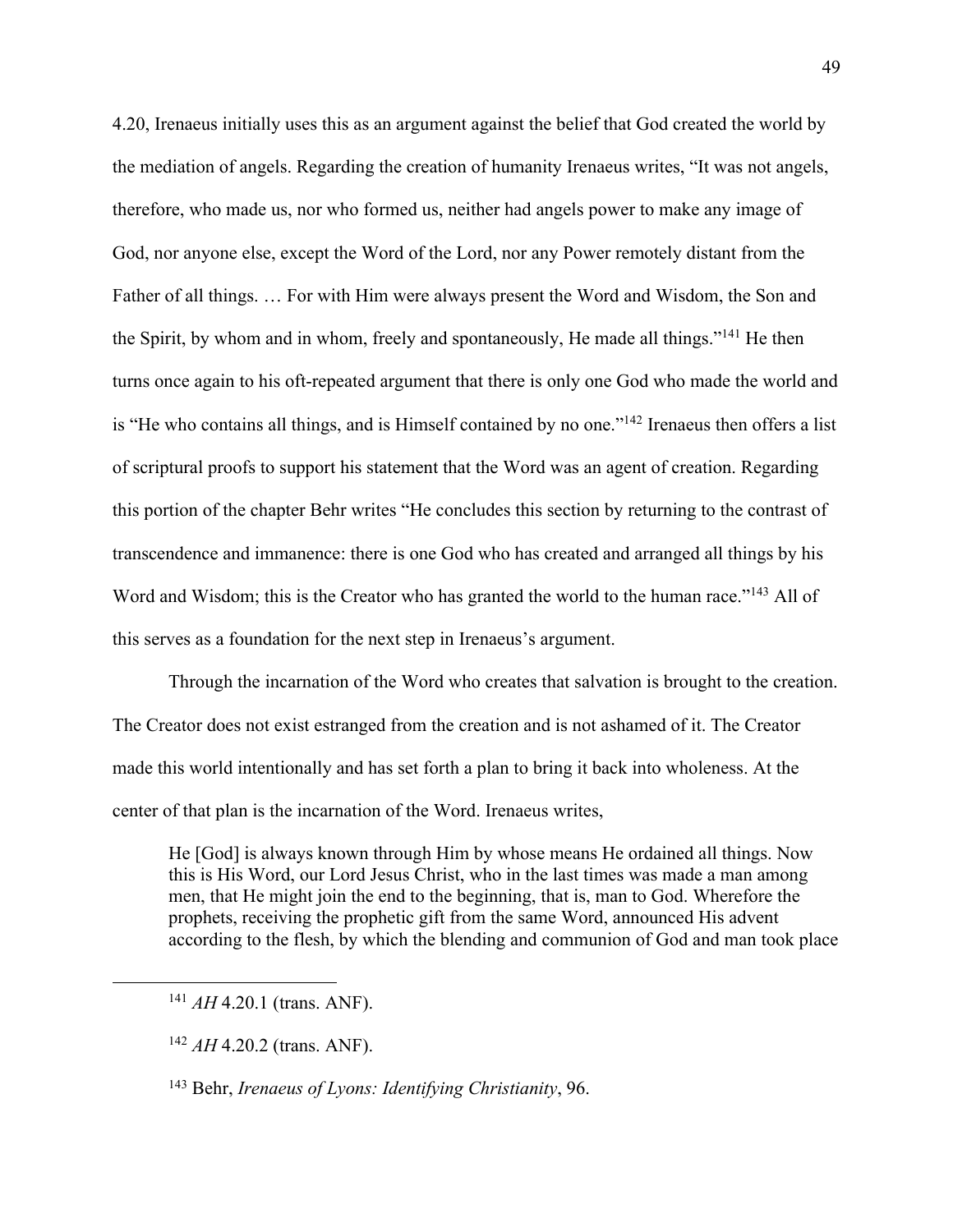according to the good pleasure of the Father, the Word of God foretelling from the beginning that God should be seen by men, and hold converse with them upon earth, should confer with them, and should be present with His own creation, saving it  $\dots$ <sup>144</sup>

Through the incarnation the Creator is in the company of the creation. The Creator does not abandon creation but instead throughout all of history has been enacting a plan to bring created humanity back into communion with God. The one who made the world and went searching in the garden for Adam and Eve is not estranged from creation but is instead intimately present with it, taking on created flesh in order to bring all things back to God.

## **Conclusion**

In this chapter I focused on the way in which Irenaeus articulates the role of the Word in the creation of the world. I did this first by examining the way his language developed throughout *AH* with respect to the instrumentality of the Word. His use of the motif of Hands provided him with the ability to speak of the Word and Wisdom as ones through whom the world was created as he continued to refute the Valentinian assertion that the Creator God was a different being than the Supreme God over all. For Irenaeus, there is only one God who created the world through his two Hands, Word and Wisdom. After this, I examined the place of God's creative activity in the divine economy. In this discussion I also looked at the recapitulative work of Christ and how Irenaeus connected the creative activity of God with the work salvation through Christ's incarnation. Everything, from the divine act of creation at the beginning of history to the promises found in the words of the prophets, was looking ahead toward that incarnation so that Christ could bring all of them together, bringing humanity back to God.

<sup>144</sup> *AH* 4.20.4 (trans. ANF).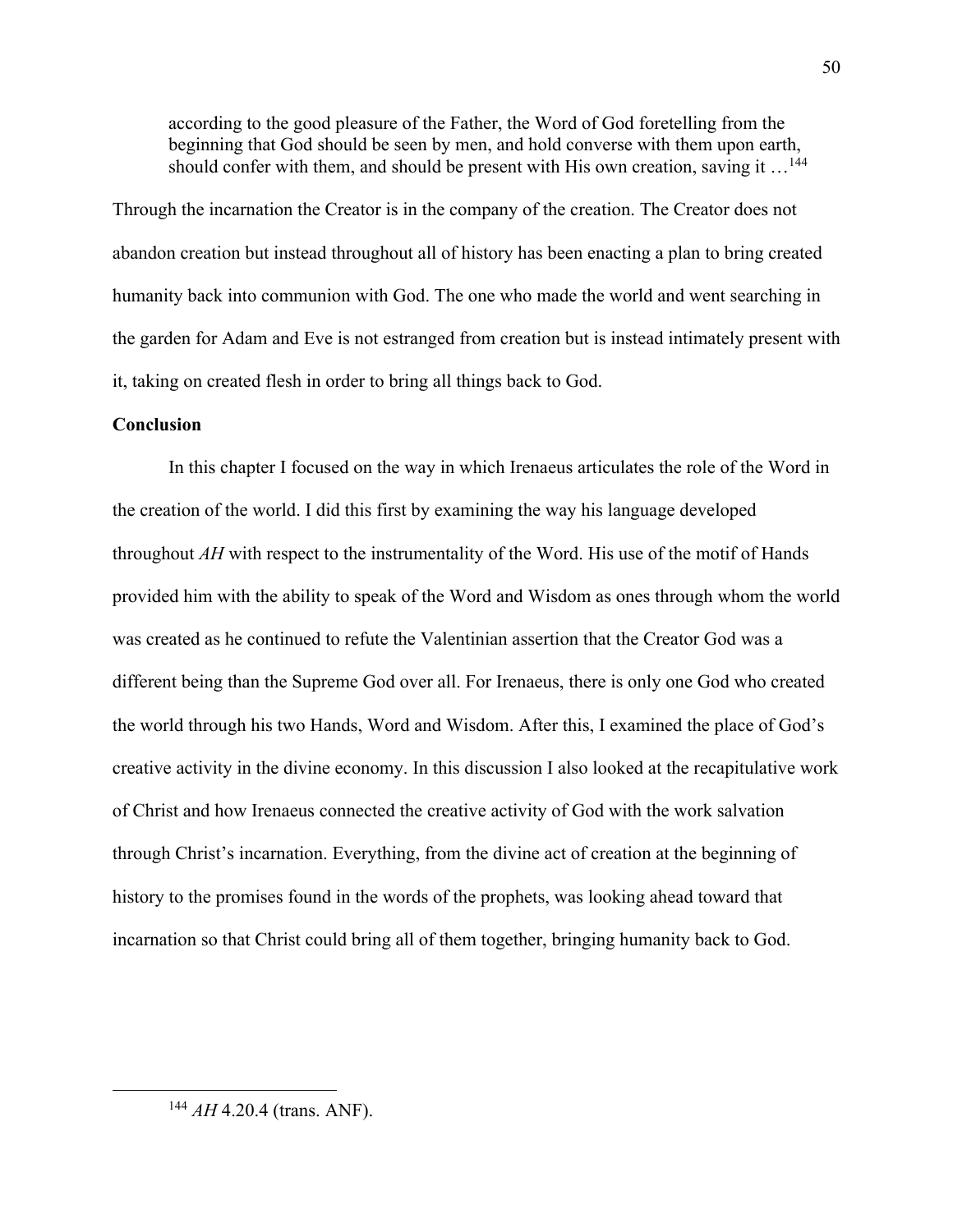## **Conclusion**

In Irenaeus's conflict with the Valentinians, insisting that there is only one God who is the Creator of all things was of primary importance. The Valentinians not only argued for an abundance of divine beings, but also that the world was created by a defective, ignorant Demiurge. For Irenaeus, the Valentinians were a prime example of liars and distorters of the truth. They were, for him, a new iteration of the deceptive serpent in the garden.<sup>145</sup> This was not an instance of a heavy-handed Christian leader looking for an opponent to castigate. Irenaeus was deeply concerned that the teachings of the Valentinians were leading the faithful astray from the Christian faith. Their teachings lure people away from the one God who made all things, championing falsehood and abandoning truth.

In this thesis I explored several different facets of Irenaeus's argument against the Valentinians. In chapter one I explored the structure of *AH* with a focus on Irenaeus's consistent return to his insistence that there is only one Creator God. After this, I looked specifically at how the *hypotheses* of Irenaeus and the Valentinians come into conflict precisely because they disagree over the identity of the Creator. In chapter two I explored the philosophical background in which Irenaeus and the Valentinians both stood. This shared background is part of what makes their conflict intriguing. There are multiple philosophical trajectories in the second century and Irenaeus and the Valentinians adapt and appropriate from them differently. Finally, in chapter three I looked at role of the Word in the creation of the world and the importance of a single Creator God to Irenaeus's articulation of the divine economy. This entailed discussion of Irenaeus's language regarding the creative activity of the Word as well as the recapitulative work of Christ incarnate.

<sup>145</sup> *AH* 4.pr.4.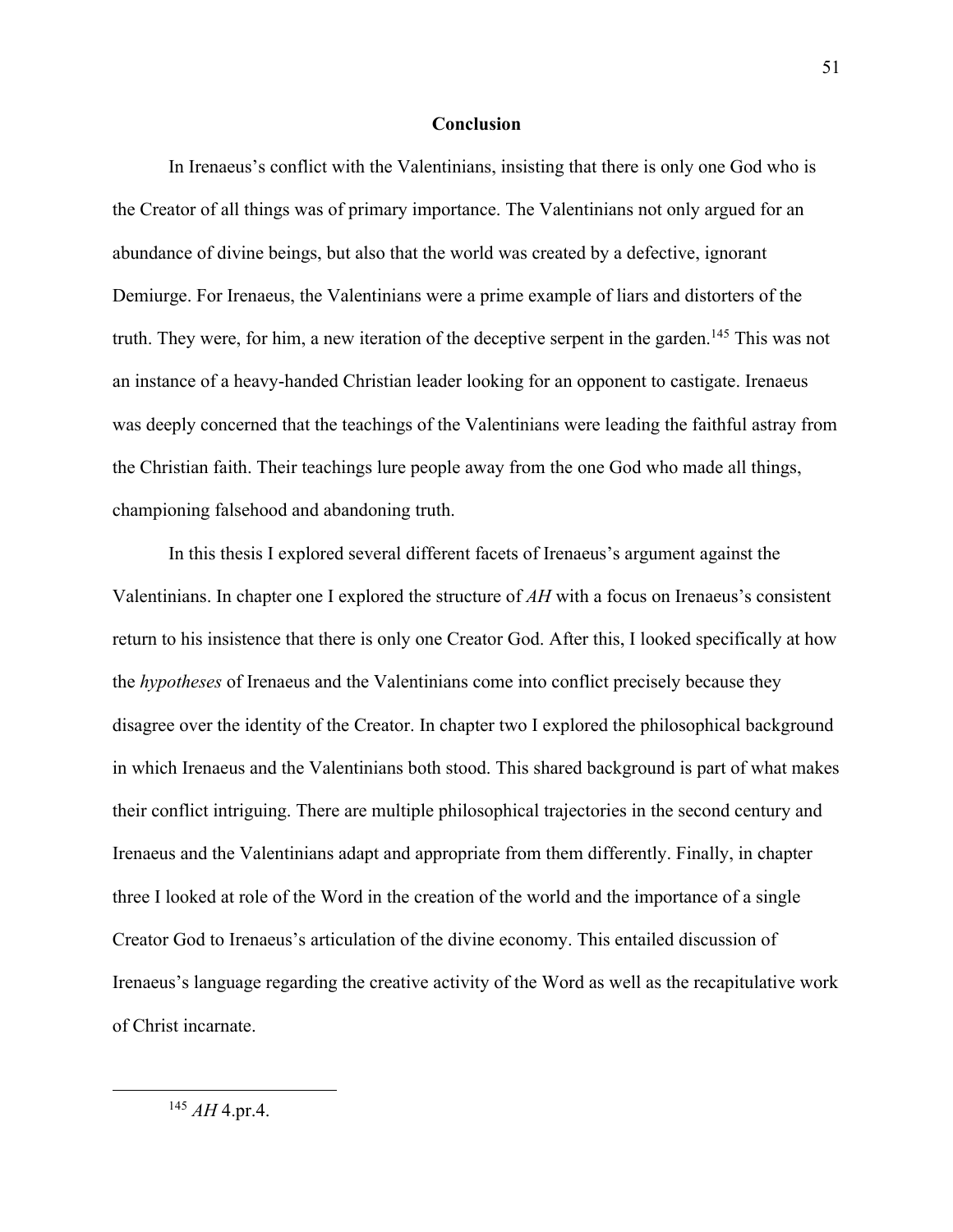Irenaeus's insistence on a single Creator God is more than mere refutation of opponents. The creative activity of God is always present in some way as he addresses the theological categories of Christology, soteriology, and eschatology. It is foundational to the Christian faith. The Valentinian error at the foundation leads to misreading of Scripture and a failure to recognize the divine economy of salvation because they are "thinking up another God besides the Creator, Maker, and Nourisher of this universe."146 They have cut themselves off from the Christian faith. Irenaeus writes his refutation of their teachings so that "Perhaps, some of them can be saved if they do penance and convert to the one and only Creator and God, the Maker of the universe."147 The Creator is not an ignorant Demiurge who does not even know from where he originates. The Creator God is the one who never allowed Adam to escape the hands of God and is the one who has been searching for humanity until the last days, just as in the beginning.

<sup>146</sup> *AH* 1.10.3 (trans. ACW 55:50).

<sup>147</sup> *AH* 1.31.3 (trans. ACW 55:103).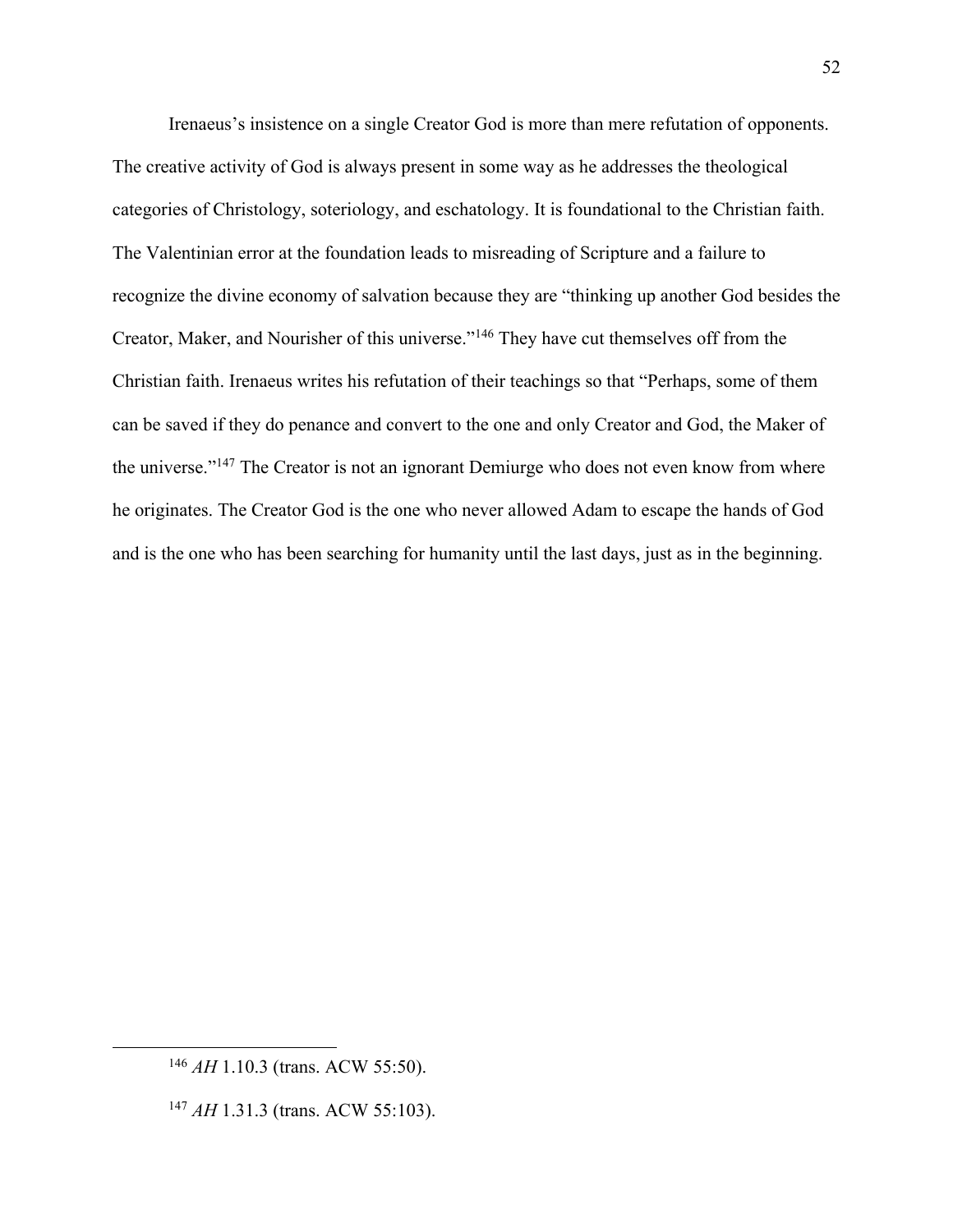## **Bibliography**

## Primary Sources

# *Adversus Haereses*

Rousseau, A. et. al., *Irénée de Lyon: Contre les hérésies.* Text and translation in *Sources Chrétiennes*: I: 264 (1979): A. Rousseau, L. Doutreleau.

English Translations

- St. Irenaeus of Lyons, *The Treatise of Irenaeus Lugdunum Against the Heresies,* translated by F.R.M. Hitchcock. London: S.P.C.K., 1916
- St. Irenaeus of Lyons, *Against the Heresies, Book 1,* Ancient Christian Writers 55, translated by Dominic J. Unger, revised by John. J. Dillon.New York: Newman Press, 1992.
- St. Irenaeus of Lyons, *Against the Heresies, Book 2,* Ancient Christian Writers 65, translated by Dominic J. Unger, revised by John. J. Dillon. New York: Newman Press, 2012.
- St. Irenaeus of Lyons, *Against the Heresies, Book 3,* Ancient Christian Writers 65, translated by Matthew C. Steenberg. New York: Newman Press, 2012.

#### *Ad Autolycum*

*Ad Autolycum,* translated by Robert Grant. Oxford: Clarendon Press, 1970.

## *Dialogue with Trypho*

*Saint Justin Martyr*, translated by Thomas B. Falls. Fathers of the Church. Washington D.C.: Catholic University of America Press, 1965.

## *Didaskalos*

Alcinous, *The Handbook of Platonism*, translated by John Dillon. Clarendon Later Ancient Philosophers, Oxford: Clarendon Press, 1993

## Numenius

*Numénius Fragments*, (Paris: Société D'Édition Les Belles Lettres, 1973).

English Translation

*The Neoplatonic Writings of Numenius*, translated by Kenneth Guthrie. Lawrence, Kansas: Selene Books, 1987.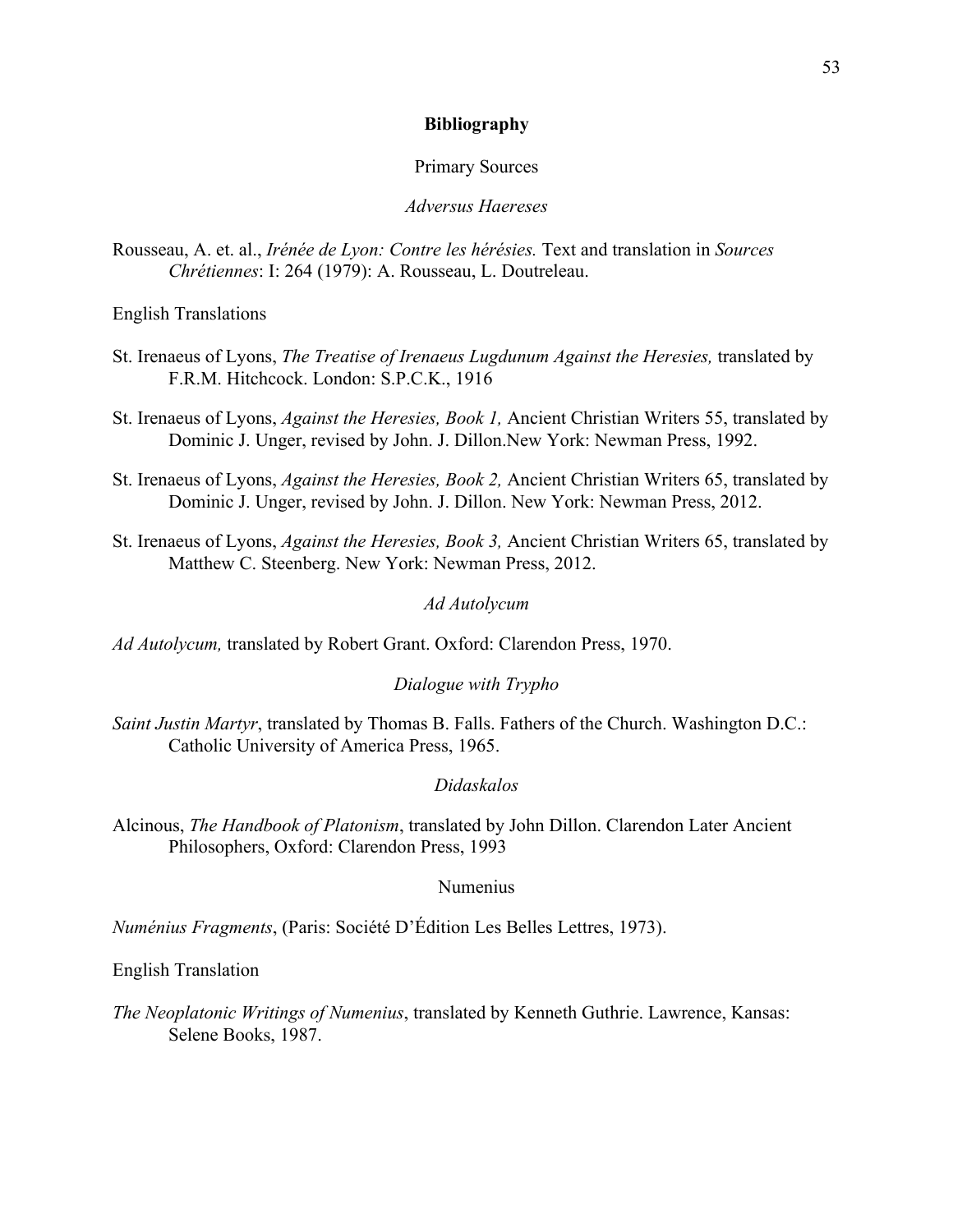#### Secondary Sources

- Ayres, Lewis. "Irenaeus vs. the Valentinians: Toward a Rethinking of Patristic Exegetical Origins." *Journal of Early Christian Studies* 23, no. 2 (2015): 153–187.
- von Balthasar, Hans urs. *The Glory of the Lord: A Theological Aesthetics*. Translated by Andrew Louth, Francis McDonagh, and Brian McNeil. Vol. 2. San Francisco, CA: Ignatius Press, 1984.
	- ———. *The Scandal of the Incarnation: Irenaeus Against the Heresies*. Translated by John Saward. San Francisco, CA: Ignatius Press, 1981.
- Barnes, Michel René. "Irenaeus's Trinitarian Theology." *Nova et Vetera* 7, no. 1 (2003): 67–106.
- Behr, John. *Irenaeus of Lyons: Identifying Christianity*. Christian Theology in Context. Oxford: Oxford University Press, 2013.
- Blowers, Paul M. *Drama of the Divine Economy*. Oxford Early Christian Studies. Oxford: Oxford University Press, 2012.
- ———. "The Regula Fidei and the Narrative Character of Early Christian Faith." *Pro Ecclesia* 6, no. 2 (1997): 199–228.
- Brakke, David. *The Gnostics*. Cambridge, MA: Harvard University Press, 2010.
- Briggman, Anthony. *God and Christ in Irenaeus*. Oxford Early Christian Studies. Oxford: Oxford University Press, 2019.
- ———. *Irenaeus of Lyons and the Theology of the Holy Spirit*. Oxford Early Christian Studies. Oxford: Oxford University Press, 2012.
- Carabine, Deirdre. *The Unknown God: Negative Theology in the Platonic Tradition: Plato to Eriugena*. Louvain Theological & Pastoral Monographs 19. Louvain: Peters Press, 1995.
- Dillon, John. "Introduction." In *Alcinous: The Handbook of Platonism*, ix–xliii. Clarendon Later Ancient Philosophers. Oxford: Clarendon Press, 1993.
	- ———. *The Middle Platonists*. Revised. Ithaca, NY: Cornell University Press, 1996.
- Edwards, Mark. "Numenius of Apamea." In *The Cambridge History of Philosophy in Late Antiquity*, edited by Lloyd P. Gerson, 115–125. Cambridge: Cambridge University Press, 2000.
- Grant, Robert M. *Irenaeus of Lyons*. The Early Church Fathers. London: Routledge, 1997.
- Holsinger-Friesen, Thomas. *Irenaeus and Genesis: A Study of Competition in Early Christian Hermeneutics*. Journal of Theological Interpretation Supplements 1. Winona Lake, IN: Eisenbrauns, 2009.